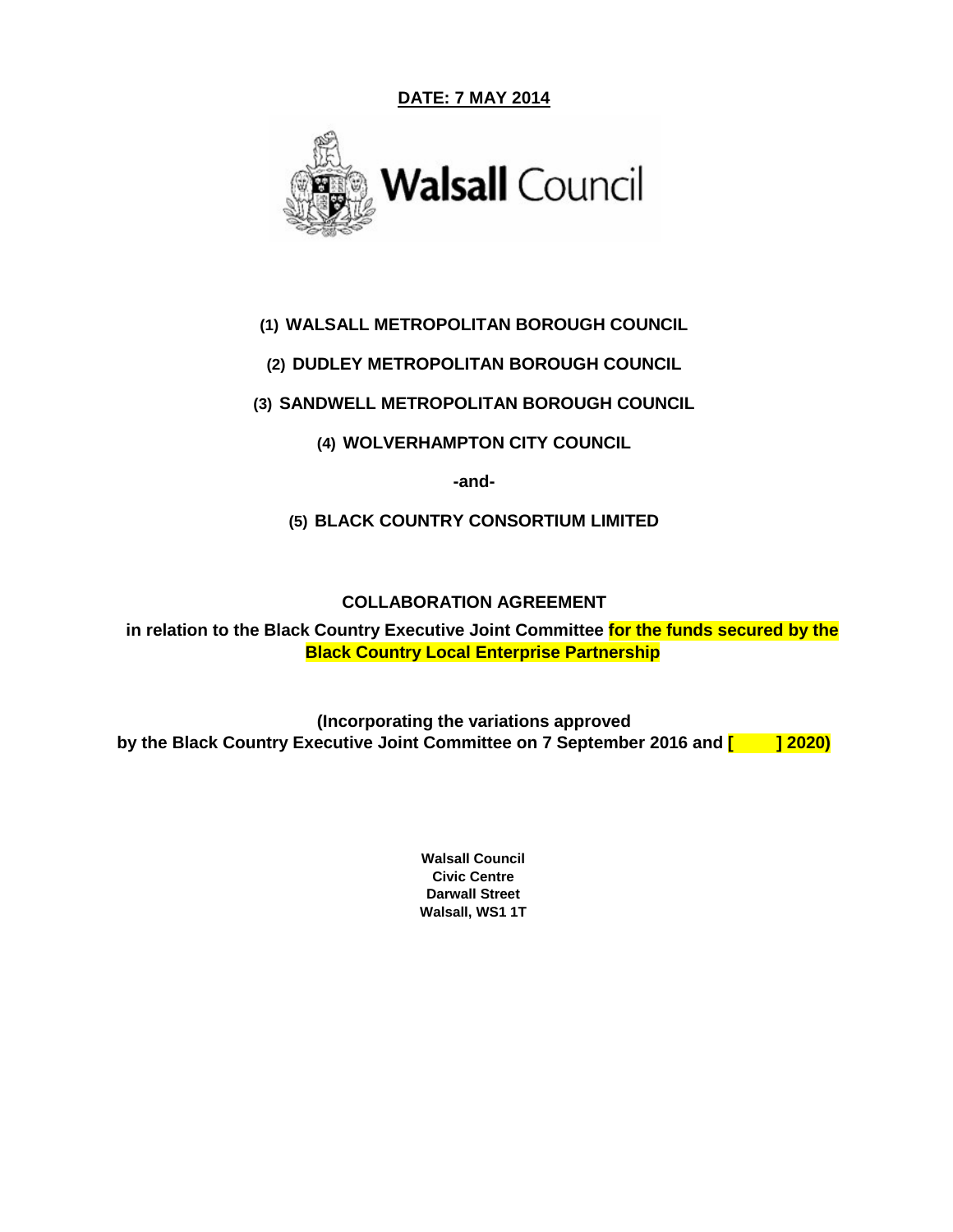## TABLE OF CONTENTS

| SCHEDULE 1 Constitution and Terms of Reference of the Joint Committee Advisory Board 19       |  |
|-----------------------------------------------------------------------------------------------|--|
| SCHEDULE 2 Constitution and Terms of Reference of the Heads of Regeneration Working Group  24 |  |
|                                                                                               |  |
|                                                                                               |  |
|                                                                                               |  |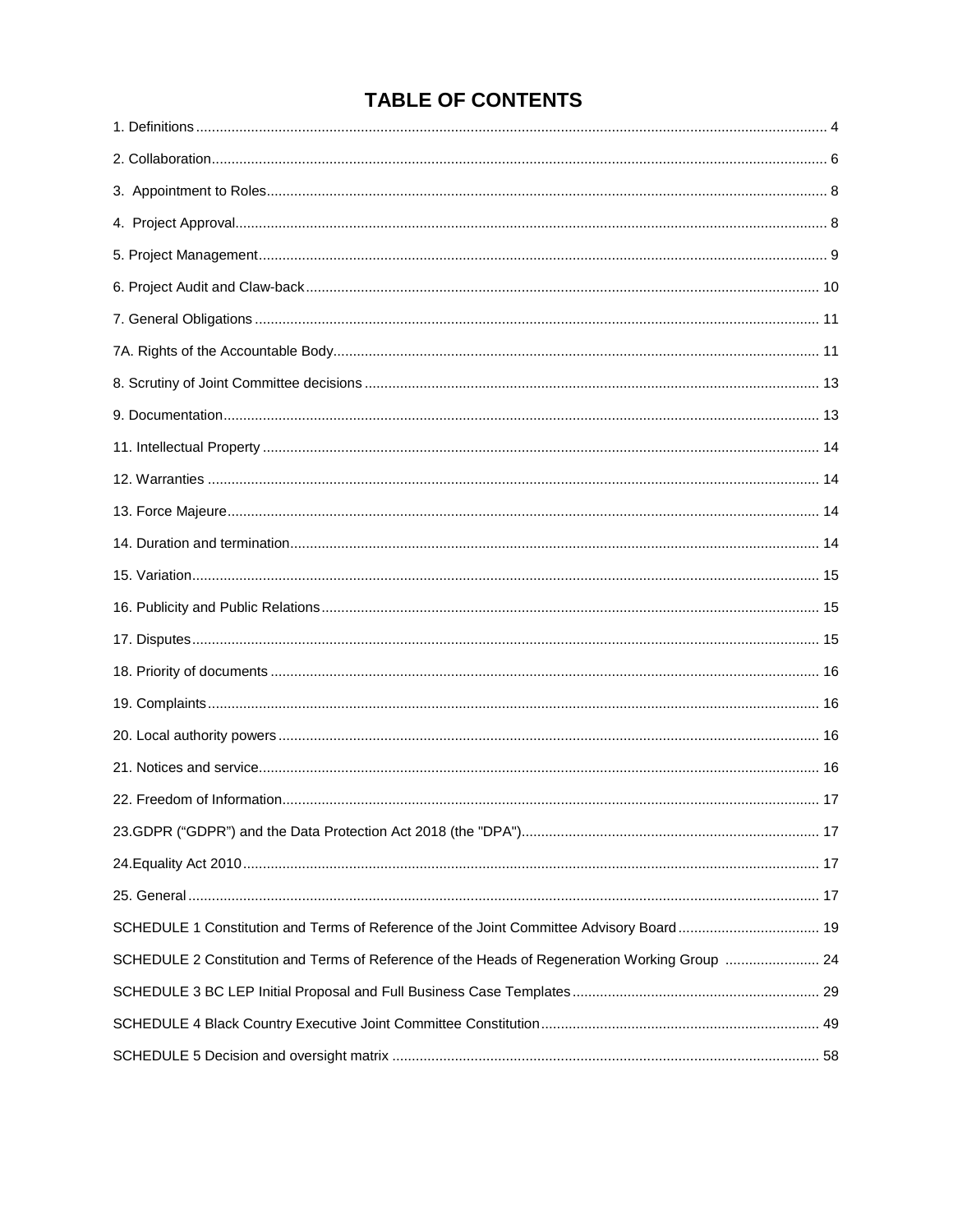### **BETWEEN:**

- (1) **WALSALL METROPOLITAN BOROUGH COUNCIL** of Civic Centre, Darwall Street, Walsall, WS1 1TP **("Walsall");**
- (2) **THE BOROUGH COUNCIL OF DUDLEY** of The Council House, Priory Road, Dudley, West Midlands, DY1 1HF **("Dudley");**
- (3) **THE BOROUGH COUNCILOF SANDWELL** of Freeth Street, PO Box 2374, Oldbury, B69 3DE **("Sandwell");**
- (4) **WOLVERHAMPTON CITY COUNCIL** of Civic Centre, St Peter's Square, Wolverhampton, WV1 1RG **("Wolverhampton");** and
- (5) **BLACK COUNTRY CONSORTIUM LIMITED** (Company Registration number 05159791) whose registered office is at The Deckhouse, Waterfront West, Dudley Road, Brierly Hill, DY5 1LW **("BCC")** (each being a **"Party"** together being **"the Parties").**

### **WHEREAS:**

- (A) The Parties have agreed to collaborate to administer the allocation by central Government of funding (together "the Programme"), secured by the Black Country Local Enterprise Partnership, across the Black Country area, which comprises the administrative boundaries of Walsall, Dudley, Sandwell and Wolverhampton.
- (B) The Executives of each Party have agreed to establish a Joint Executive Committee, the Constitution, and Terms of Reference of which are set out at Schedule 4 pursuant to Section 101(5) of the Local Government Act 1972 and regulations issued under Section 9EB of the Local Government Act 2000. The decision dates respectively being Walsall Cabinet 11 September 2013, Dudley Cabinet 30 October 2013, Sandwell Cabinet 13 November 2013, Wolverhampton Cabinet 4 December 2013.
- (C) The Parties are empowered under Section 1 of the Localism Act 2011 to "do anything that individuals generally may do" and BCC, as a company limited by guarantee, may carry out general public administration activities and will help to facilitate the Programme.
- (D) The purpose of this Collaboration Agreement is to set out a framework for joint working between the Parties to enable delivery of the Programme.
- (E) This Agreement has been amended following approval by the Black Country Joint Committee on 7 September 2016 and each of the four Black Country Council's Cabinets to incorporate all funding opportunities administered by or resulting from the West Midlands Combined Authority.
- (F) This Agreement has been further amended following approval by the Black Country Joint Committee on XX XXX 2020 and each of the four Black Country Council's Cabinets to incorporate all current and future funding opportunities secured or operated by or through the Black Country Local Enterprise Partnership (BC LEP).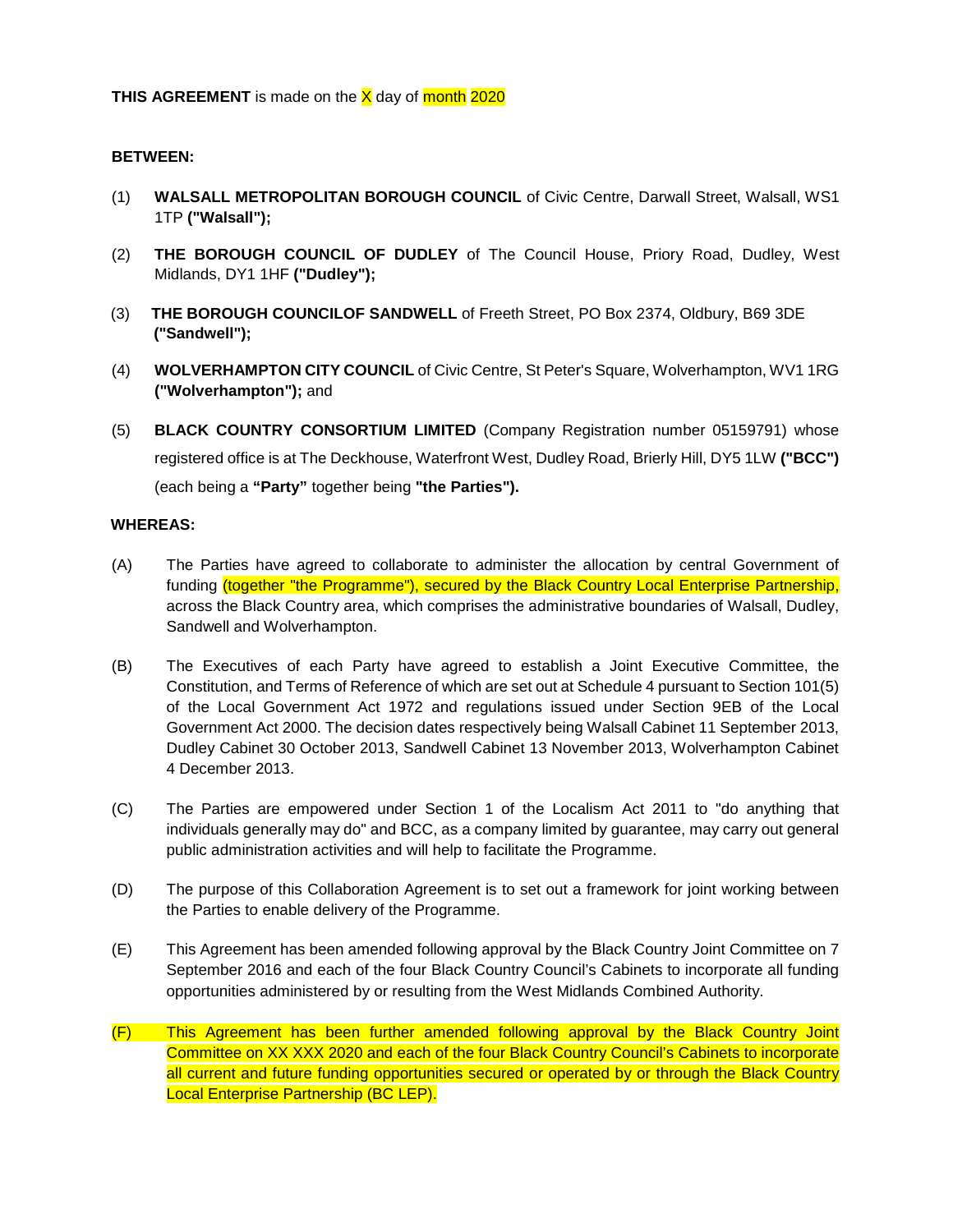### <span id="page-3-0"></span>**1. Definitions**

### 1.1. Interpretation

In this Agreement the following words and expressions have the following meanings:

**Assurance Framework** means the National Assurance Framework as issued by central Government together with the Black Country Assurance Framework, which sets out how this is to be applied and adhered to by all Parties.

**Authority** means one of the four Council signatories to this Agreement.

**Business Case** means the business case which sets out a Project proposal in the format as set out in Schedule 3 and which is ultimately approved by the Joint Committee to enable Project commencement.

**Combined Authority** means the West Midlands Combined Authority and/ or subsequent amended or replacement and its successors.

Deal means City Deal and / or Growth Deal, Land and Property Investment Fund (LPIF) and / or any subsequent amended or replacement for them as determined by central Government and/ or funding provided by the Combined Authority, generated through any Black Country Enterprise Zone/s and/or any funding secured by the Black Country Local Enterprise Partnership (BC LEP).

**End Date** means the date specified in any grant or funding agreement by which the agreed activity must have been completed by, and when any claw-back provision may be exercised.

**Enterprise Zone** means those areas specified as such locally or externally and falling within the Black Country Local Enterprise Partnerships area.

**Force Majeure** means any circumstances beyond the reasonable control of any Party (including, without limitation, any strike, lock-out or other form of industrial action).

**Funding Agreement** means any Deal funding agreement or funding secured by the Black Country Local Enterprise Partnership (BC LEP) and related documents to be entered into between the Single Accountable Body and central Government.

**Governance Structure** means the decision making structure for the Joint Committee as set out in the constitution of the Joint Committee, and Joint Committee Advisory Board, and this Collaboration Agreement.

**Heads of Regeneration (Working Group)** means the body which comprises of the Executive Directors of each of the Authorities, the constitution for which is set out in Schedule 2.

**Intellectual Property Rights** means all patents, trademarks, copyright, moral rights, rights to prevent passing off, rights in designs, know-how and all other intellectual or industrial property rights, in each case whether registered or unregistered and including applications or rights to apply for them and together with all extensions and renewals of them, and in each and every case all rights or forms of protection having equivalent or similar effect anywhere in the world.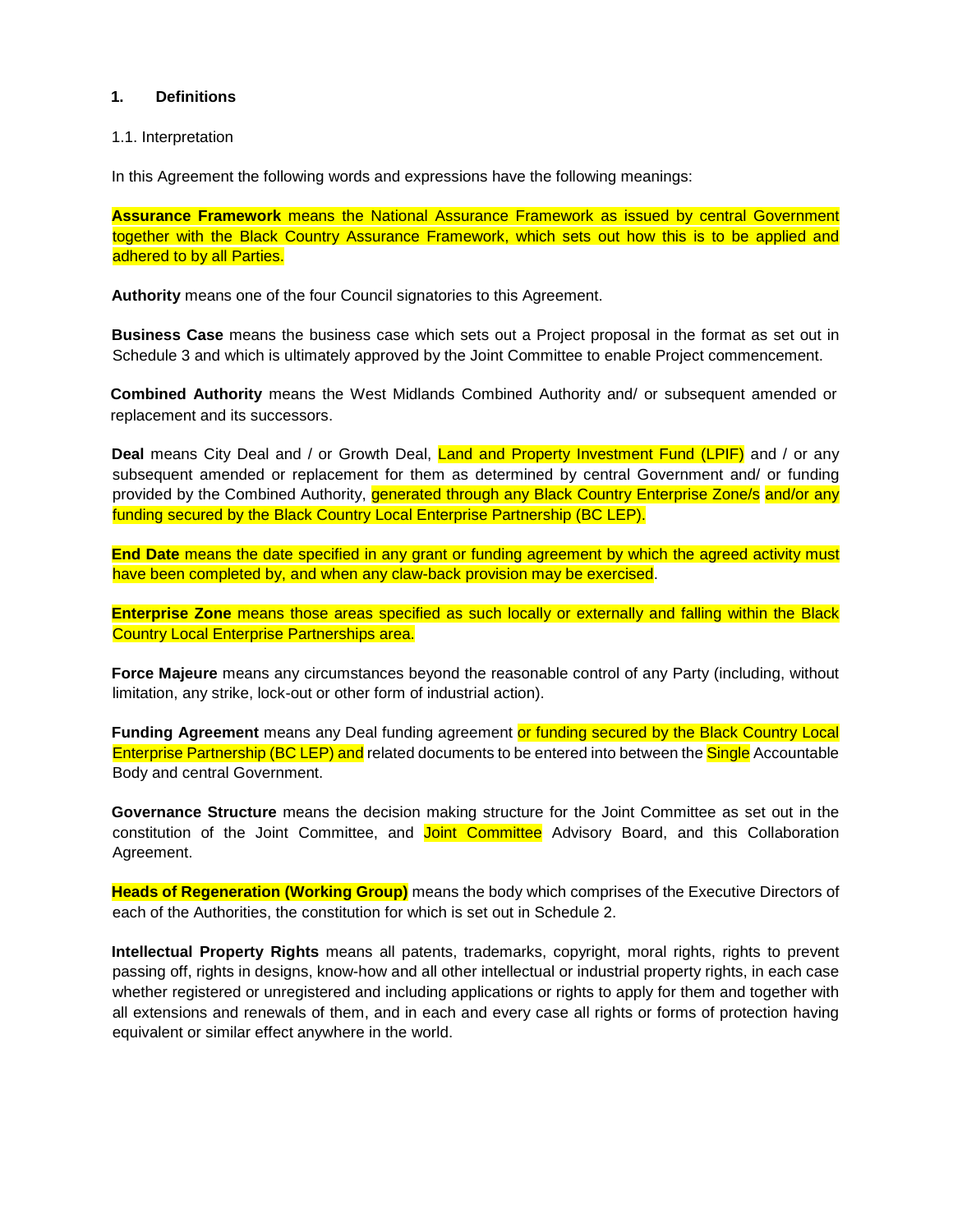**Joint Committee** means the Joint Committee that has been established as a legally formed body of the Cabinets of Walsall, Dudley, Sandwell and Wolverhampton and is known as the "Black Country Executive Joint Committee" and which will carry out its decision making in accordance with the Governance Structure approved by each Party.

**Joint Committee Advisory Board** means the Black Countrywide Joint Committee Advisory Board which will oversee the delivery of the Programme in accordance with its Terms and Reference as set out in Schedule 1.

**Joint Executive Committee Terms of Reference and Constitution** means the Terms and Reference and Constitution as set out in Schedule 4 which has been approved by the Executive of each Council.

**Lead Authority** means the Local Authority allocated by the Joint Committee to be the Lead authority for delivery of a particular Project.

**Material Change in Circumstances** means a change that does or is likely to significantly affect or impact upon delivery of the Programme or any Projects under it which necessitates a change in any decision made by the Joint Committee or if such circumstances where known at the time of the Joint Committee decision it would have potentially influenced the Joint Committee to make different decision than the one that was made originally.

**Monitoring Procedures** means the Programme monitoring procedures, Programme audits and any other reporting, monitoring or audit processes required by a central Government department in relation to the Programme.

**Objectives and Outputs** means the successful delivery and completion of all Projects and/or initiatives as agreed by the Joint Committee together with such other objectives and outputs as are adopted by the Parties from time to time in accordance with this Agreement.

**Programme** means the operational element of initiative and funding secured by the Black Country Local Enterprise Partnership, from central Government for the Black Country area, which comprises the administrative boundaries of Walsall, Dudley, Sandwell and Wolverhampton, including any individual Projects and/or funding streams comprising part of the Deal.

**Programme Manager** means an officer appointed by Walsall Council to fulfil the roles and duties of the Programme Manager as detailed in this Agreement.

**Project** means an individual Project or initiative within the overall Programme that is subject to an application to the Joint Committee for funding to be allocated to it pursuant to the Programme.

**Single Accountable Body** means the Local Authority appointed by the Black Country Local Enterprise Partnership (BC LEP) and the Joint Committee to act in this role to manage on their behalf all funds forming part of the Deal with central Government, the West Midlands Combined Authority or any funding secured.

**Third Party** means any organisation which is not a Party to this Agreement.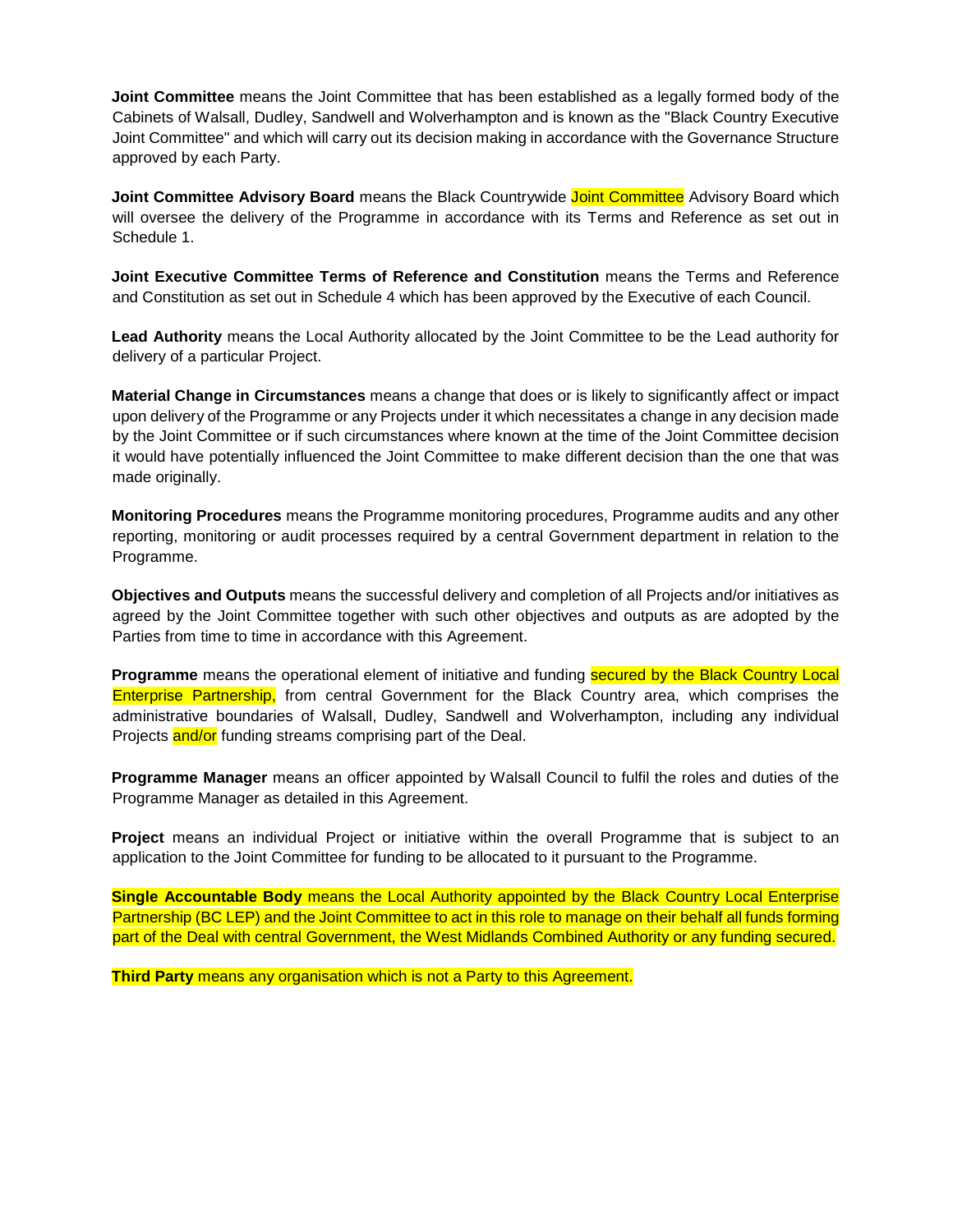- 1.2. In this Agreement:
- 1.3. the clause headings do not affect its interpretation,
- 1.4. words in the singular shall include the plural and vice versa,
- 1.5. unless otherwise indicated, references to clauses and Schedules are to clauses of and Schedules to this Agreement, and references in a Schedule to a paragraph are to a paragraph of that Schedule,
- 1.6. references to any statute or statutory provision include references to:
- 1.7. all Acts of Parliament and all other legislation having legal effect in the United Kingdom,
- 1.8. any subsequent statutes directly or indirectly amending, consolidating, extending, replacing or reenacting that statute and also include any orders, regulations, instruments or other subordinate legislation made under that statue,
- 1.9. a person includes a natural person, corporate or unincorporated body or organisation and their successors and permitted assigns,
- 1.10. including means including, without limitation,
- 1.11. if any provision is held to be illegal, invalid or unenforceable that provision shall be struck out and the legality, validity and enforceability of the remainder of the Agreement is to be unaffected.

### <span id="page-5-0"></span>**2. Collaboration**

- 2.1. The Parties agree to work in a spirit of mutual co-operation to fulfil their agreed roles and responsibilities to achieve the Objectives and Outputs, and to put in resources to the extent set out in this Agreement.
- 2.2 Each Party, which is an Authority, has agreed to form a Joint Committee, which will undertake the functions as set out in the Joint Committee Terms of Reference and Constitution as set out in Schedule 4.
- 2.3. Walsall, as secretary to the Joint Committee, will publish in accordance with its own constitution all agendas, reports, Forward Plan and minutes of the Joint Committee and will distribute all agendas, reports, and minutes of the Joint Committee to the Authority Parties within such timescales that will allow the Authority Parties to comply with their statutory Access to Information requirements. Walsall as secretary will maintain the Forward Plan of the Joint Committee and submit the plan to all Parties in a timely manner.
- 2.4. The Authority Parties have agreed the principles of how the Joint Committee will operate which is set out in the Governance Structure. Walsall will provide copies of all agendas, reports, and minutes to all Authority Parties as soon as they become available for publication in accordance with any legislative requirements.
- 2.5. Each Party shall:
	- 2.5.1. carry out the tasks and contribute sufficient resources and facilities to ensure that the Programme objectives are met and commitments under this Agreement are met;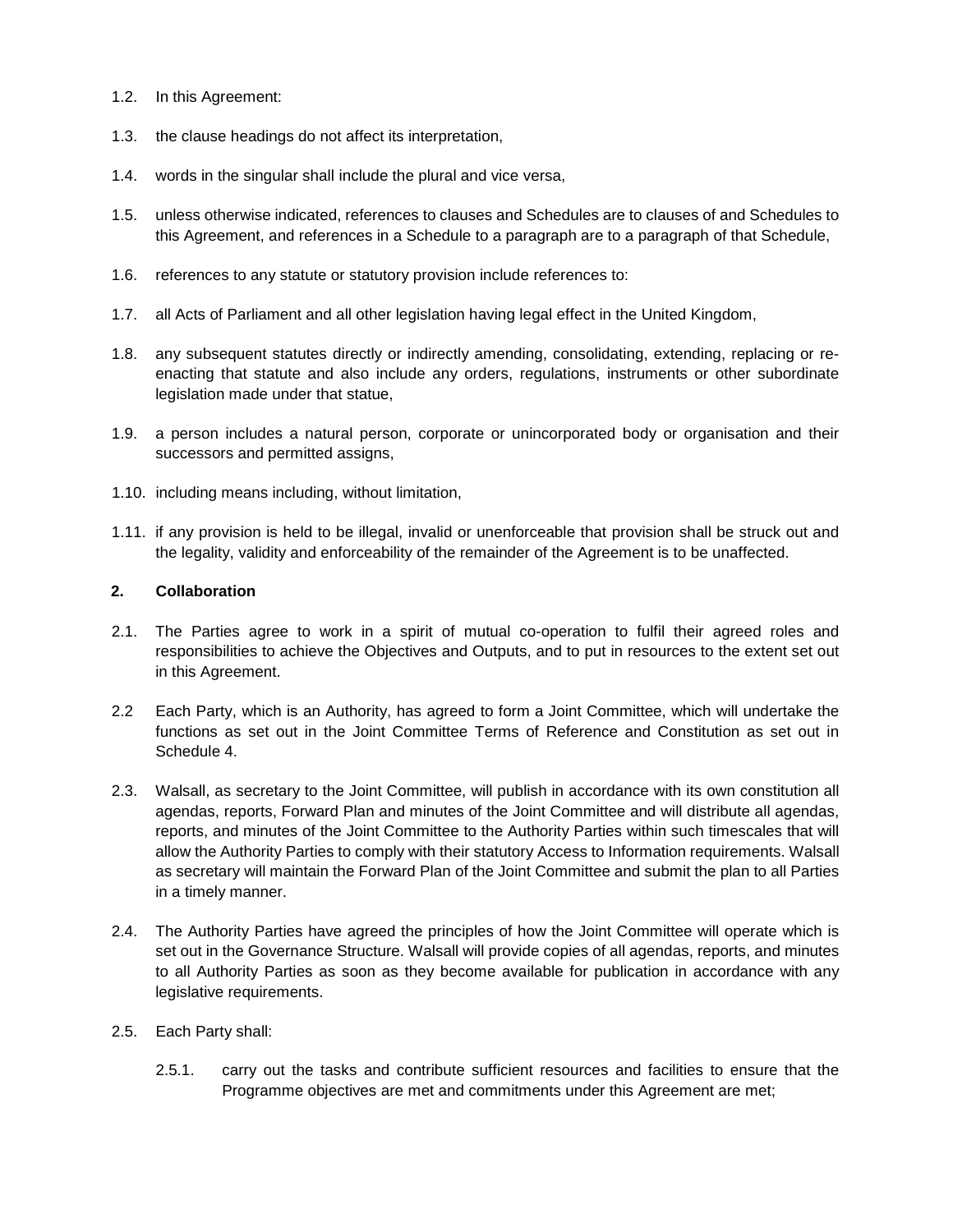- 2.5.2. co-operate with each other and do such acts, matters and things as may be necessary or desirable to implement the decisions of the Parties and in order to complete the Programme,
- 2.5.3. keep the other Parties fully informed of the progress of and of any matters relevant to the Programme and make available to the other Party all relevant information, data, reports and opinions in relation to the Programme,
- 2.5.4. immediately notify the other Parties in writing if there is an unexpected problem which are likely to cause a material delay to achievement of any of the objectives of the Programme, or any particular stage of the Programme, or any material increase in the costs of the Programme, or if any Party becomes aware of the action of any third party, which threatens to affect adversely the progress of the Programme, or the reasonable expectations of either Party hereunder.
- 2.6. The direction of the Programme shall be vested in the Joint Committee, which shall be advised by Joint Committee Advisory Board, which shall carry out its role in accordance with its Constitution and Terms of Reference.
- 2.7. The planning, and overall management of the Programme, including initial appraisal of Project proposals shall be vested in the Heads of Regeneration (Working Group). The Terms of Reference, composition, roles and responsibilities and modus operandi of the Heads of Regeneration (Working Group) are set out in Schedule 2. Without prejudice to the generality of the foregoing, the matters set out in Schedule 2 shall only be agreed by the Heads of Regeneration (Working Group).
- 2.8. The final decision making on Project Approval, including material changes to approved Projects, shall be vested in the Black Country Executive Joint Committee. Material changes are variations to a Project that change the nature, outcome or objectives of a Project, for the avoidance of doubt material variations includes, but is not limited to:
	- 2.8.1 Changes that mean that the Project objectives, as approved by the Joint committee, will no longer be achieved;
	- 2.8.2 An increase in the budget or expenditure of 5% or more on a Project;
	- 2.8.3 Any change in timescales that will adversely affect the Project and/or its objectives.
- 2.9 Where a Material Change in Circumstances occurs after a Project has been approved by the Joint Committee, the Joint Committee must be advised of that Material Change in Circumstances as soon as practicable, after the Lead Authority for a Project becomes aware of the Material Change in Circumstances.
- 2.10 The Black Country Executive Joint Committee role will now cover all current (LGF & LPIF) and all future (Shared Prosperity & Enterprise Zone) funding awarded to or secured by the Black Country Local Enterprise Partnership (BC LEP). This role also includes in conjunction with the BC LEP, final approval for all; operating processes and procedures, governance arrangements and the administration and allocation of funding*.*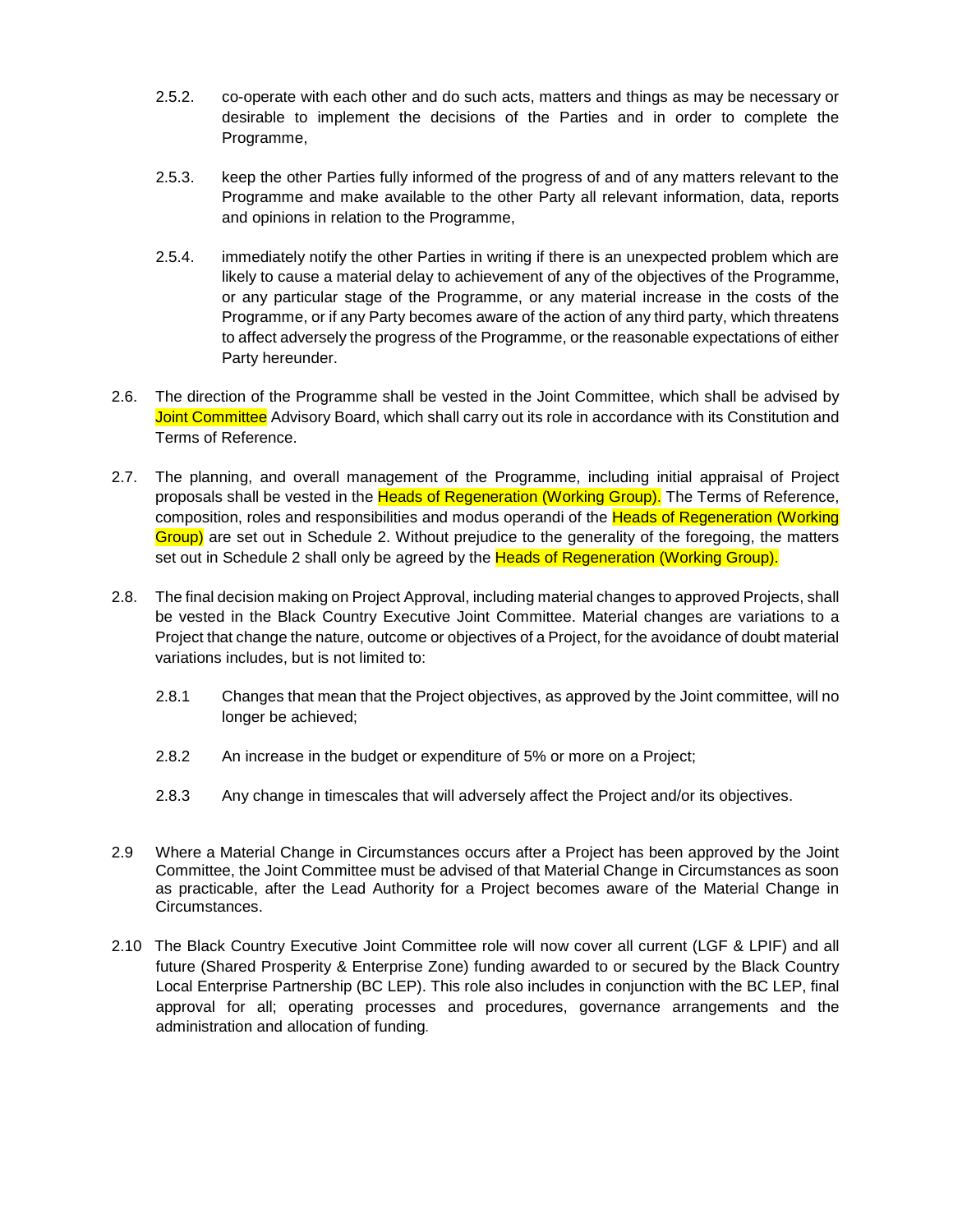## <span id="page-7-0"></span>**3. Appointment to Roles**

- 3.1 Following instructions received from central Government in 2019, the Black County Local Enterprise Partnership (BC LEP) is required to appoint a Single Accountable Body, effective from February 2020. The Joint Committee will be required to approve the appointment of one of the Authorities into the role of the Single Accountably Body.
- 3.2 Working with or to the Single Accountable Body, it may be required to appoint a Lead Authority to deliver agreed projects and/or activities. This appointment will require approval by both the Black County Local Enterprise Partnership (BC LEP) and the Joint Committee.
- 3.3 Where the **Single** Accountably Body and Lead Authority are one and the same, the respective duties of those roles, as defined in this Agreement, agreed by the Joint Committee, or otherwise set out in a Joint Committee approved Project Business Case, shall be concurrent.
- 3.4 The Joint Committee will, with the agreement of the **Single** Accountable Body, decide how the **Single** Accountable Body will recover the costs associated with the implementation of the Projects. Except as specifically agreed between the Parties, the cost of all officer time and resources necessary to perform the role of **Single** Accountable Body shall be met from the funding available and not from the budgets of the Parties to this Agreement.

### <span id="page-7-1"></span>**4. Project Approval**

- 4.1. Project proposals shall be worked up by the Parties to this Agreement, for the avoidance of doubt, any Project proposal put forward by the Parties can be a Project proposal initiated by a third Party. Where such a Project proposal is initiated by a third Party the Project proposer must detail the third Party who intuited the Project proposal.
- 4.2. The process for Project proposals shall be:
- 4.3. All project proposals will follow / meet the requirements of the central Government National Assurance Framework, as articulated through the Black Country Local Enterprise Partnership's Assurance Framework. As the Government amends or places additional duties or responsibilities, these will be reflected in the Assurance Framework and must be adhered to by all parties to this Agreement.
- 4.4 Initial presentation of a headline Project proposal to the Heads of Regeneration (Working Group) by the proposing Party for approval and the agreement for a Business Case to be prepared for the proposed Project.
- 4.5. If the Heads of Regeneration (Working Group) consider any proposal made to it warrants further consideration and referral to the Joint Committee Advisory Board, then the Working Party shall prepare the proposal in the Business Case Model format as set out in Schedule 3. At that stage of initial Project approval, the Heads of Regeneration (Working Group) will for each Project designate a proposed Lead Authority for the purpose of preparing and presenting the Project Business Case to the Heads of Regeneration (Working Group) for approval and submission to the Joint Committee Advisory Board. For the avoidance of doubt, the final decision on the Lead Authority status for any Project is at the point of Project approval by the Joint Committee.
- 4.6. Proposals will also be required to seek and secure Black Country Local Enterprise Partnership (BC LEP) approval in accordance with the Assurance Framework as part of the decision making process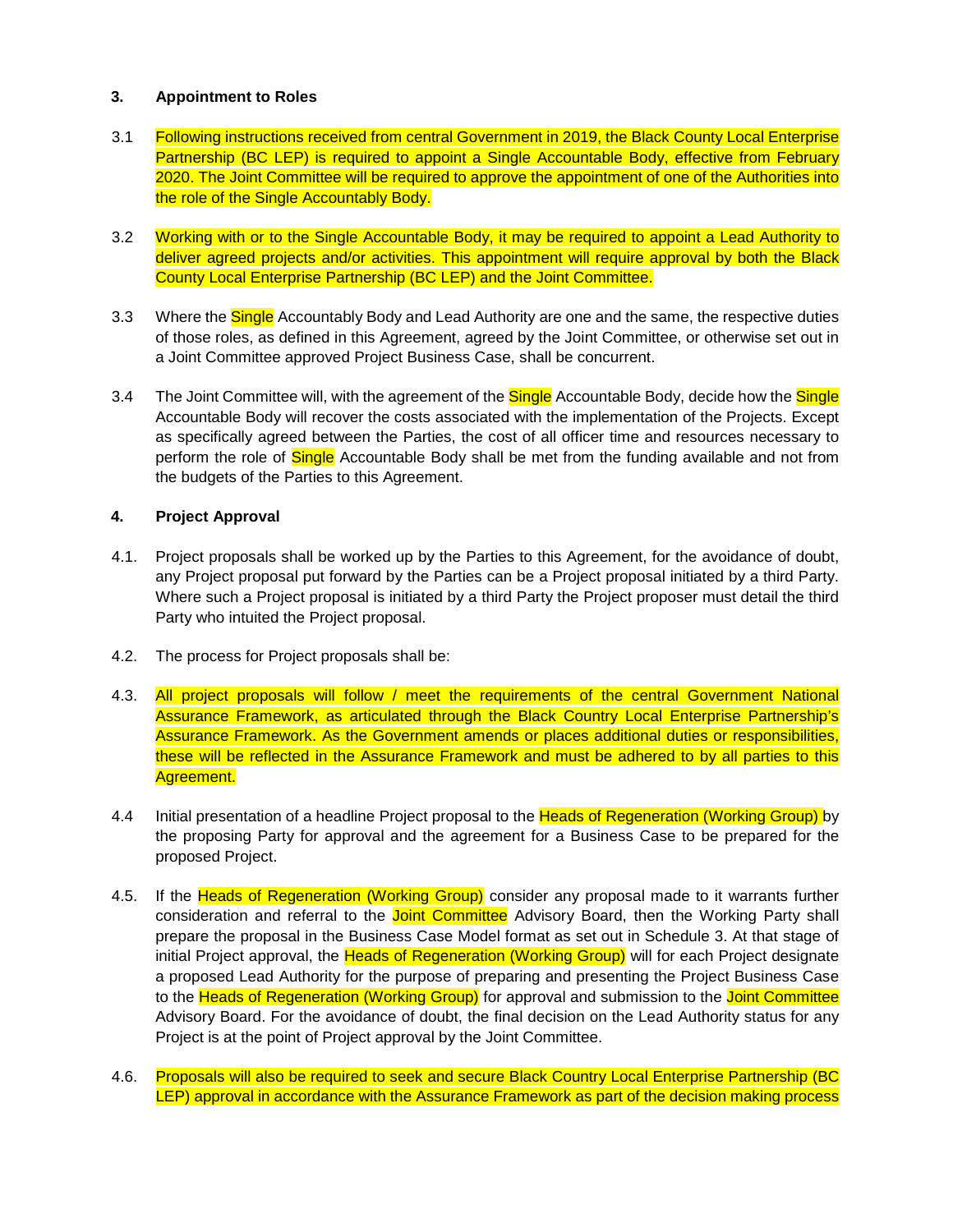and governance arrangements, no projects are to be presented to the Joint Committee unless approved by the Black Country Local Enterprise Partnership (BC LEP).

- 4.7 If agreement of the Joint Committee Advisory Board is given for the submission of Business Case to the Joint Committee, the designated Lead Authority and BCC shall jointly present the Business Case to the Joint Committee for approval supported by a report in the format as agreed by the Joint Committee.
- 4.8. The above stages can involve comment, clarification and requests for amendment and re-submission of a Project proposal or Business Case following consideration at any stage during the process of approval leading up to final Project approval by the Joint Committee.

### <span id="page-8-0"></span>**5. Project Management**

- 5.1. When appointed **Single Accountable** Body or Lead Authority, the relevant Authority will assign a member of staff to the role of Project Manager and provide sufficient support to officers to ensure delivery of the Programme and the Projects.
- 5.2. The Lead Authority shall be responsible for writing and submitting updates and progress reports jointly with BCC as set out in the Business Case and in any event as requested by the Heads of Regeneration (Working Group), Joint Committee Advisory Board and Joint Committee. For the avoidance of doubt, the Lead Authority for any Project will send its relevant Executive Director or his representative to all meetings at which the Projects for which they are Lead Authority are being considered.
- 5.3. The Parties will set up a Heads of Regeneration (Working Group) in accordance with Schedule 2 and the role of the **Heads of Regeneration (Working Group)** will be as set out in Schedule 2. Notwithstanding, anything contained within this Agreement and the Schedules, the Parties role at the Heads of Regeneration (Working Group) will be to have overall operational responsibility for the implementation of the Programme and all of its elements.
- 5.4. The Joint Committee Advisory Board, as set out in Schedule 1, will oversee the delivery of the Programme, regularly receiving reports prepared by the Lead Authority from the Heads of Regeneration (Working Group) as required by the Joint Committee Advisory Board on progress of any Project, in addition to the reporting timescales as set out in the Business Case for each Project and any reports the Heads of Regeneration (Working Group) chose. Nothing within this Agreement shall prevent the **Single** Accountable Body from reporting to the Joint Committee Advisory Board or Joint Committee as it considers necessary.
- 5.5. Unless agreed otherwise with central Government and subject to at all times compliance with EU procurement law requirements, all procurement of goods, works and/or services needed for or in the delivery of Projects shall be procured in accordance with the Lead Authorities constitution and in particular contract and/or procurement rules.
- 5.6. The Parties roles and responsibilities in relation to the Programme's, the Joint Committee, the Joint Committee Advisory Board and/or the Heads of Regeneration (Working Group) as set out in this Agreement shall be carried out by personnel of the Parties and no charge shall be made to the Programme in respect of costs except for where costs have been agreed to claimed by a Party either as part of an approved Business Case and/or by the Joint Committee at any time.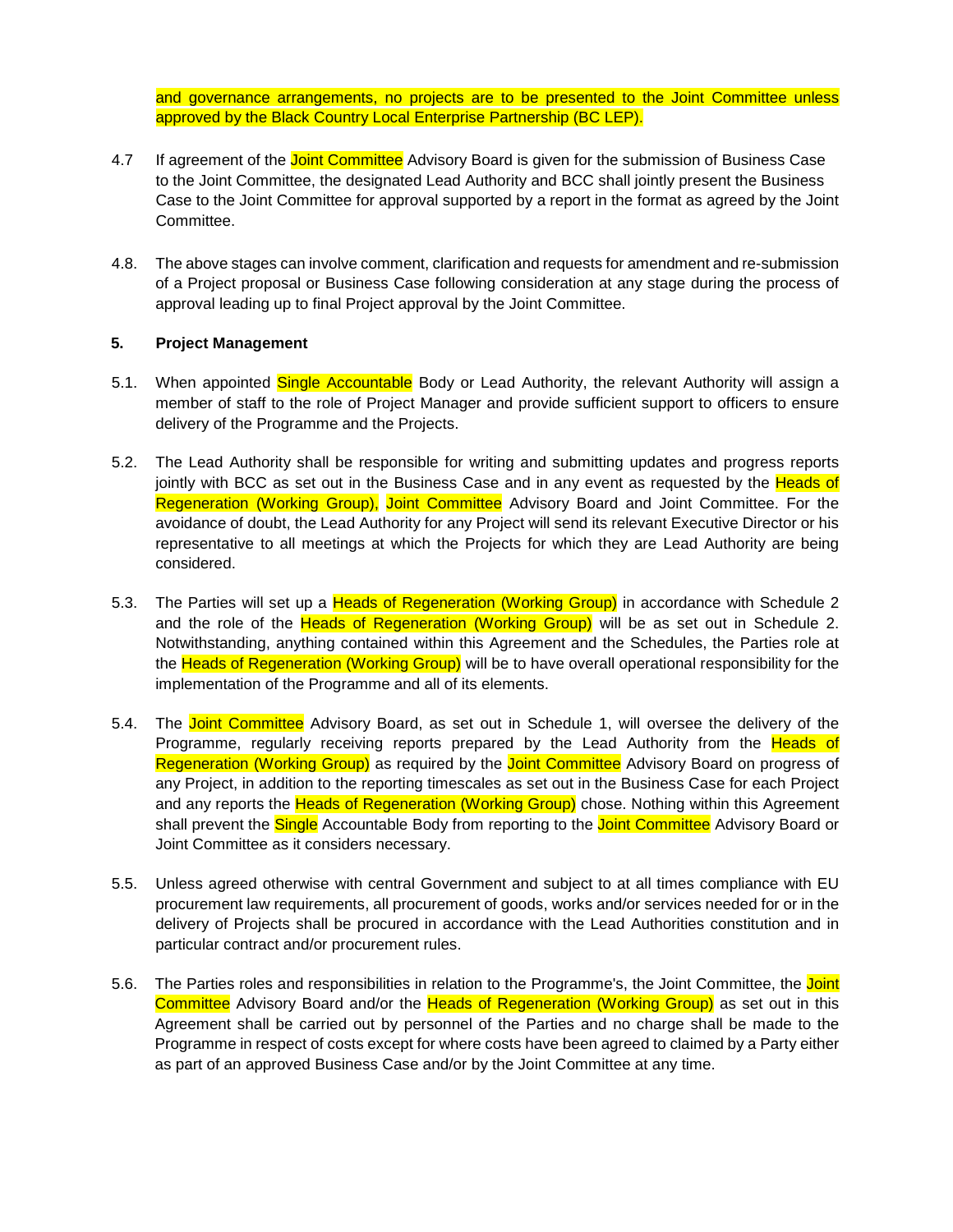- 5.7. The **Single Accountable Body** Programme Manager will be responsible for arranging the Heads of Regeneration (Working Group) and Joint Committee Advisory Board meetings, their agenda, minuting decisions, and will be responsible maintaining the Project Register and providing such written updates to Heads of Regeneration (Working Group), Joint Committee Advisory Board and Joint Committee on the Project Register and generally the progress of specific Programme tasks and Projects as appropriate.
- 5.8. The Parties agree that they shall ensure officers attend Programme Manager meetings arranged and chaired by the **Single Accountable Body** Programme Manager comprising of lead regeneration officers, Project Managers and Project support officers and any other relevant officers the purpose of which is to develop the Programmes priorities, initial Project proposals, Project updates and generally as necessary to enable the Programme Manger to manage the Programme effectively.

### <span id="page-9-0"></span>**6. Project Audit and Claw-back**

- 6.1. Each Party shall be responsible for ensuring compliance with all financial requirements imposed under any grant terms imposed by central Government for any element of the Programme or Project for which they are the Lead Authority.
- 6.2. At all times each Party will be responsible for ensuring that adequate audit arrangements are in place for any element of the Programme or Project for which they are the Lead Authority including providing free and unfettered access to all information and documentation in relation to the Programme and/or Project for which they are the Lead Authority.
- 6.3. Each Party agrees to give the **Single** Accountable Body and Lead Authority unrestricted and unfettered access to all information and documentation in relation to any element of the Programme and/or Project for which they are the Lead Authority, including providing copies of any such information and/or documentation free of charge.
- 6.4. In the event of any irregularity of any expenditure declared by any, the auditor of a Party or the **Single** Accountable Body's auditor, that Party shall be liable in respect of such irregularity and shall be required to repay to the **Single** Accountable Body any amounts unduly paid.
- 6.5. Subject to Clause 6.4, and unless agreed otherwise by the Joint Committee, the Parties agree that in the event that any monies are clawed back from the **Single** Accountable Body by central Government as the **Single** Accountable Body pursuant to any Funding Agreement, then all of the Parties will:
	- 6.5.1 take all reasonable steps to mitigate the amount of monies clawed back from the **Single** Accountable Body; and
	- 6.5.2 where there is an administrative irregularity by the **Single** Accountable Body or Lead Authority declared by an auditor of a Party and accepted by the Joint Committee, the Parties shall meet the costs of the claw-back in the same proportion to the programme funding that has been expended within their administrative area.
	- 6.5.3 where fault is proven or accepted, the Party / Parties concerned will be responsible for meeting all costs associated with the claw-back and / or costs incurred by the Single Accountable Body.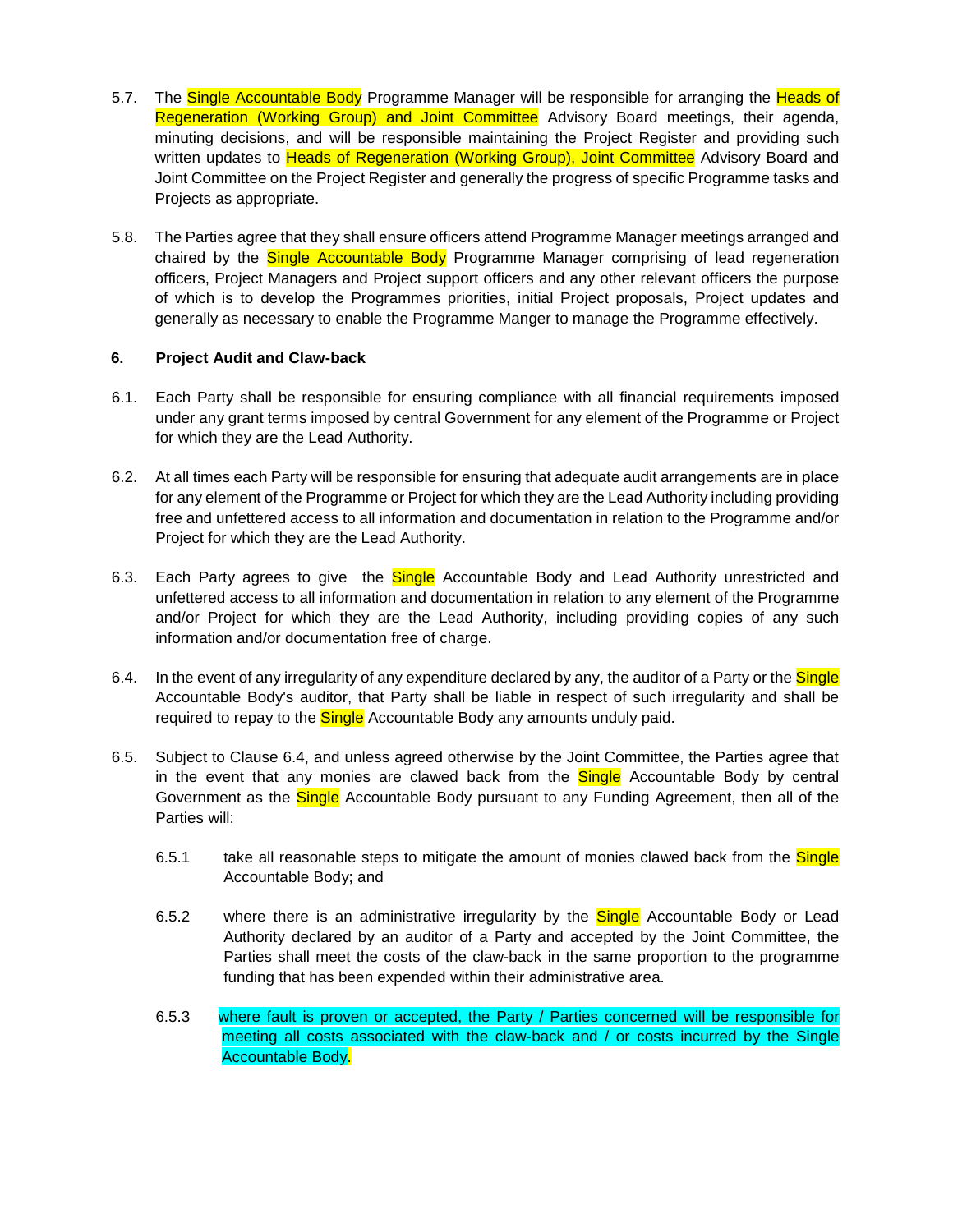### <span id="page-10-0"></span>**7. General Obligations**

- 7.1. The Parties agree that they will be bound by the terms of any funds secured by the Black Country Local Enterprise Partnership Funding Agreement(s) entered into by the **Single** Accountable Body or Lead Authority as if they had entered into the agreement in so far as the actions of a Party causes or Leads to a breach of the Funding Agreement by the **Single** Accountable Body or Lead Authority.
- 7.2. The Parties agree that they shall be required to comply directly with the terms of any Funding Agreement if they are a recipient of any funding derived from the Funding Agreement.
- 7.3. The Parties agree to assist, co-operate and comply with the Monitoring Procedures and will work together to resolve or rectify any errors or irregularities identified during the Monitoring Procedures or otherwise.
- 7.4. Each Party shall be liable for any cost implications or irregularities or errors attributable primarily to it and identified during any Monitoring Procedures.
- 7.5. Each Party indemnifies the others against all claims, liabilities, costs, expenses, damages or losses suffered by the others arising out of the negligence, default or breach by such Party of this Agreement or the Funding Agreement, and each Party shall be responsible for maintaining sufficient insurance where available in respect of such liabilities under this Agreement.
- 7.6. Each Party shall at all times take all reasonable steps to minimise and mitigate any loss for which the relevant Party is entitled to bring a claim against another pursuant to this Agreement.

## <span id="page-10-1"></span>**7A. Rights of the Single Accountable Body**

- 7A.1 Where the Single Accountable Body enters into a funding agreement with a Third Party, the Single Accountable Body will require formal security in the form of a legal charge, mortgage, performance bond or similar as it considers fit and prudent.
- 7A.2 Where a Lead Authority either
	- (a) enters into a Funding Agreement with the Single Accountable Body, or
	- (b) agrees in writing to indemnify a Third Party project due to their inability to meet security requirements as per 7A.1,

the Lead Authority agrees to indemnify the Single Accountable Body against all claims, liabilities, costs, expenses, damages or losses suffered by the Single Accountable Body arising out of the negligence, default or breach by either the Lead Authority or the Third Party in respect of the funding agreement.

### 7A.3 Such an indemnity shall, for the avoidance of doubt, apply where:

7A.3.1. the Lead Authority or the Third Party indemnified by the Lead Authority has failed to repay all or any of the grant funding upon demand within fourteen days of being requested by the Single Accountable Body to make such repayment, in circumstances including (but not limited to) a breach of the funding agreement;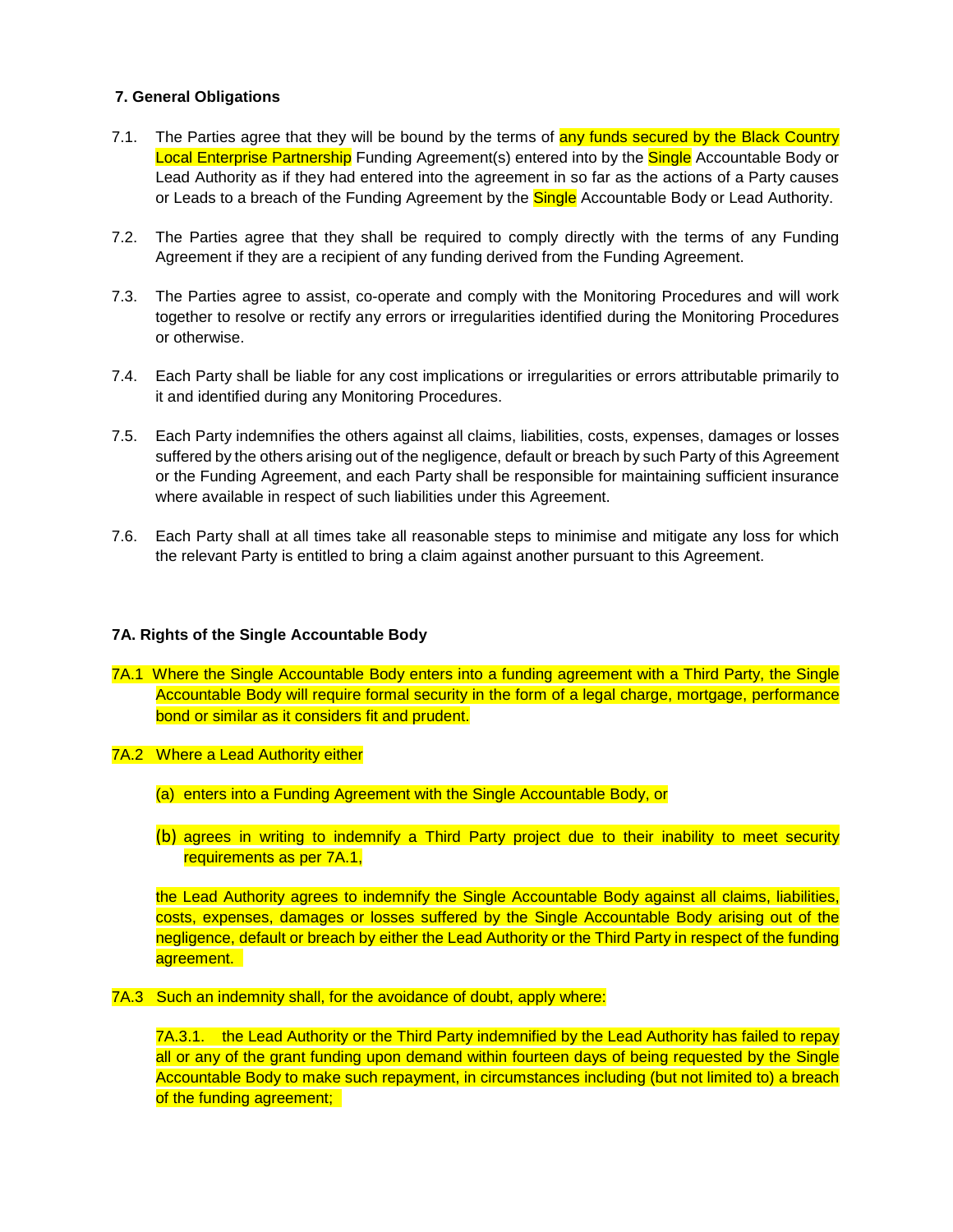7A.3.2 where there has otherwise been a claw-back (or demand for claw-back) made by central Government to the Single Accountable Body in respect of all or any part of the funding.

- 7A.4 Where any grant for capital expenditure is time limited, the Lead Authority will make any such payment (as set out in clauses 7.A.2 and 7A.3.) if they or the Third Party have failed to demonstrate and evidence by the End Date of such grant that it is highly probable that a Fixed Asset will be delivered and meets Accounting Standards for Capitalisation. The minimum evidence requirements to avoid repayment pursuant to this clause would be a full business case, approved by all the funders of the Project, including the evidence of any required match funding.
- 7A.5 The Lead Authority understands and agrees that the Single Accountable Body will be entitled to satisfy any such sums demanded from them or Third Parties under clause 7A by offsetting the amount of such sums against any payments due whatsoever from the Single Accountable Body to the Lead Authority.
- 7A.6 Where any grant is in excess of a monetary threshold (*to be advised by the Single Accountable Body*) clauses 7.A2 to 7.A5 will be set out in a Side letter to be signed by the Section 151 Officer and Chief Executive of the other Party to confirm that they understand the obligations of this Agreement. Such a Side letter will be appended as a Schedule to any funding agreement to which this Clause applies.

### 7B **National Local Growth Assurance Framework, the Black Country Local Assurance Framework and the Section 151 Officer**

- 7B.1 All parties to this agreement agree to adhere in full to all elements of the Government's National Local Growth Assurance Framework, as administered by the Ministry of Housing Communities and Local Government that apply to the Black Country Local Enterprise Partnership.
- 7B.2 The requirements of the National Local Growth Assurance Framework have been taken as the basis of and have been articulated within the Black Country Local Assurance Framework. All parties to this agreement will at all times comply with the requirements, processes and procedures as set out within the Black Country Local Assurance Framework, together with all / any amendments subsequently approved by the Black Country Local Enterprise Partnership.
- 7B.3 The Local Authority appointed as the Local Enterprise Partnership's Single Accountable Body will ensure that their Section 151 Officer understands, and delivers / ensures the delivery of the roles and principles as set out within the Chartered Institute of Public Finance & Accountancy (CIPFA), Principles for Section 151 Officer in accountable bodies working with local enterprise partnerships document, including any future revisions or adaptations.
- 7B.4 All parties to this agreement will ensure that they fully understand what's expected of them in relation to meeting these Section 151 Officer requirements, and will work collaboratively with the appointed Single Accountable Body to achieve them.
- 7B.5 The receipt of funding from the Black Country Local Enterprise Partnership requires full compliance with the National Local Growth Assurance Framework, the Black Country Local Assurance Framework and the requirements of the Single Accountable Bodies Section 151 Officer, failure to meet these requirements will place all funding, approved and planned at risk of being placed on hold or being withdrawn or reclaimed by the LEP.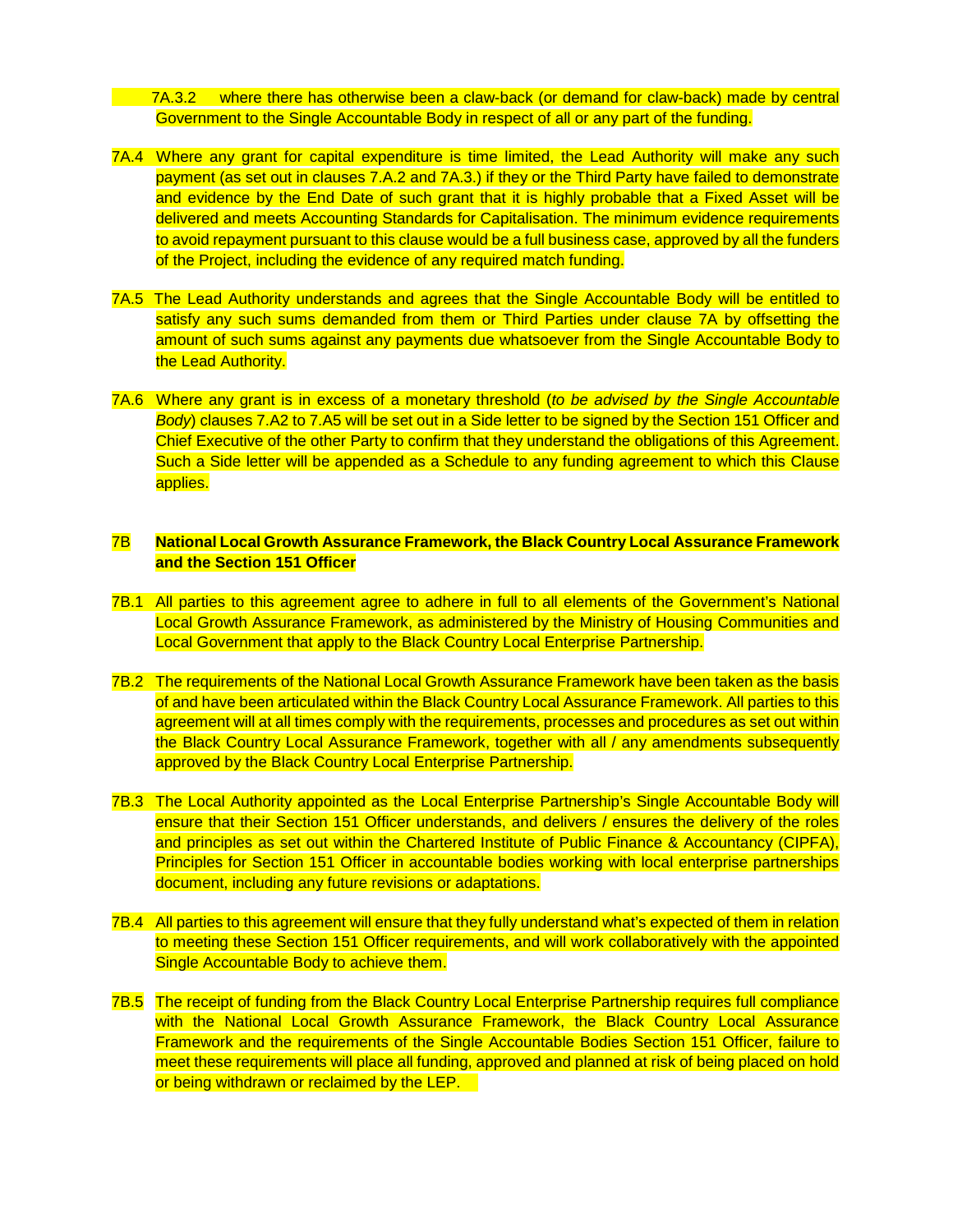### <span id="page-12-0"></span>**8. Scrutiny of Joint Committee decisions**

- 8.1. As and when required, by an Overview and Scrutiny Committee or Board or an Audit Committee of any Party, the member of the Joint Committee for the Authority, whose Overview and Scrutiny Committee or Board or Audit Committee has instigated an investigation, shall take the lead responsibility for accounting for the activities of the Joint Committee to the Overview and Scrutiny Committee or Board or Audit Committee, and shall attend such meetings of those committees of its Authority as necessary.
- 8.2. The Parties shall liaise and co-operate at all times with the Authority whose Overview and Scrutiny Committee or Audit Committee have made requests for information and/or reports and use all reasonable endeavours to assist that Authority in responding to such requests, but for the avoidance of doubt, no Party, its officers or members shall be required to attend the Overview and Scrutiny Committee or Board or an Audit Committee of any other Party.

### <span id="page-12-1"></span>**9. Documentation**

9.1. The Heads of Regeneration (Working Group) will produce the initial drafts of the standard documentation for the Programme for approval by the Joint Committee Advisory Board.

### **10. Confidentiality**

- 10.1. Each Party shall use all reasonable endeavours to keep in strict confidence, and shall bind all its employees and agents to keep in strict confidence, all commercial and technical information in whatever form acquired by it (whether directly or indirectly) concerning another Party in consequence of this Agreement (hereinafter called Confidential Information). No Party shall save, as hereinafter provided, use or disclose any such Confidential Information other than for the purposes of the Programme or as expressly permitted by this Agreement. The foregoing restriction shall not apply to:
- 10.2. Information which at the time of disclosure is generally available to the public,
- 10.3. Information which the Parties obliged to release under the provisions of the Freedom of Information Act 2000,
- 10.4. Information which after disclosure becomes generally available to the public through no fault of the receiving Party,
- 10.5. Information which the receiving Party can show was in its possession prior to the disclosure and which was not acquired directly or indirectly from the other Party, and
- 10.6. Information which the receiving Party can show was received by it after the time of disclosure from any Party without any obligation of confidentiality and which was not acquired directly or indirectly from the other Party,
- 10.7. The confidentiality obligations set out in this clause shall survive for a period of five (5) years after the termination of the Programme,
- 10.8. Each Party shall impose the same confidentiality obligations set out in this clause 9 upon its affiliates, consultants and other third parties who are in association with it and may have access to any Confidential Information during the term of this Agreement.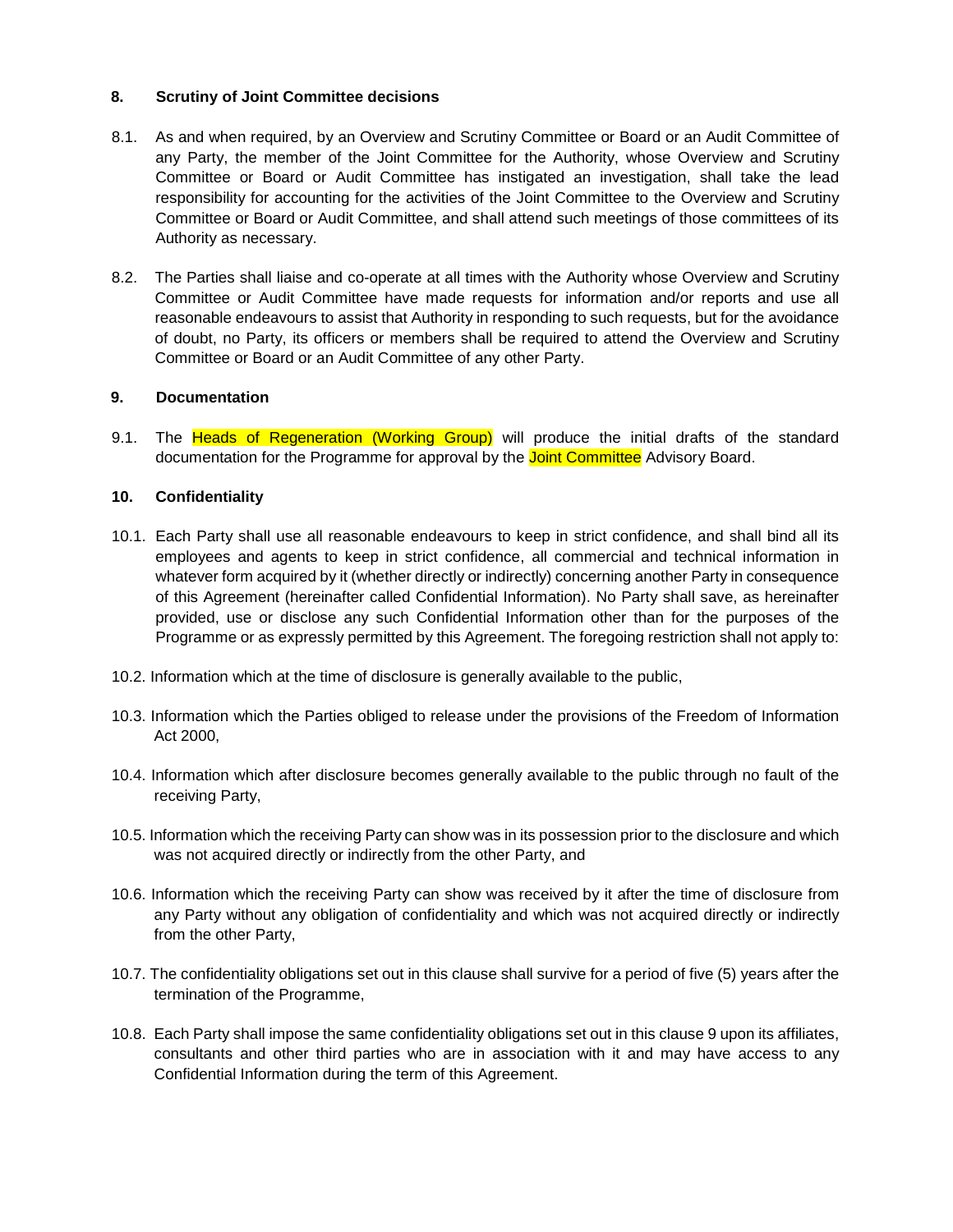### <span id="page-13-0"></span>**11. Intellectual Property**

11.1. The Parties agree that all Intellectual Property Rights relating to the Programme shall, unless otherwise agreed in writing, belong to the Parties jointly, and that the Parties will use all reasonable endeavours to ensure that each receive appropriate rights to any Intellectual Property Rights created during and relating to the Programme.

### <span id="page-13-1"></span>**12. Warranties**

- 12.1. Each Party warrants to the other Parties that:
- 12.2. It has the necessary right and authority to enter into this Agreement,
- 12.3. The signatories hereto for and on behalf of that Party are authorised and fully empowered to execute this Agreement on that Party's behalf.

### <span id="page-13-2"></span>**13. Force Majeure**

- 13.1. If any Party is affected by Force Majeure it shall forthwith notify the other Parties of the nature and extent thereof.
- 13.2. No Party shall be deemed to be in breach of this Agreement, or otherwise be liable to the other, by reason of any delay in performance, or the non-performance, of any of its obligations hereunder, to the extent that such delay or non-performance is due to any Force Majeure of which it has notified the other Parties, and the time for performance of that obligation shall be extended accordingly.
- 13.3. If the Force Majeure in question prevails for a continuous period in excess of three months, the Parties shall enter into bona fide discussions with a view to alleviating its effects, or to agreeing upon such alternative arrangements as may be fair and reasonable.

### <span id="page-13-3"></span>**14. Duration and termination**

- 14.1. The provisions of this Agreement shall come into force on the Commencement Date and, subject to the provisions of clause 14.2, shall continue in force until the completion of the Programme.
- 14.2. A Party may only withdraw from this Agreement by three month's written notice to the others Parties and the Joint Committee if the Party has not received funding or the benefit of funding under the Programme within their administrative area and/or the Programme is terminated.
- 14.3. In the event of any one or more Party giving notice to terminate this Agreement then the Joint Committee shall meet within one month of the service of any such notice of termination for the purposes of preparing an implementation plan for the termination. The Parties shall each act reasonably in co-operating with each other to facilitate the termination and the Party giving notice of termination (or if there is more than one such Party then each of them in equal shares) shall bear all costs arising out of or in connection with such termination and shall indemnity the remaining Parties against all costs and expenses incurred or to be incurred by them arising out of or in connection with that termination
- 14.4. No relaxation, forbearance, delay or indulgence by any Party in enforcing any of the terms of this Agreement or the granting of time by any Party to any other shall prejudice, affect or restrict the rights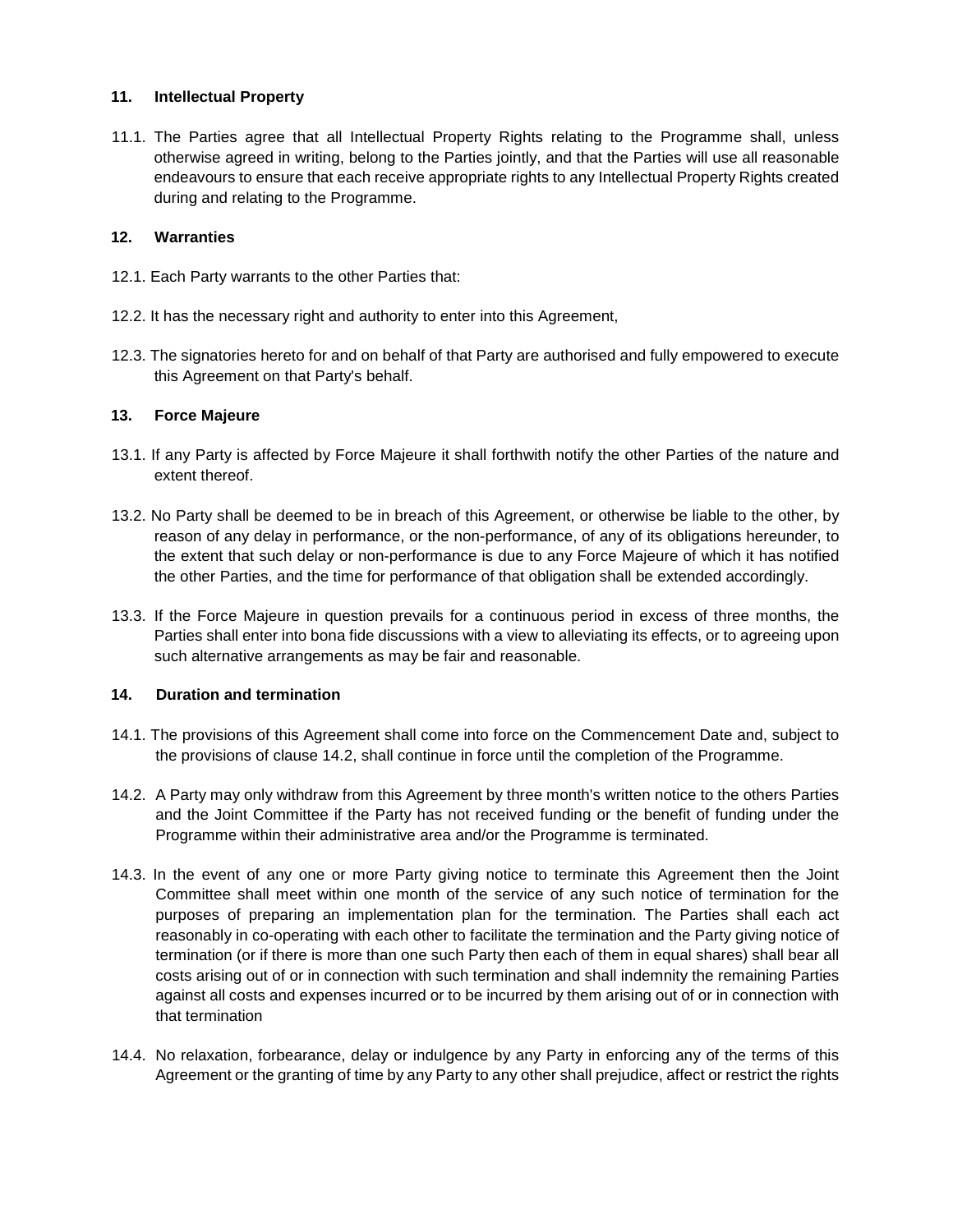and powers of that Party in relation to the other, nor shall any waiver by any Party of a breach of this Agreement be considered as a waiver of any subsequent breach of the same or any other provision.

14.5. The rights to terminate or withdraw from this Agreement given by this clause 14 shall not prejudice any other right or remedy of any Party in respect of the breach concerned (if any) or any other breach.

### <span id="page-14-0"></span>**15. Variation**

15.1. The Joint Committee shall from time to time review the operation of this Agreement and implementation of the Programme. Such reviews to be undertaken every two years or at such other interval as appear to the Joint Committee to be appropriate and the Joint Committee shall make proposals to the Member Authorities for any changes which seem to the Joint Committee to be reasonable and appropriate in the circumstances which shall be dealt with be a Deed of Variation appended to this Agreement.

### <span id="page-14-1"></span>**16. Publicity and Public Relations**

16.1. The Parties shall co-operate and consult with each other in respect of any matter involving public relations in so far as reasonably practicable having regard to the nature and urgency of the issue involved. The Parties acting through the Joint Committee Advisory Board and the Joint Committee may agree protocols for the handling of public relations from time to time.

### <span id="page-14-2"></span>**17. Disputes**

- 17.1. If any dispute arises between the Parties arising out of the provisions of this Agreement, the Parties shall endeavour to resolve the dispute by agreement as quickly as possible, but if the dispute has not been resolved within ten (10) Working Days, then either Party may request the others to participate in a meeting of their Chief Executives. The Parties in dispute shall exchange statements at least three (3) clear Working Days prior to the date of the meeting, setting out their respective views of the disputed issues. If the Chief Executives do agree a strategy for the resolution of the dispute, the Parties shall then liaise in good faith to arrange and implement the strategy for resolution within ten (10) Working Days of the meeting.
- 17.2. If notwithstanding any steps taken by the Parties pursuant to clause 17.1, the dispute between them remains unresolved then at the request of any Party it shall be referred (in the absence of any express provision to the contrary) to an Independent Person appointed jointly by the Parties.
- 17.3. The Independent Person is to have at least 10 years relevant post qualification experience and his/her identity shall be agreed between the Parties.
- 17.4. If the Parties cannot agree on the Independent Person's identity, the Independent Person is to be appointed at the request of any of the Parties by the president or chairman for the time being of whichever of the following bodies is most appropriate having regard to the nature of the dispute:
- 17.5. The Royal Institution of Chartered Surveyors;
- 17.6. The Institute of Chartered Accountants in England and Wales; or
- 17.7. The Law Society of England and Wales.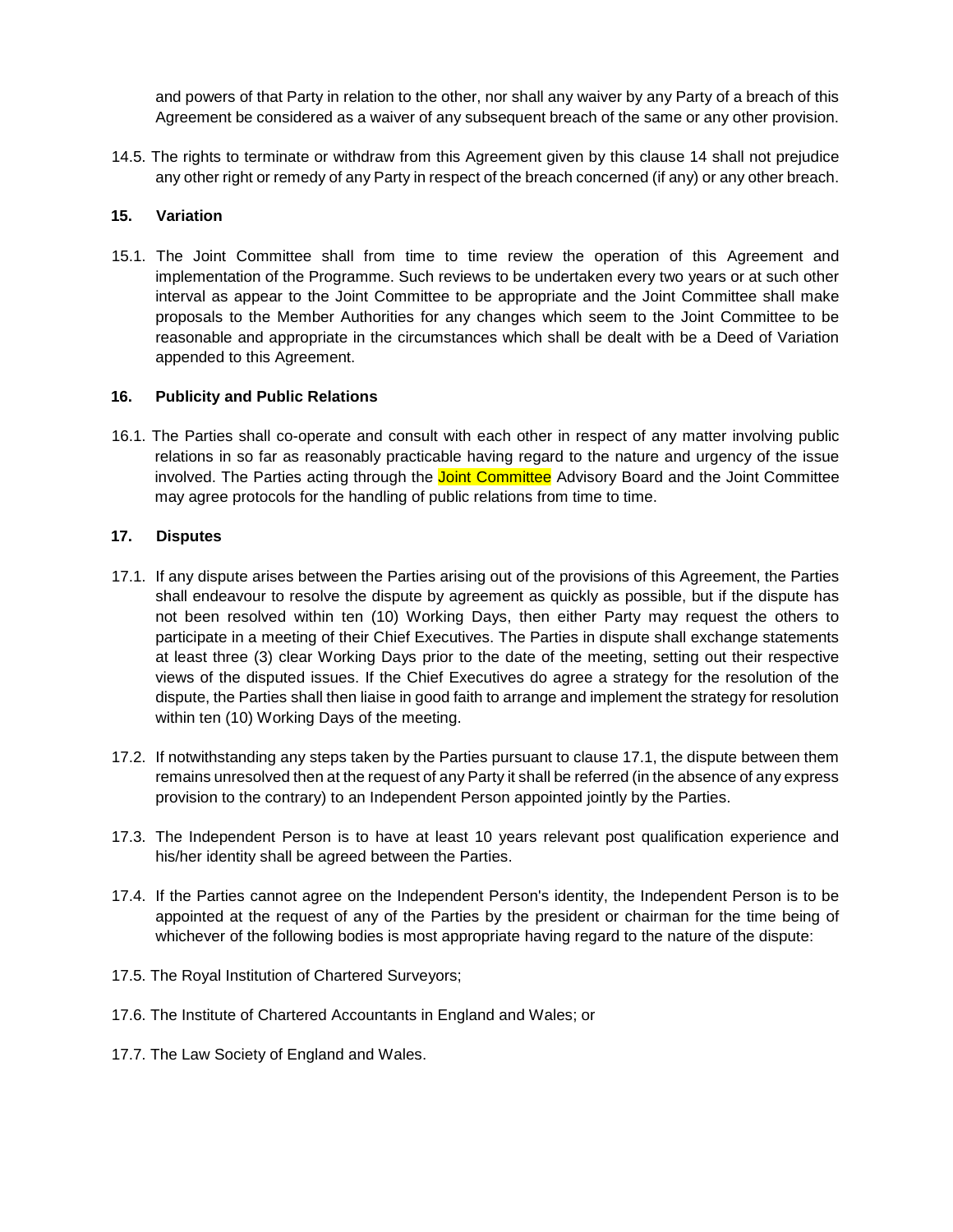- 17.8. The Independent Person is to act as arbitrator in accordance with the Arbitration Act 1996 and the costs of the arbitration shall be payable by the Parties in the proportions determined by the Independent Person unless agreed otherwise the default position being as determined under the Arbitration Act 1996.
- 17.9. Where costs of the Independent Person remain unpaid by the Party liable to pay them pursuant to this clause, the other Parties or any of them may discharge those costs and recover the sum so paid from the defaulting Party as a debt on written demand.

## <span id="page-15-0"></span>**18. Priority of documents**

- 18.1. In the event of any inconsistencies between the terms of this Agreement and its Schedules the Parties are the following order of priority of documents:
	- 18.1.1. This Agreement;
	- 18.1.2. The Constitution and Terms of Reference of the Black Country Executive Joint Committee;
	- 18.1.3. The Constitution and Terms of Reference of the Joint Committee Joint Committee Advisory Board;
	- 18.1.4. The Constitution and Terms of Reference of the Heads of Regeneration (Working Group).

### <span id="page-15-1"></span>**19. Complaints**

19.1. In the event of a complaint about a Project being received, the Lead Authority for that Project will manage the complaint and shall report regularly as necessary upon the complaint and in any event at the conclusion of the complaint.

### <span id="page-15-2"></span>**20. Local authority powers**

20.1. Nothing in this Agreement shall prejudice or affect any of the statutory rights powers obligations and duties for the time being vested in the Parties.

### <span id="page-15-3"></span>**21. Notices and service**

- 21.1. Any notice or other information required or authorised by this Agreement to be given by any Party to the other Parties shall be given by:
- 21.2. delivering the same by hand,
- 21.3. sending the same by pre-paid registered post, or
- 21.4. sending the same by facsimile transmission,
- 21.5. to the other Party or Parties at the address given at the beginning of this Agreement or such other address as has been notified to the Parties in writing.
- 21.6. Any notice or information sent by post in the manner provided by clause 21.1, which is not returned to the sender as undelivered, shall be deemed to have been given on the second day after the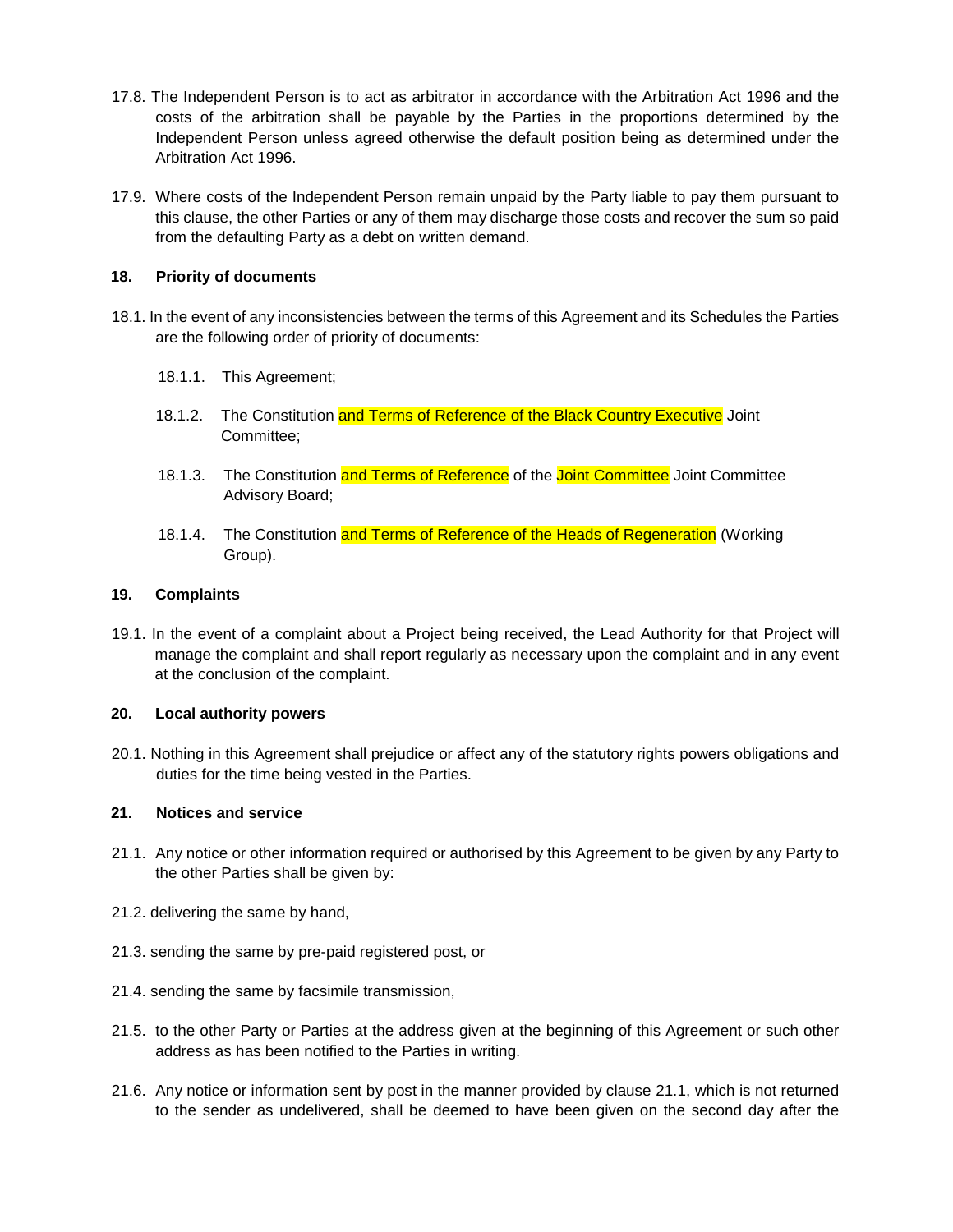envelope containing it was posted, and proof that the envelope containing any such notice or information was properly addressed, pre-paid, registered and posted, and that it has not been returned to the sender, shall be sufficient evidence that the notice or information has been duly given.

21.7. Any notice or information sent by facsimile transmission shall be deemed to have been duly given on the date of transmission, provided that a confirming copy is sent to the other Party or Parties at the appropriate address within.

## <span id="page-16-0"></span>**22. Freedom of Information**

- 22.1. The Parties acknowledges that they are subject to the requirements of the code of practice on access to Government information, the Freedom of Information Act 2000 ("FOIA") and the Environmental Information Regulations ("EIR") and shall assist and cooperate with each other to enable the Parties to comply with their information disclosure obligations.
- 22.2. The Parties shall provide all necessary assistance as reasonably requested by the other Parties to enable the other Parties to respond to any requests for information that falls under the FOIA or EIR and is related to the Project ("Request for Information") within the time for compliance set out in section 10 of the FOIA or regulation 5 of the EIR.
- 22.3. The Party who received the initial Request for Information shall be responsible for responding to the initial request and determining in its absolute discretion and notwithstanding any other provision in this Agreement or any other agreement whether any information is exempt from disclosure in accordance with the provisions of the code of practice on access to Government information, FOIA or the EIR.
- 22.4. The Parties shall ensure that all information produced in the course of this Agreement is retained for disclosure and shall permit the other Parties to inspect such records as requested from time to time.

## <span id="page-16-1"></span>**23.GDPR ("GDPR") and the Data Protection Act 2018 (the "DPA")**

23.1. With respect to the parties' rights and obligations under this Agreement, the Parties agree to each comply with the obligations imposed on them by GDPR and the Data Protection Act (DPA) as a Data Controller and to ensure that Personal Data (as defined in the GDPR) is processed only in accordance with their own policies on data protection, information security and retention of personal data to comply with their obligations under the GDPR and the DPA.

## <span id="page-16-2"></span>**24. Equality Act 2010**

24.1. The Parties agree to each comply with the obligations imposed on them by the Equality Act 2010.

## <span id="page-16-3"></span>**25. General**

- 25.1. This Agreement is personal to each of the Parties and no Party may assign, mortgage, charge or (except as otherwise provided in this Agreement) license any of its rights hereunder, or sub-contract or otherwise delegate any of its obligations hereunder, except with the written consent of all the other Parties.
- 25.2. Nothing in this Agreement shall create or be deemed to create a partnership or the relationship of principal and agent, between the Parties.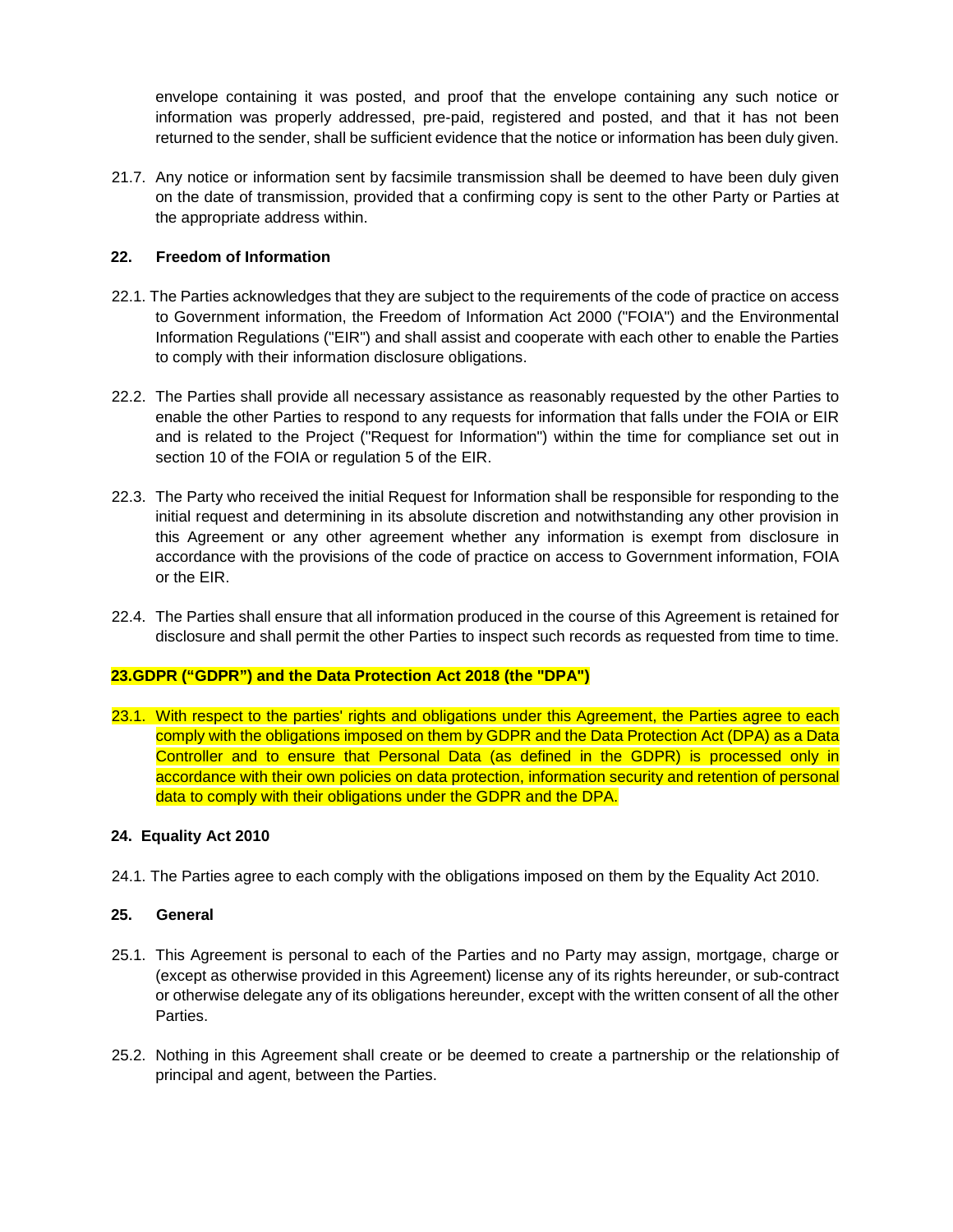- 25.3. The Parties will act in good faith towards each other in relation to the Programme and in achieving the Objectives and Outputs of the Programme and in complying with this Agreement and the Funding Agreement.
- 25.4. If any provision of this Agreement is held by any competent authority to be invalid or unenforceable in whole or in part, this Agreement shall continue to be valid as to the other provisions thereof and the remainder of the affected provision.
- 25.5. This Agreement, the Funding Agreement and the documents referred to in it, constitutes the entire agreement and understanding of the Parties and supersedes any previous agreement between the Parties relating to the subject matter of this Agreement.
- 25.6. All of the Parties acknowledge and agree that in entering into this Agreement, and the documents referred to in it, it does not rely on, and shall have no remedy in respect of, any statement, representation, warranty or understanding (whether negligently or innocently made) of any person (whether Party to this Agreement or not) other than as expressly set out in this Agreement. Nothing in this clause shall, however, operate limit or exclude any liability for fraud.
- 25.7. All payments by any Party pursuant to this Agreement are exclusive of any applicable Value Added Tax (VAT), except where expressed to the contrary, and if any such VAT is payable, the Party in question shall be additionally liable for such tax, which shall accordingly be shown on the relevant VAT invoice.
- 25.8. No variation to this Agreement or of any of the documents referred to in it shall be valid unless it is in writing and signed by and on behalf of all of the Parties.
- 25.9. Every Party shall from time to time do all such acts and execute all such documents as may be reasonably necessary in order to give effect to the provisions of this Agreement.
- 25.10. The Parties shall bear their own costs of and incidental to the preparation, execution and implementation of this Agreement.
- 25.11. The Parties do not intend that any of this Agreement should be enforceable pursuant to the Contracts (rights of Third Parties) Act 1999 by any person who is not a Party to this Agreement.
- 25.12 This Agreement shall be governed by and construed in accordance with the laws of England and Wales.
- SIGNED by or on behalf of the Parties on the date which first appears in this Agreement.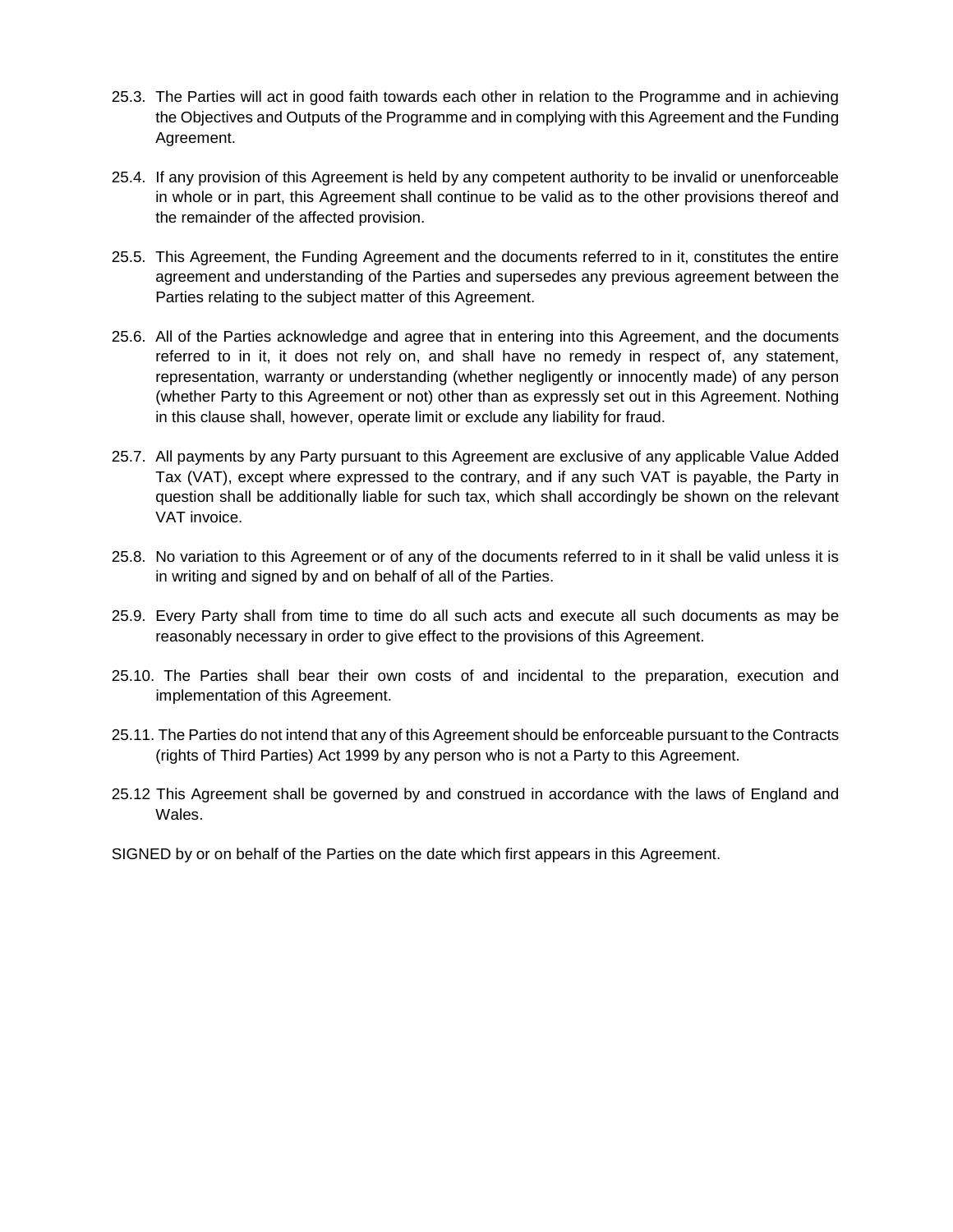## <span id="page-18-0"></span>**SCHEDULE 1 Constitution and Terms of Reference of the Joint Committee Advisory Board**

The Black Country-wide Advisory Board will oversee the delivery of the programme making key recommendations to the Joint Committee.

## **CONSTITUTION**

1. The Joint Committee Advisory Board shall comprise of:

- $\checkmark$  The Cabinet member for regeneration for four Black Country local authorities (voting members);
- $\checkmark$  Four business community representatives of the Black Country LEP (voting members);
- $\checkmark$  The Executive Directors of the Black Country local authorities with responsibility for regeneration (non-voting member);
- $\checkmark$  A Black Country Consortium Ltd representative (non-voting member);
- $\checkmark$  Such government department representatives as the committee agrees to (nonvoting member);
- $\checkmark$  Such representatives of the community, business and or other bodies as the committee agrees to (non-voting member);
- $\checkmark$  The Programme Manager (non-voting member).
- 2. The Joint Committee Advisory Board shall at its Annual Meeting (held in line with the start of municipal year) elect a Chair and Vice-Chair from among its voting members. In the event of both being absent from the meeting, the Chair and Vice-Chair for whatever reason, the Joint Committee Advisory Board shall elect a chair from amongst the voting members present for that meeting. Only a voting member is entitled to be elected as Chair or Vice-Chair of the Committee.
- 3. Four voting members of the Joint Committee Advisory Board shall constitute a quorum. Each Black Country local authority may appoint a substitute Cabinet member for the voting members appointed to attend meetings, in the absence for any reason of the voting member. The substitute voting member shall be treated in all respects if they were appointed under (i) above as the case may be.
- 4. All questions shall be decided by a majority of the votes of the voting members present, the Chair having the casting vote in addition to his/her vote as a member of the Committee.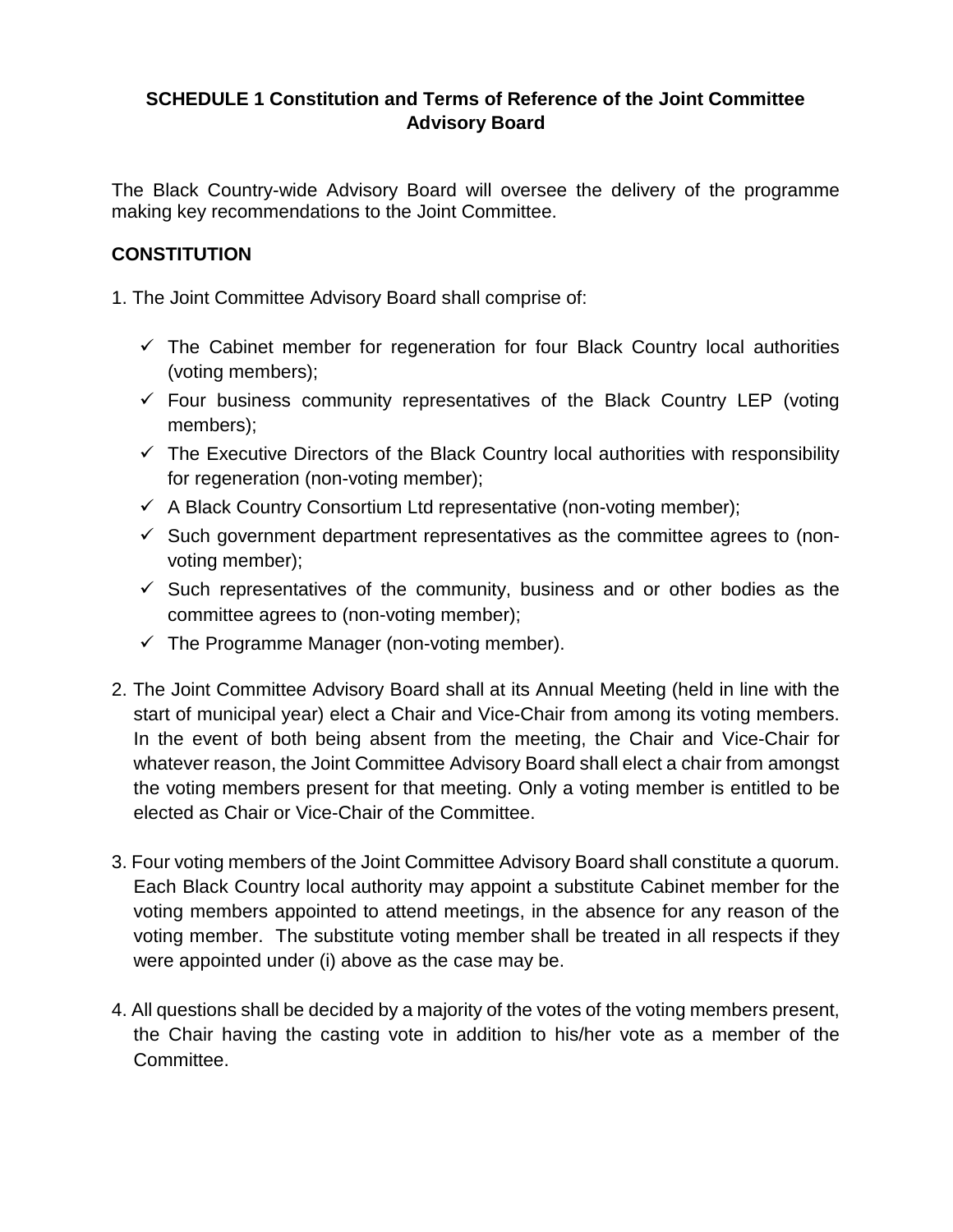- 5. The Joint Committee Advisory Board shall meet as agreed at AGM and set the forthcoming year's timetable of meetings.
- 6. A meeting of the Joint Committee Advisory Board may also be convened by the Chair within 21 days of the receipt of a requisition of any two voting members of the Joint Committee Advisory Board addressed to the Secretary of the Joint Committee Advisory Board. All requisitions shall be in writing and no business other than that specified in the requisition shall be transacted at such a meeting. However in cases of genuine urgency a meeting of the Joint Committee Advisory Board may be convened at any time by the Chair, upon 5 working days notice to all members of the committee.
- 7. If a quorum is not present at the meeting, or if urgent decisions are required for the Joint Committee, business requiring a vote of the membership will be conducted by email. The timeframe within which endorsement of the recommendations must be confirmed should not be less than 3 working days.
- 8. The Joint Committee Advisory Board shall from time to time appoint such sub- Advisory Boards to consider and deal with any of the functions of the Joint Committee Advisory Board as may be thought desirable. Membership of which is determined by the Joint Committee Advisory Board subject to any Advisory Board must have a Councillor and LEP representative from the Joint Committee Advisory Board as members of the sub-Advisory Board.
- 9. The Joint Committee Advisory Board Secretary shall be Walsall Council, and all meetings of the Joint Committee Advisory Board shall take place at Walsall Council or Wolverhampton City Council.
- 10. The role of the Secretary shall include:
	- i. the Secretary will be responsible for preparing the agenda and submitting reports prepared by either of the Councils or other bodies to the Joint Committee Advisory Board and minutes of the Joint Committee Advisory Board;
	- ii. The Secretary shall be responsible for making arrangements for recommendations from the Joint Committee Advisory Board, including supporting reports, to the Joint Committee will be sent to Walsall Metropolitan Borough Council secretary of the Joint Committee to enable compliance with the necessary legislative requirements for access to information.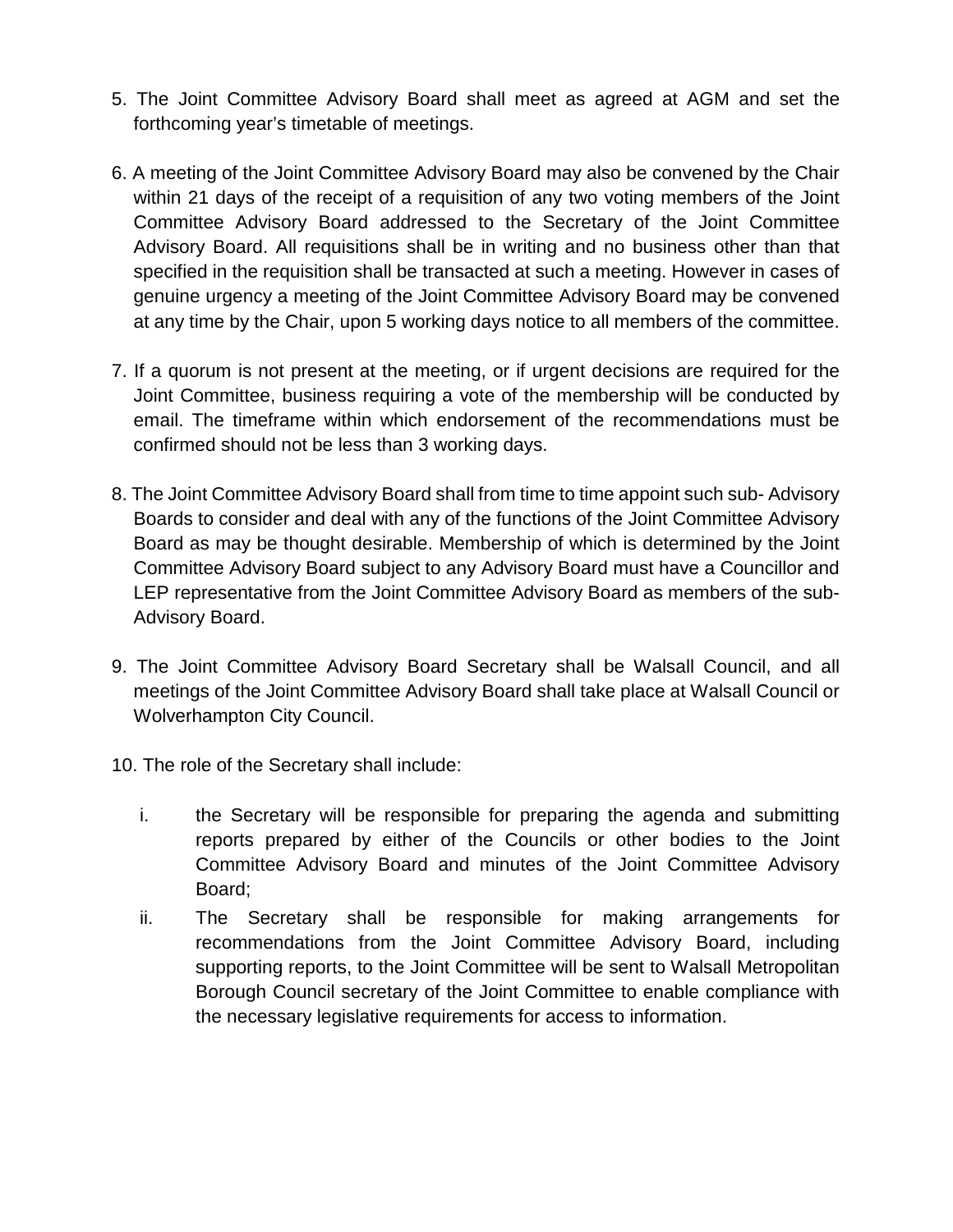- 11. Members of the Joint Committee Advisory Board or sub- Advisory Board that are elected representatives appointed by a Black Country Council must comply with their own Councils code of conduct.
- 12. Non Councillor Members of the Joint Committee Advisory Board or sub- Advisory Board with conflicts of interest must comply with the following rules:
	- a) A conflict-of-interest arises where any decision potentially gives direct commercial or financial payment or benefits to:
		- o You;
		- o a close member of your family;
		- o an organisation that you are either:
			- i. are employed by or hold office with, or
			- ii. in which you own more than 10% of the issued share capital.
	- b) a conflict-of-interest as set out in situations above does not arise in relation to any business regarding allocation of funding streams or Projects to be allocated to or benefit the area of any of the four Black Country Councils.
	- c) Upon a conflict-of-interest arising:

i. in the case of a voting member that member must declare an interest and not vote, but may remain in the room to make representations; ii. in the case of non-voting members that member must declare an interest but may remain in the room to make representations.

13. Gifts and hospitality policy for elected members will be the same as that of their own local authority. For non-elected voting members, they should declare any gifts or hospitality that has a value over £25 which may be seen as related to their role on the Joint Committee Advisory Board and or any specific scheme, Project or funding stream.

14. Only the Joint Committee can make amendments or variations to this Constitution and Terms of reference.

## **Functions of the Joint Committee Advisory Board**

1) To receive reports from the Heads of Regeneration Working Group, Black Country Councils, central Government, the businesses community, Lead and/or **Single** Accountable body for all funds secured by the Black Country Local Enterprise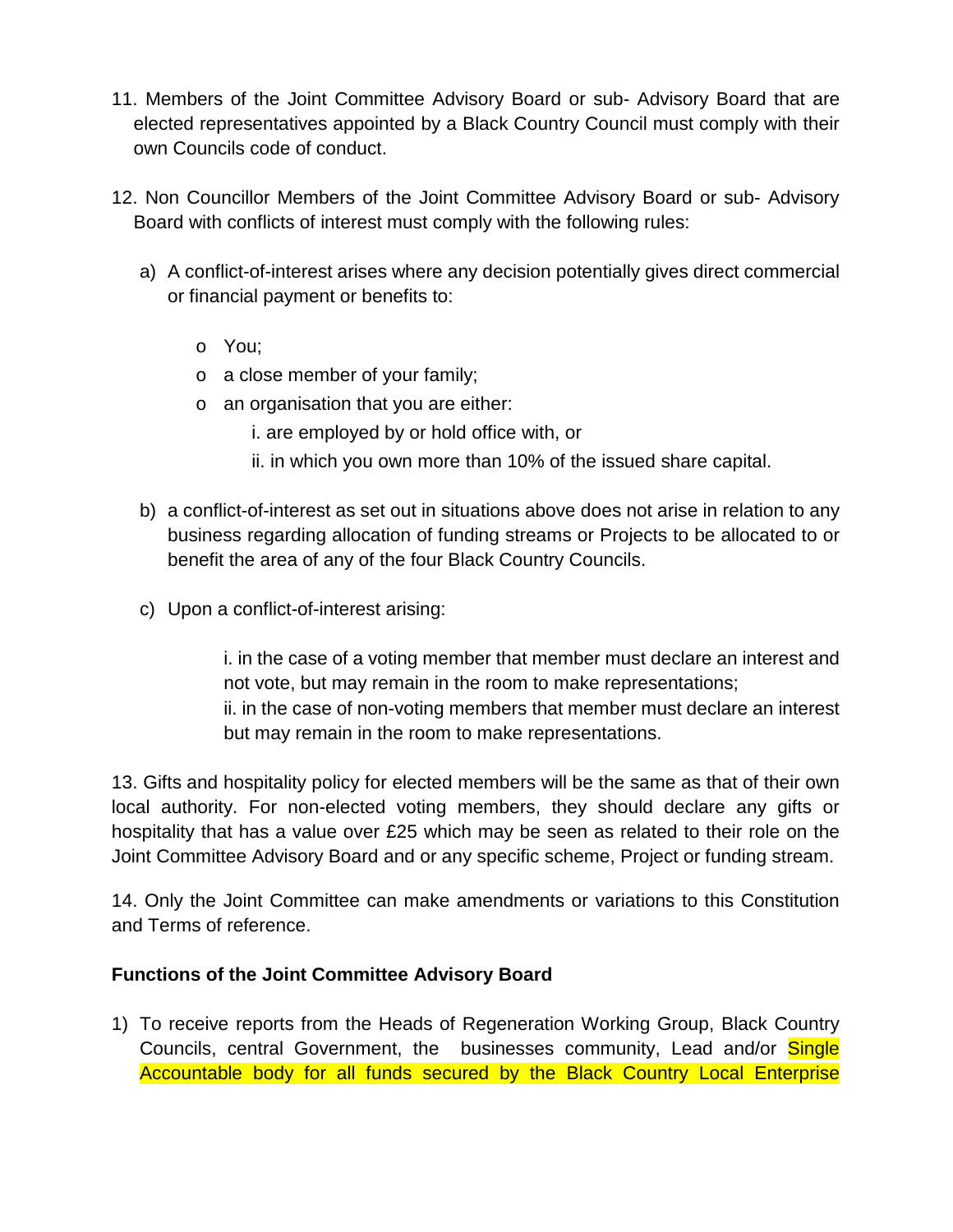**Partnership (BC LEP)** and such other persons or bodies as the Joint Committee Advisory Board deems appropriate.

- 2) To receive reports from any Sub Advisory Board of the Joint Committee Advisory Board.
- 3) To act as a strategic advisory body; reviewing and recommending objectives for strategic investment across the Black Country in relation to all funds secured by the **BC LEP** including;

a. Providing a coherent single position on the major strategic issues for the funds secured by the BC LEP;

- b. Formulating proposals for allocation of spending;
- c. Formulating proposals for major priorities;
- d. Consider and agree recommendations made by Working Group;

e. Recommending Lead and/or **Single** Accountable Body status for a body or organisation;

f. Referring final recommendations from the Heads of Regeneration Working Group as to items a) to e) above to the Joint Committee for formal approval.

- 4) Receiving regular monitoring reports from the Heads of Regeneration Working Group on the funds secured by the BC LEP programs and/or funding streams and/or individual Projects upon the effectiveness and performance of delivery by the Lead and/or **Single** Accountable Body.
- 5) Reporting regularly or upon request of the Joint Committee, and in any event at least once a year to the annual general meeting of the Joint Committee, to the Joint Committee upon the effectiveness and performance by the Lead and/or **Single** Accountable Body in delivering the **BC LEP** initiatives, programmes and or funding streams for which they are responsible.
- 6) Influence and align government investment in order to boost economic growth.
- 7) To ensure alignment between decision making on all funds secured by the BC LEP and decisions on other areas of policy such as land use, transportation, economic development and wider regeneration.
- 8) Co-ordinate and align decision making on other areas of policy such as land use, transportation, economic development and wider regeneration with the LEPs ensuring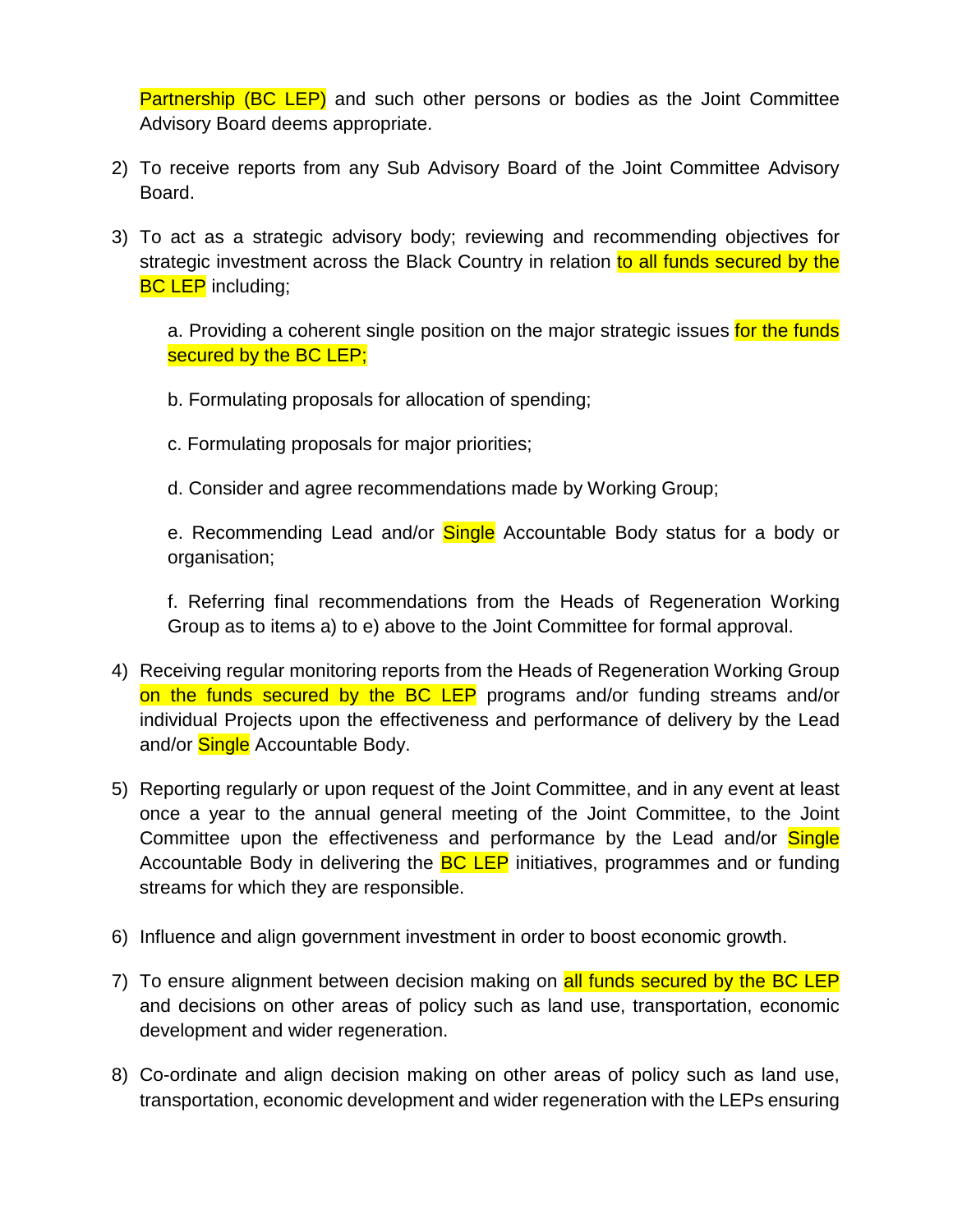that business views are taken on board and that LEP growth plans are reflected in strategic priorities.

- 9) Advising the Joint Committee in relation to all funds secured by the BC LEP, i.e. capital expenditure programmes and potential programs, and ensuring policy and programmes are delivered effectively through partners.
- 10)To report to the Joint Committee on such matter as it considers appropriate and relevant to the funds secured by the BC LEP and the Programmes.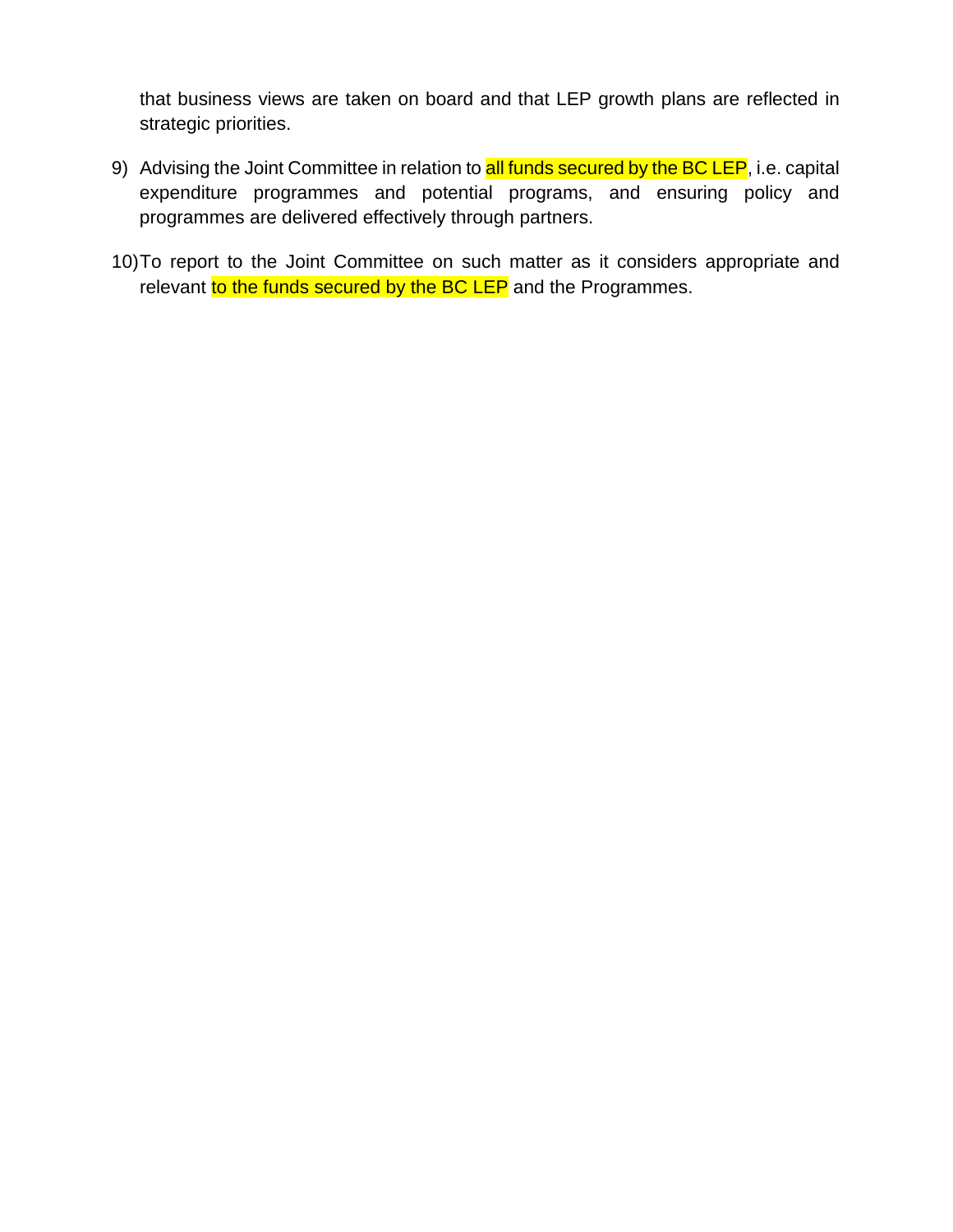## <span id="page-23-0"></span>**SCHEDULE 2 Constitution and Terms of Reference of the Heads of Regeneration Working Group to the Joint Committee Advisory Board**

The Black Country Heads of Regeneration (Working Group) will oversee the delivery of the programme making key recommendations to the Advisory Board of the Joint Committee.

## **CONSTITUTION**

1. The Heads of Regeneration (Working Group) shall comprise of:

## **Decision making (voting) membership**

• Relevant Executive Directors (or their nominated proxy)

## **Adviser/support membership (none decisions making members)**

- Programme Manager
- Regeneration Managers
- Project Managers
- Project Support Officers
- Other officers as appropriate
- 2. The Heads of Regeneration (Working Group) shall at its Annual Meeting (held in line with the start of municipal year) elect a Chair from among its voting members. In the event of the chair being absent from the meeting, the Heads of Regeneration (Working Group) shall elect a chair from amongst the voting members present for that meeting. Only a full voting member is entitled to be elected as Chair of the group.
- 3. The voting members can nominate an alternate member (nominated proxy) to attend on their behalf, who will for that meeting be considered a voting member, but may not chair the group.
- 4. Two voting members shall constitute a quorum.
- 5. All questions shall be decided by a majority of the votes of the voting members present, the Chair having the casting vote in addition to his/her vote as a member of the Group.
- 6. The Heads of Regeneration (Working Group) shall meet as agreed at AGM and set the forthcoming year's timetable of meetings.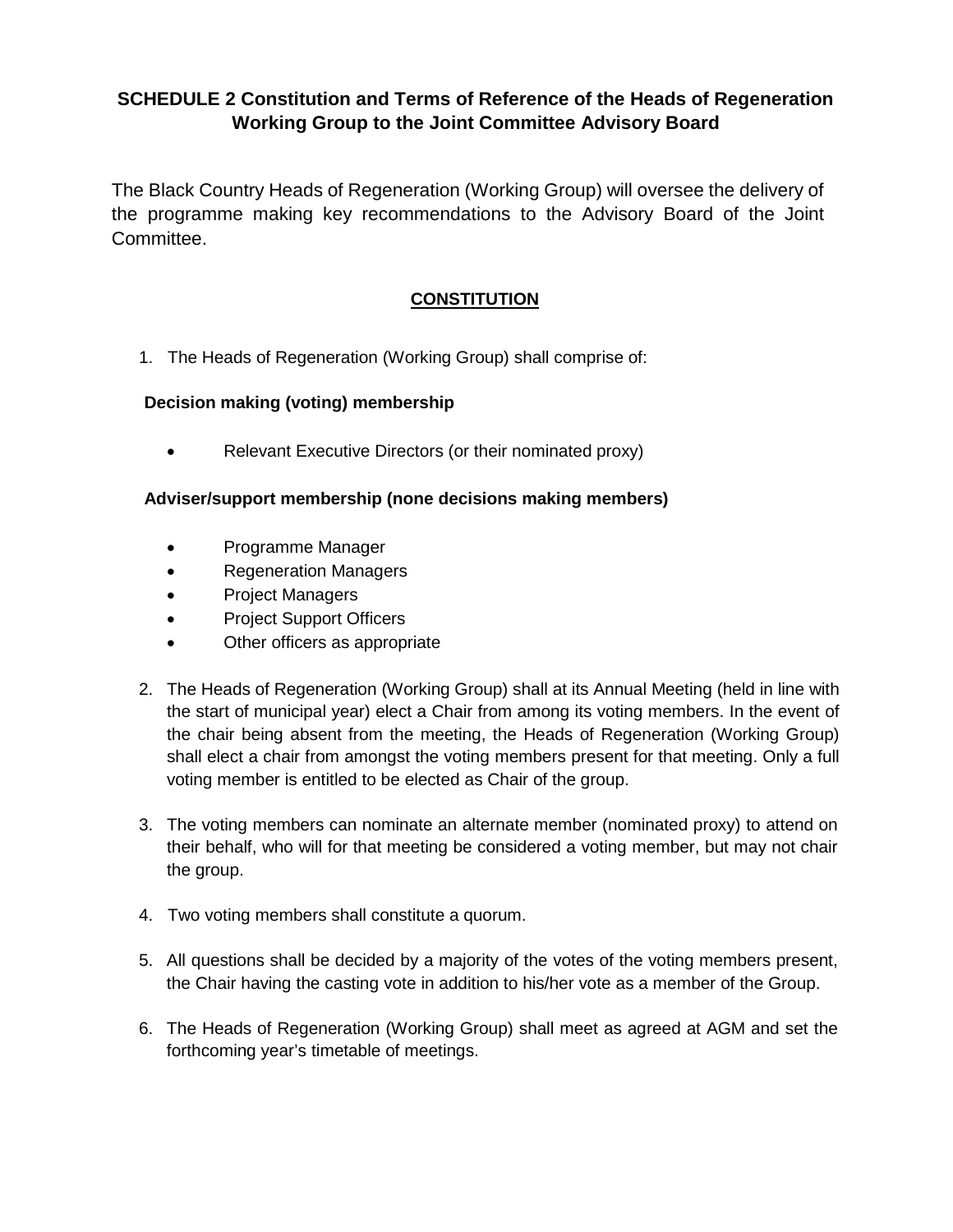- 7. A meeting of the Heads of Regeneration (Working Group) may also be convened by the Chair within 14 days of the receipt of a requisition of voting member of the group. All requisitions shall be in writing and no business other than that specified in the requisition shall be transacted at such a meeting. However in cases of genuine urgency a meeting of the Heads of Regeneration (Working Group) may be convened at any time by the Chair, upon 5 working days' notice to all members of the committee.
- 8. Should urgent items occur that require immediate decisions, the chair may through the appropriate mediums (phone, email etc.) contact the voting members and agree a decision, which must be confirmed in writing by each voting members contacted as soon as possible and discussed at the next scheduled meeting date.
- 9. The Heads of Regeneration (Working Group) shall from time to time appoint such sub-Working Groups to consider and deal with any of the functions of the Group as may be thought desirable. Membership of which is determined by the Heads of Regeneration (Working Group).
- 10. The Heads of Regeneration (Working Group) Secretary shall be Walsall Council, and all meetings of the Group shall take place at Walsall Council, unless agreed otherwise by the chair.
- 11. The role of the Secretary shall include:

i. the Secretary will be responsible for preparing the agenda and submitting reports prepared by either of the Councils or other bodies to the Group and minutes of the meetings.

ii. The Secretary shall be responsible for making arrangements for recommendations from the group, including supporting reports, to the Advisory Board.

- 12. Members of the Heads of Regeneration (Working Group) or sub- Groups that are representatives appointed by a Black Country Council must comply with their own Councils code of conduct.
- 13. Members of the Heads of Regeneration (Working Group) or sub- Groups with conflicts of interest must comply with the following rules:

a. A conflict-of-interest arises where any decision potentially gives direct commercial or financial payment or benefits to:

- a. you,
- b. a close member of your family, a
- c. an organisation that you are either: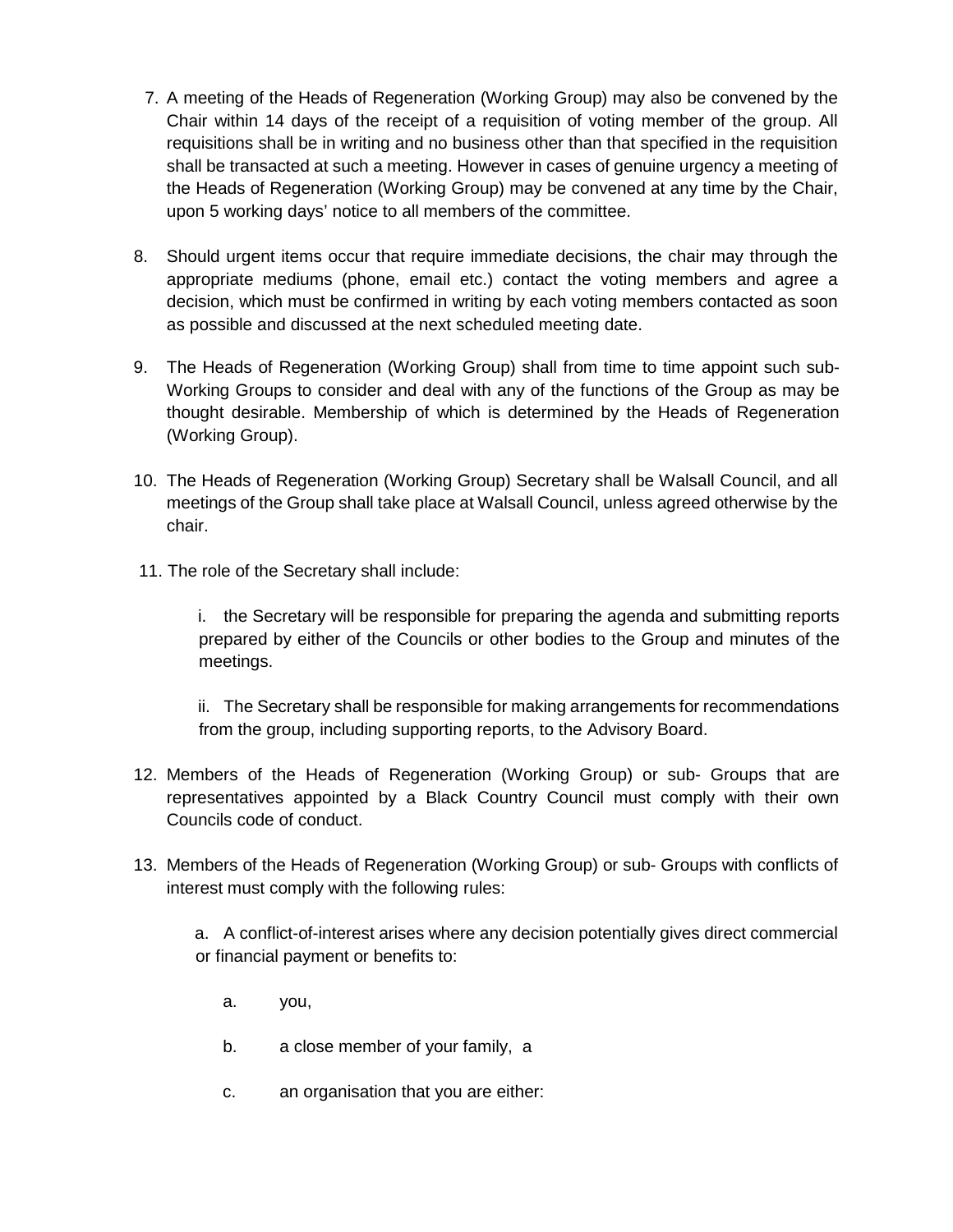- i. are employed by or hold office with or
- ii. in which you own more than 10% of the issued share capital

b. a conflict-of-interest as set out in situations above does not arise in relation to any business regarding allocation of funding streams or Projects to be allocated to or benefit the area of any of the four Black Country Councils.

c. Upon a conflict-of-interest arising:

i. in the case of a voting member that member must declare an interest and not vote, but may remain in the room to make representations;

ii. in the case of non-voting members that member must declare an interest but may remain in the room to make representations.

- 14. Gifts and hospitality policy for elected members attending the group meeting will be the same as that of their own local authority. For non-elected voting members, they should declare any gifts or hospitality that has a value over £25 which may be seen as related to their role on the Heads of Regeneration (Working Group) and or any specific scheme, Project or funding stream.
- 15. The Heads of Regeneration may invite external visitors to attend meetings; this can be for individual meeting to make for example a presentation or for a number of meetings against a theme of work commissioned etc. Visitors can take part in the debates associated with the agenda items for which they are invited, but not for the remainder of the meeting, unless invited to do so by the Chair. Visitors can not take part in any voting and must declare any conflicts of Interest on joining the meeting.
- 16. The following is an extract from the Joint Committee Collaboration Agreement, dated the  $7<sup>th</sup>$  May 2014, setting these details out, which can only be changed by the Joint Committee.

## **Functions of the Heads of Regeneration Working Group:**

- 1. Manage the Programme on an operational basis.
	- 2. To manage promotion of the programme.
	- 3. To agree the timeline for delivery of the implementation of the Programme, monitor progress and ensure that the key milestones are achieved.
	- 4. To undertake the initial appraisal of Project proposals and agree them being worked up in a Business Case.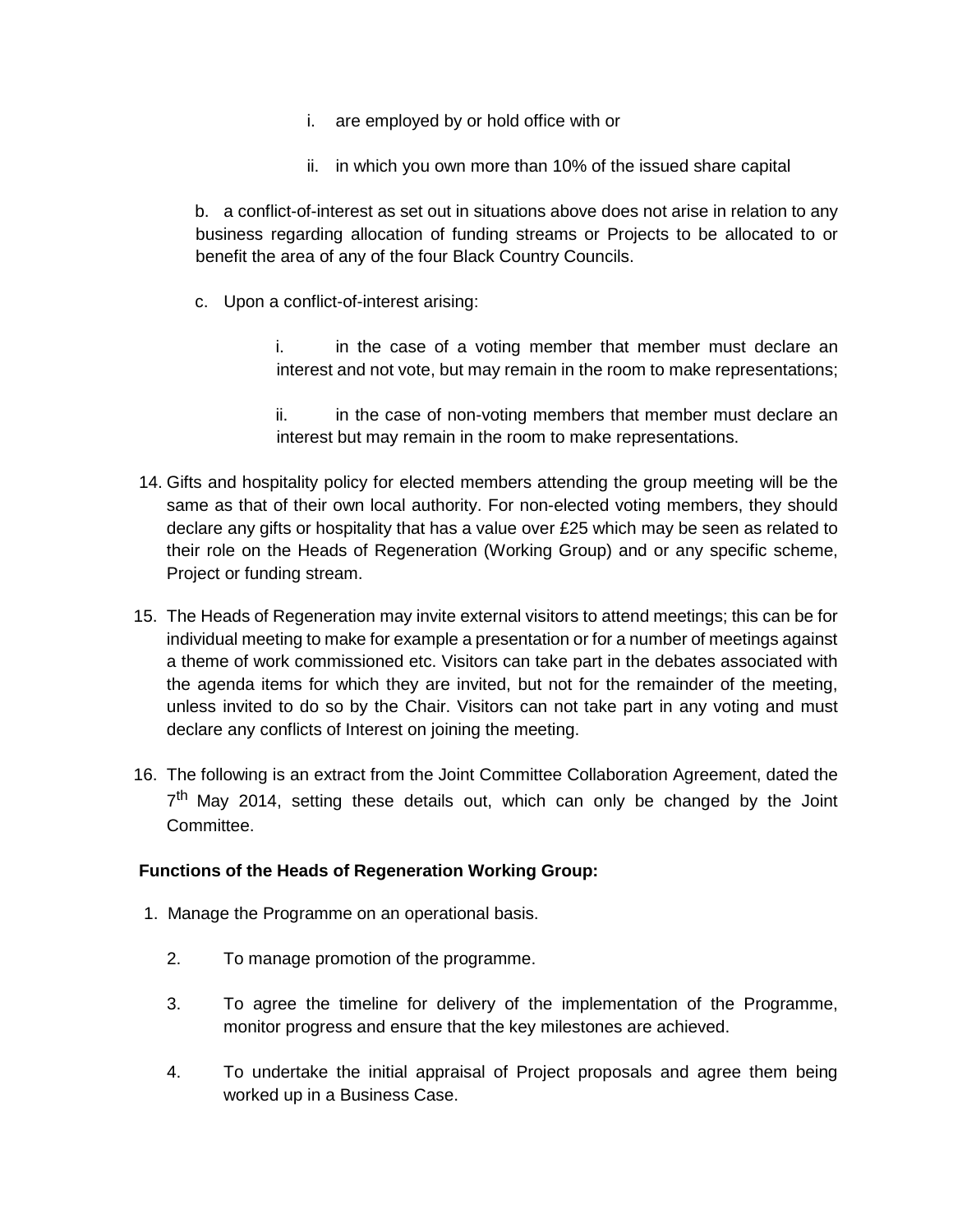- 5. Approve Project Business Cases and provide recommendations to the Joint Committee Advisory Board.
- 6. To establish a Project Register setting out Project details including, Project Authority, Project Authority Project Lead officer, Project Objectives, funding amount, Key dates, specific tasks/targets that need to be delivered to ensure Project success, Project key risks and mitigation measures in place, any relevant cut of date for funding spend and latest Project position.
- 7. Executive Directors will ensure that the Project Register is kept fully up-to-date by officers, in their respective authorities, who are responsible for leading on the Projects for which their Authority is the Lead Authority.
- 8. To devise, oversee, manage and monitor the Programme and elements of it generally and specifically review and evaluate on a regular basis ongoing individual Projects progression and delivery against the Business Case for the Project, including any key miles stones, financial spend and compliance with any central Government grant terms.
- 9. Receive from Lead Authorities detailed updates on Projects in accordance with the timescales set out in the Business case or otherwise as necessary, and Provide written updates along with appropriate recommendations to the Joint Committee Advisory Board on the progress of the specific Projects.
- 10. To identify and manage risk for the Programme and individual Projects.
- 11. To ensure appropriate financial management is in place and complies with any government grant terms, EU and UK law, and accounting good practice.
- 12. Make recommendations to the Joint Committee Advisory Board on the progress of the specific Projects.

## **Membership:**

## **Decision making membership**

• Relevant Executive Directors (or their nominated proxy)

## **Adviser/support membership (none decisions making members)**

- Programme Manager
- Regeneration Managers
- Project Managers
- Project Support Officers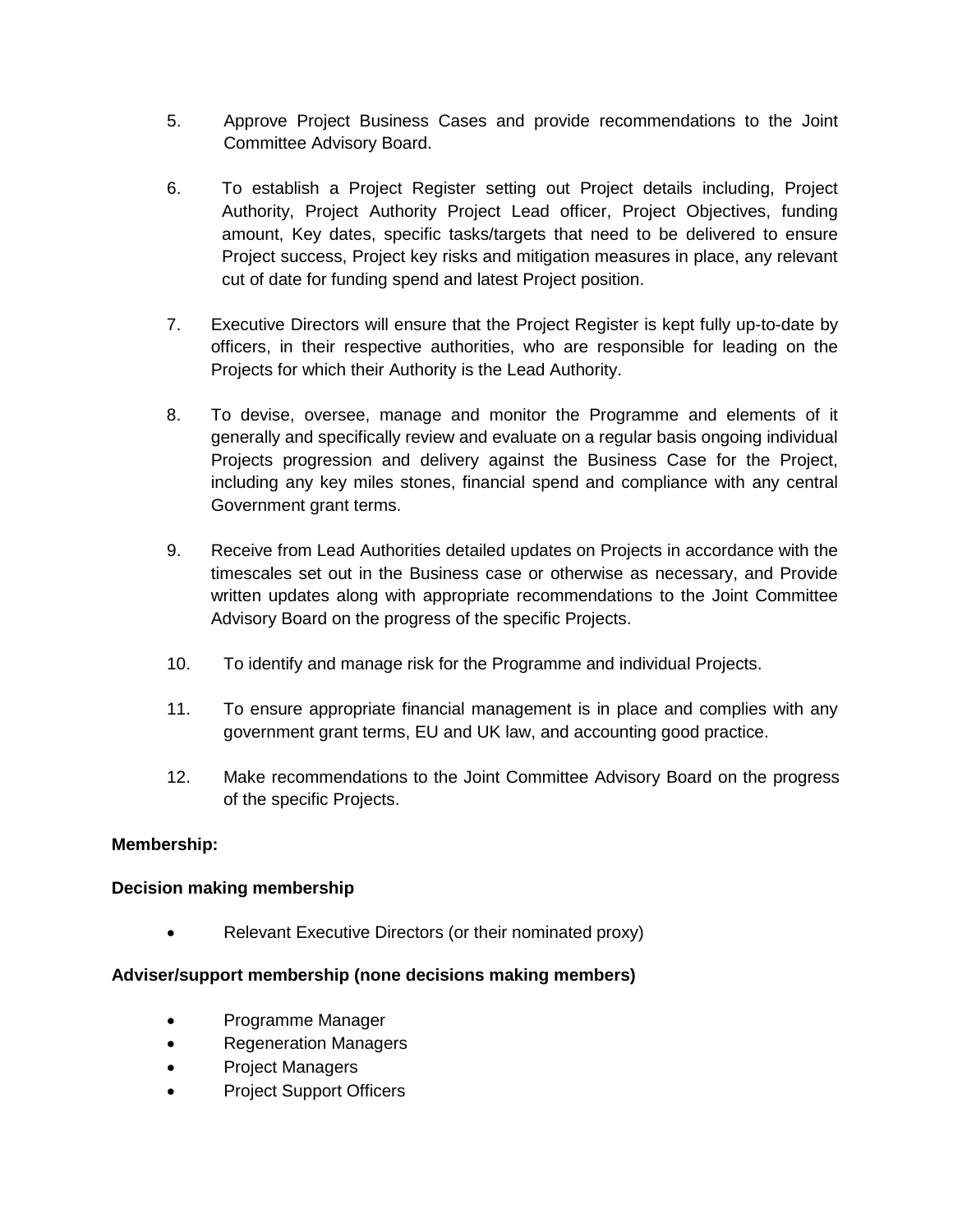• Other officers as appropriate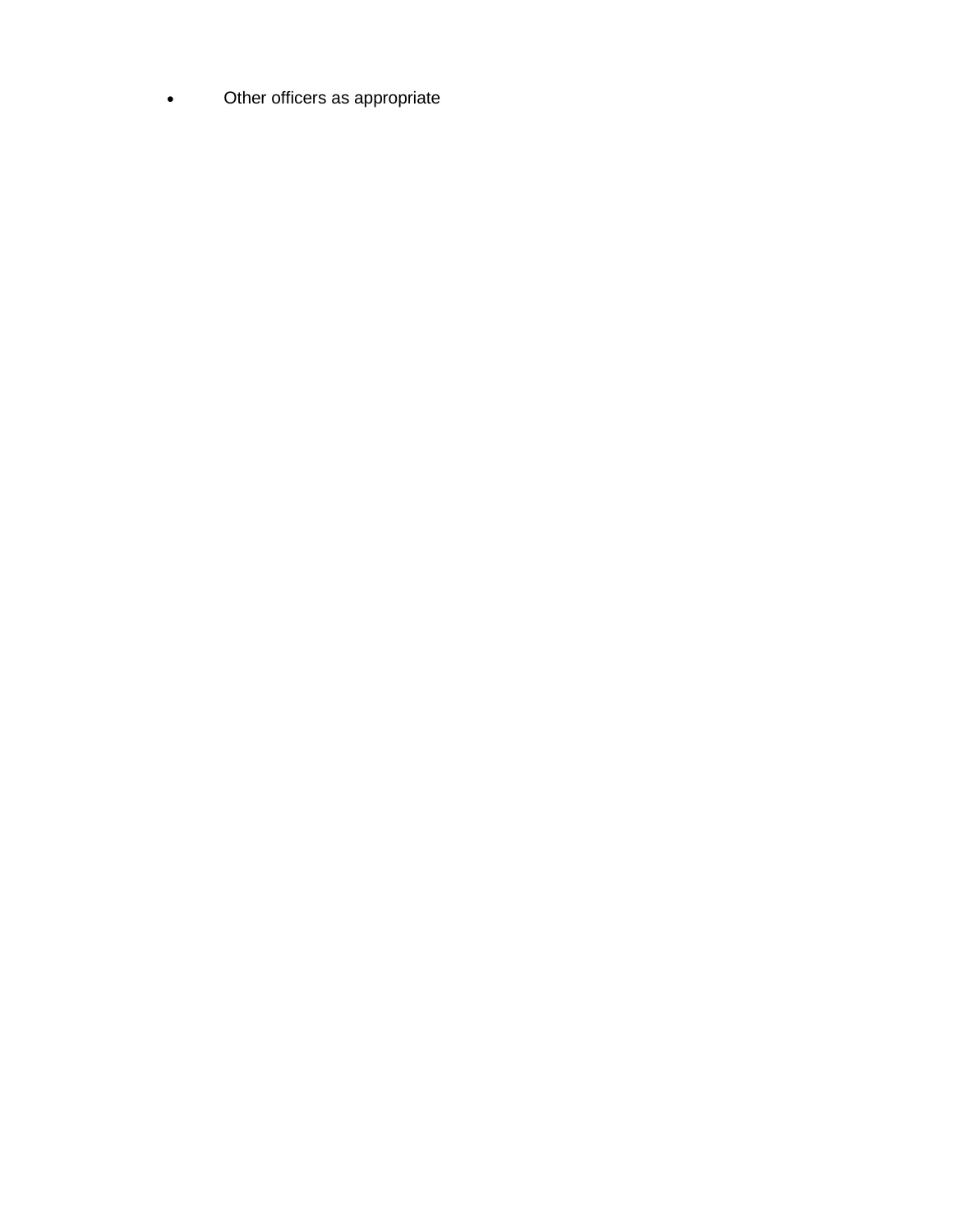## <span id="page-28-0"></span>**SCHEDULE 3 BC LEP Initial Proposal and Full Business Case Templates**

## **Delivering the Black Country Strategic Economic Plan**



## **Initial Proposal -** For all Projects requesting Black Country LEP funding (Max 4 pages)

| <b>Project Name:</b>                                                                                                             |                      |                  |                       |                                                                                           |
|----------------------------------------------------------------------------------------------------------------------------------|----------------------|------------------|-----------------------|-------------------------------------------------------------------------------------------|
| 1. Applicant Details:                                                                                                            |                      |                  |                       |                                                                                           |
| <b>Project Sponsor:</b>                                                                                                          | (name and title)     |                  |                       |                                                                                           |
| Lead organisation:                                                                                                               |                      |                  |                       |                                                                                           |
| <b>Registration No:</b>                                                                                                          |                      |                  |                       |                                                                                           |
| Lead contact:                                                                                                                    |                      | <b>Position:</b> |                       |                                                                                           |
| <b>Phone number:</b>                                                                                                             |                      |                  | <b>Email address:</b> |                                                                                           |
| <b>Postal address:</b>                                                                                                           |                      |                  |                       |                                                                                           |
| <b>Authority</b><br>Local<br>area<br>(please)<br>highlight)                                                                      | <b>Dudley</b>        | Sandwell         | Walsall               | Wolverhampton                                                                             |
| Have you, or any associated organisations, previously delivered projects using or<br>having been awarded public sector funding?  |                      |                  |                       |                                                                                           |
| If yes, please provide details                                                                                                   |                      |                  |                       |                                                                                           |
| What opportunity or barrier will this investment unlock?<br>2.                                                                   |                      |                  |                       |                                                                                           |
| Explain the strategic ambition and how this bid will support delivery of that ambition. What are the key drivers for investment? |                      |                  |                       |                                                                                           |
| Please indicate which of the SEP Growth Objective/s the project will contribute to:<br>3.                                        |                      |                  |                       |                                                                                           |
| 4,000 New Jobs<br>1.                                                                                                             |                      |                  | 3.                    | 3,200 Business Assists                                                                    |
| 2.<br>+1,000 New Homes                                                                                                           |                      |                  | 4.                    | 7,000 Learner Assists                                                                     |
| 4.<br>to:                                                                                                                        |                      |                  |                       | Please indicate which SEP theme(s) and strategic programme(s) the project will contribute |
| <b>Place Theme:</b>                                                                                                              | <b>People Theme:</b> |                  |                       | <b>Competitiveness Theme:</b>                                                             |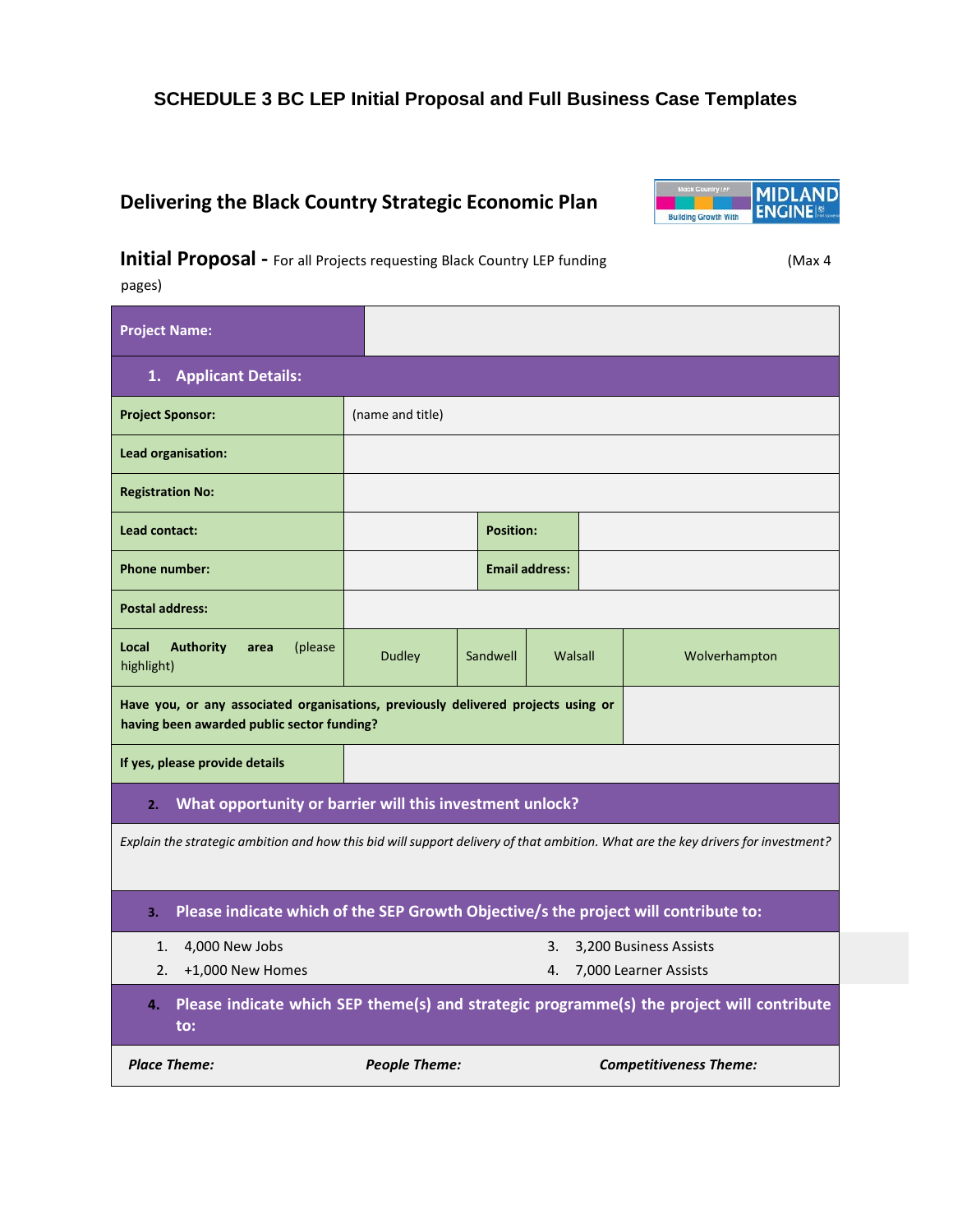| PL1. Sites & Premises                   | P1. Skills for the supply chain | B1. Supply chain development<br>including Innovation & Enterprise |
|-----------------------------------------|---------------------------------|-------------------------------------------------------------------|
| PL2. Infrastructure                     | P2. Skills Capital              | <b>B2. Global Opportunities</b>                                   |
| PL3. Housing                            | P3. Schools                     | <b>B3. Access to Finance</b>                                      |
| <b>PL4. Local Distinctive Economies</b> | P4. Upskilling                  |                                                                   |

PL5. Environment

## **5. How will this project unlock the specified SEP Growth Objectives?**

*Demonstrate how the proposal is aligned to the at least one of the 12 strategic programmes and will contribute towards achieving these growth objectives, whether directly or by acting as an enabler for economic growth.* 

| <b>Expected TOTAL Project Cost &amp; Source of Funding</b><br>6. |                                       |               |               |               |               |               |
|------------------------------------------------------------------|---------------------------------------|---------------|---------------|---------------|---------------|---------------|
|                                                                  | $%$ of<br><b>Total</b><br><b>Cost</b> | 2017/18<br>£m | 2018/19<br>Em | 2019/20<br>£m | 2020/21<br>£m | $2021+$<br>£m |
| <b>Total Project Cost</b>                                        |                                       |               |               |               |               |               |
| <b>Applicants own funds</b>                                      | %                                     |               |               |               |               |               |
| <b>Public</b><br><b>Other</b><br>funds<br>(Specify)              | %                                     |               |               |               |               |               |
| <b>Private sector funds</b>                                      | %                                     |               |               |               |               |               |
| <b>Funding requested from BC LEP - LOAN</b>                      | %                                     |               |               |               |               |               |
| <b>Funding requested from BC LEP - GRANT</b>                     | %                                     |               |               |               |               |               |
| Total Project Value (if site / property)                         |                                       |               |               |               |               |               |

**If Grant funding is sought, explain why grant is required as opposed to loan. (Less than 100 words)**

## **7. What will LEP funding be spent on**

| <b>Projects costs</b> | % of<br>Total<br>Cost | 2017/18<br>Em. | 2018/19<br>£m | 2019/20<br>£m | 2020/21<br>£m | $2021+$<br>Em. |
|-----------------------|-----------------------|----------------|---------------|---------------|---------------|----------------|
|                       |                       |                |               |               |               |                |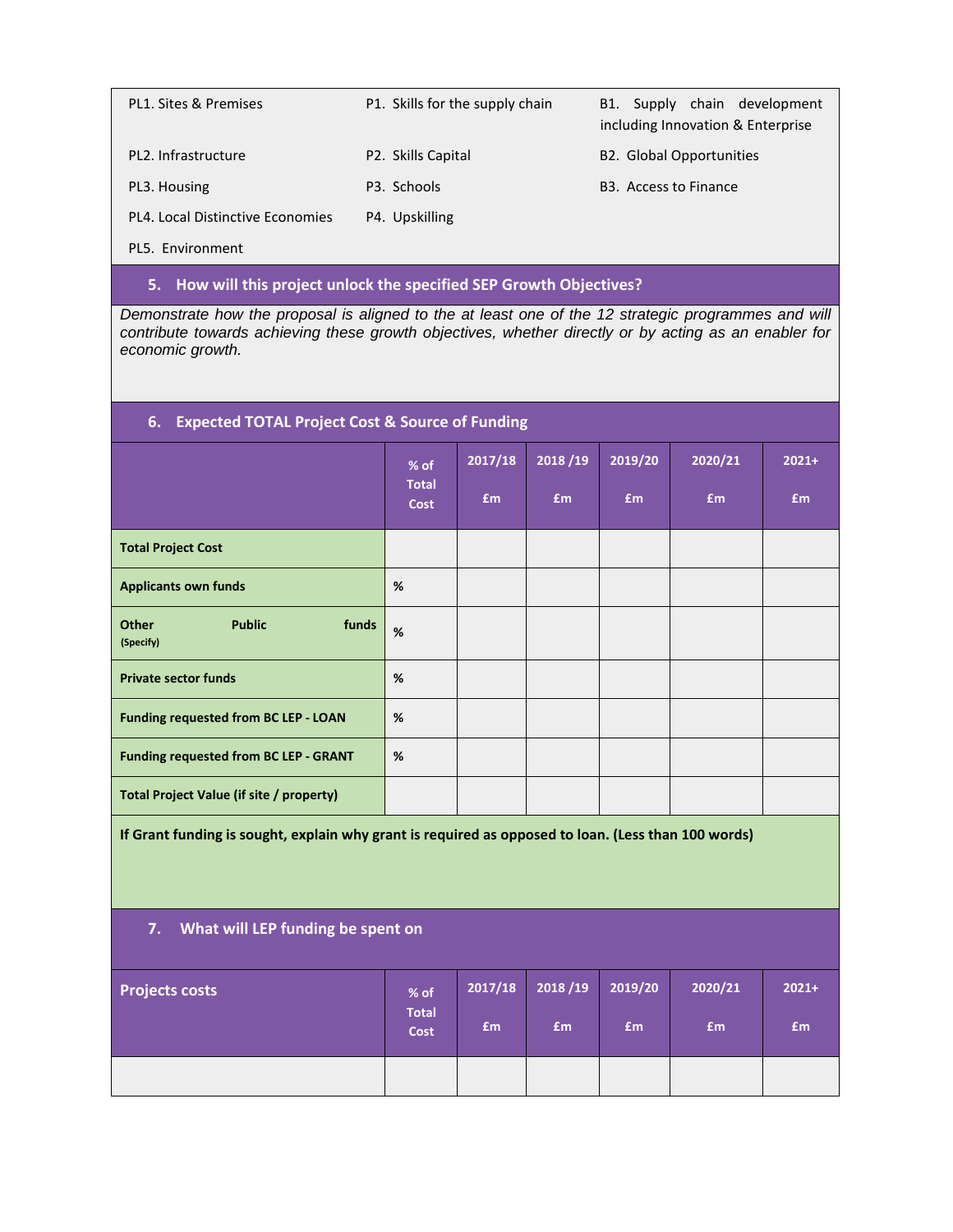## **8. What are the expected tangible Outputs/Outcomes to be realised?**

| <b>Outputs/Outcomes</b>                                                | <b>Metric</b>   | 2017/18 | 2018/19 | 2019/20 | 2020/21 | $2021+$ |
|------------------------------------------------------------------------|-----------------|---------|---------|---------|---------|---------|
| <b>Businesses Assisted</b>                                             | no.             |         |         |         |         |         |
| <b>Businesses Created</b>                                              | no.             |         |         |         |         |         |
| <b>Skills</b><br><b>Learners</b><br>assisted<br>(exc. Apprenticeships) | no.             |         |         |         |         |         |
| <b>Skills - Apprenticeships Starts</b>                                 | No.             |         |         |         |         |         |
| <b>Skills - Apprenticeships Completed</b>                              | no.             |         |         |         |         |         |
| <b>Employment - Jobs Created (FTE)</b>                                 | no.             |         |         |         |         |         |
| <b>Employment - Jobs Safeguarded (FTE)</b>                             | no.             |         |         |         |         |         |
| <b>Place - Houses Started</b>                                          | <b>Units</b>    |         |         |         |         |         |
| <b>Place - Houses Completed</b>                                        | <b>Units</b>    |         |         |         |         |         |
| <b>Place - Land Remediated</b>                                         | <b>Hectares</b> |         |         |         |         |         |
| Place - New Employment floor space -<br>[specify use class here]       | Sq mtr          |         |         |         |         |         |
| Length of newly built roads                                            | <b>Km</b>       |         |         |         |         |         |
| Length of resurfaced roads                                             | <b>Km</b>       |         |         |         |         |         |
| Length of new cycle ways                                               | <b>Km</b>       |         |         |         |         |         |
| <b>Other (please specify)</b>                                          |                 |         |         |         |         |         |

*(Please profile Skills Outputs as per the financial year, NOT the academic year)*

**For the outputs included above, please state whether they are direct outputs or indirect. If indirect, explain how the project is enabling the delivery of these outputs.** 

**For Employment Floorspace, please specify by Use Class E.g. A1, A2, B1, B2, C1 etc.**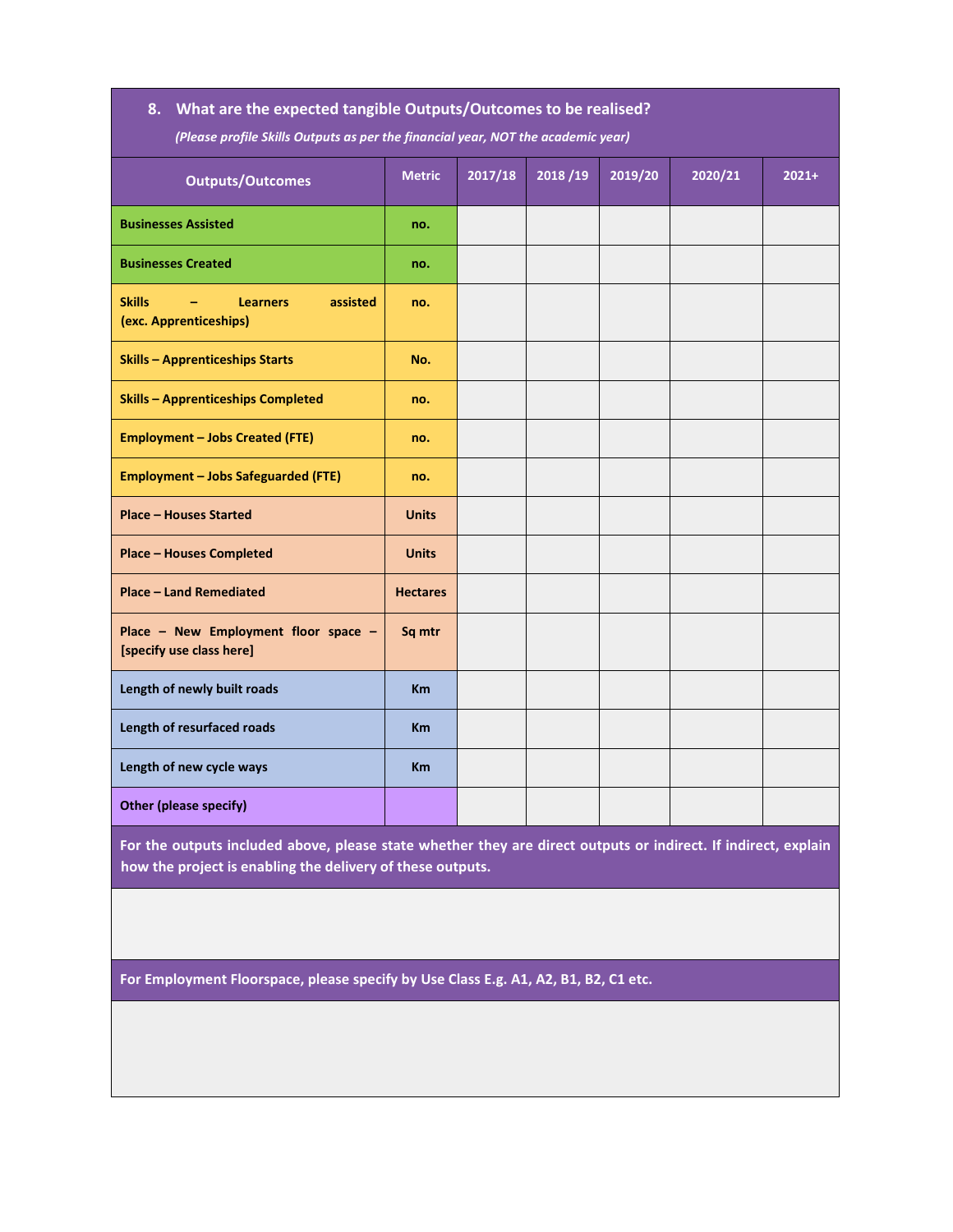| 9. For Place (property & infrastructure projects only) - Site Details |  |  |
|-----------------------------------------------------------------------|--|--|
| <b>Location</b>                                                       |  |  |
| (include full address and postcode)                                   |  |  |
| <b>Overall Site Area (Ha)</b>                                         |  |  |
| <b>Ownership / Occupation</b>                                         |  |  |
| <b>Existing / Former Use</b>                                          |  |  |
| <b>Existing Condition</b>                                             |  |  |
| <b>Planning Status of Project</b>                                     |  |  |
| <b>Any Other Comments</b>                                             |  |  |

| learning supported.                                                                           | 10. For Learners Assists/Apprenticeships please specify the course offering and the level of<br>(Apprenticeships, specify the framework duration (years)) |  |  |  |
|-----------------------------------------------------------------------------------------------|-----------------------------------------------------------------------------------------------------------------------------------------------------------|--|--|--|
| <b>Course Details</b>                                                                         | <b>Level of Learning Supported</b>                                                                                                                        |  |  |  |
|                                                                                               |                                                                                                                                                           |  |  |  |
| 11. What are the main issue (s) likely to derail the project?                                 |                                                                                                                                                           |  |  |  |
| <b>Issues</b>                                                                                 | <b>Means of Resolution</b>                                                                                                                                |  |  |  |
|                                                                                               |                                                                                                                                                           |  |  |  |
|                                                                                               | 12. What are the main risks the Project will need to manage                                                                                               |  |  |  |
| <b>Risks</b>                                                                                  | <b>Means of Managing</b>                                                                                                                                  |  |  |  |
|                                                                                               |                                                                                                                                                           |  |  |  |
| 13. Please indicate how your project complies with State aid Regulations without contravening |                                                                                                                                                           |  |  |  |

**the State Aid Legislation**

*All applicants need to take steps to satisfy themselves that any BCLGF funding approved does not amount to unlawful State Aid. Further confirmation to this effect will be requested at the Full Business Case stage. A declaration of compliance with EU State Aid regulations will be required prior to any BCLGF funding being provided. If your project is awarded funds from the BCLGF it will be subject to a condition requiring the repayment of any BCLGF funding in the event that the European Commission determines that the funding constitutes unlawful State Aid.*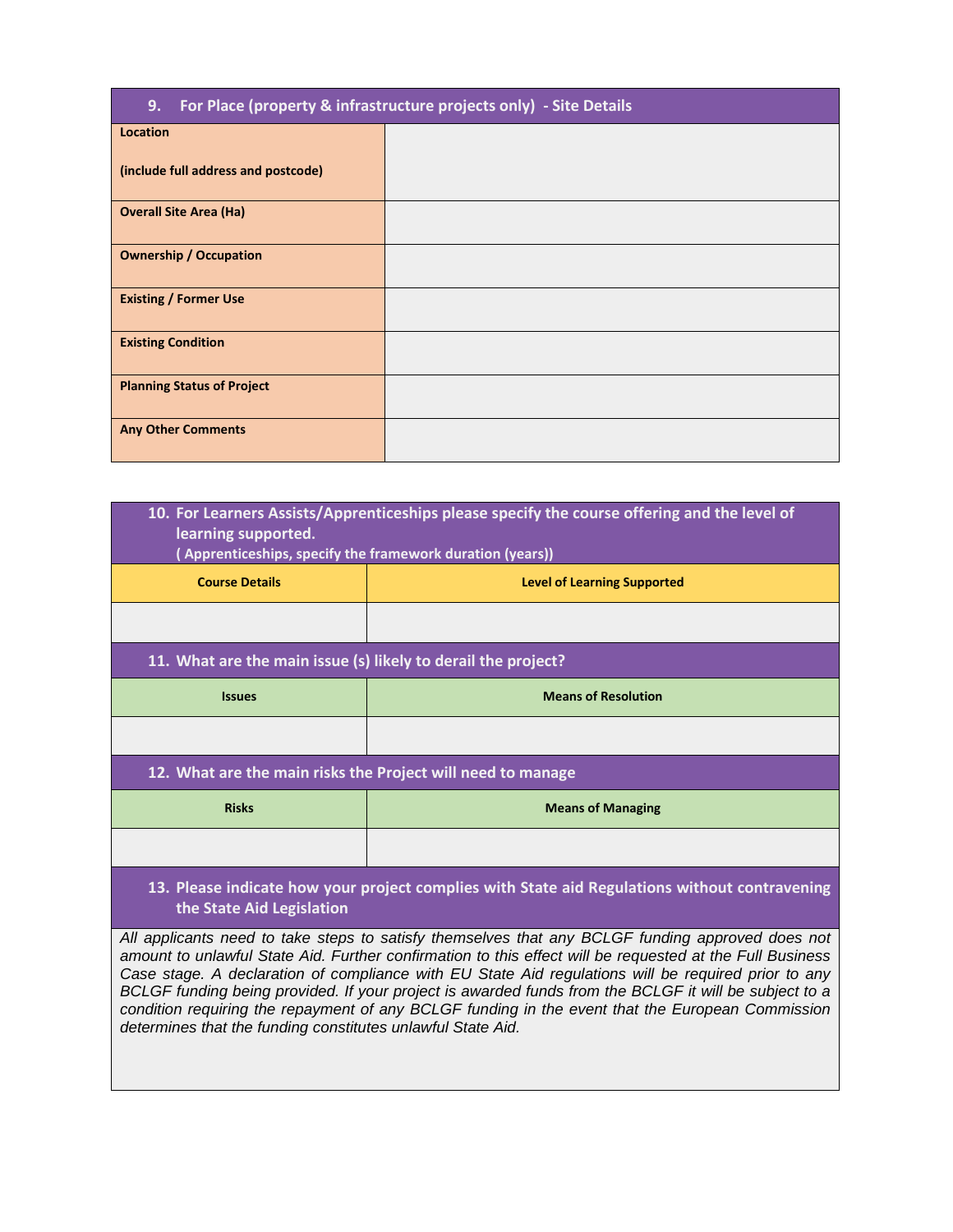**14. Any other Significant Constraints to delivering the Project not mentioned above.**

### **15. Submission Checklist**

Please ensure that the following documentation is submitted with this application:

- Site Plan
- Title Certificate
- Key Milestones
- Planning Consent (where available)
- Scheme Plans (where available)
- Summary Development Appraisal (where available)

### **For Site Investigation bids ONLY, please provide:**

- 3 quotations in support of cost of works for which funding is sought
- Stage 2 Due Diligence Checklist (Black Country Growth Deal Accountable Body)
- State Aid De Minimis Declaration (applicable for grants <£150k)

## **16. Proposer Declaration**

I confirm that I am authorised by my organisation to make applications for funding and to make legally binding commitments on its behalf and that the information contained in this proposal is correct to the best of my knowledge.

I confirm that I/we have read the generic Growth Deal conditions of Grant (Grant Agreement) and that I/we understand that if our/my application is greater than £150,000 I/we will need to provide security

to the Council in the form of:

- A Charge over Land or Property
- A Charge over Bank Account
- A Performance Bond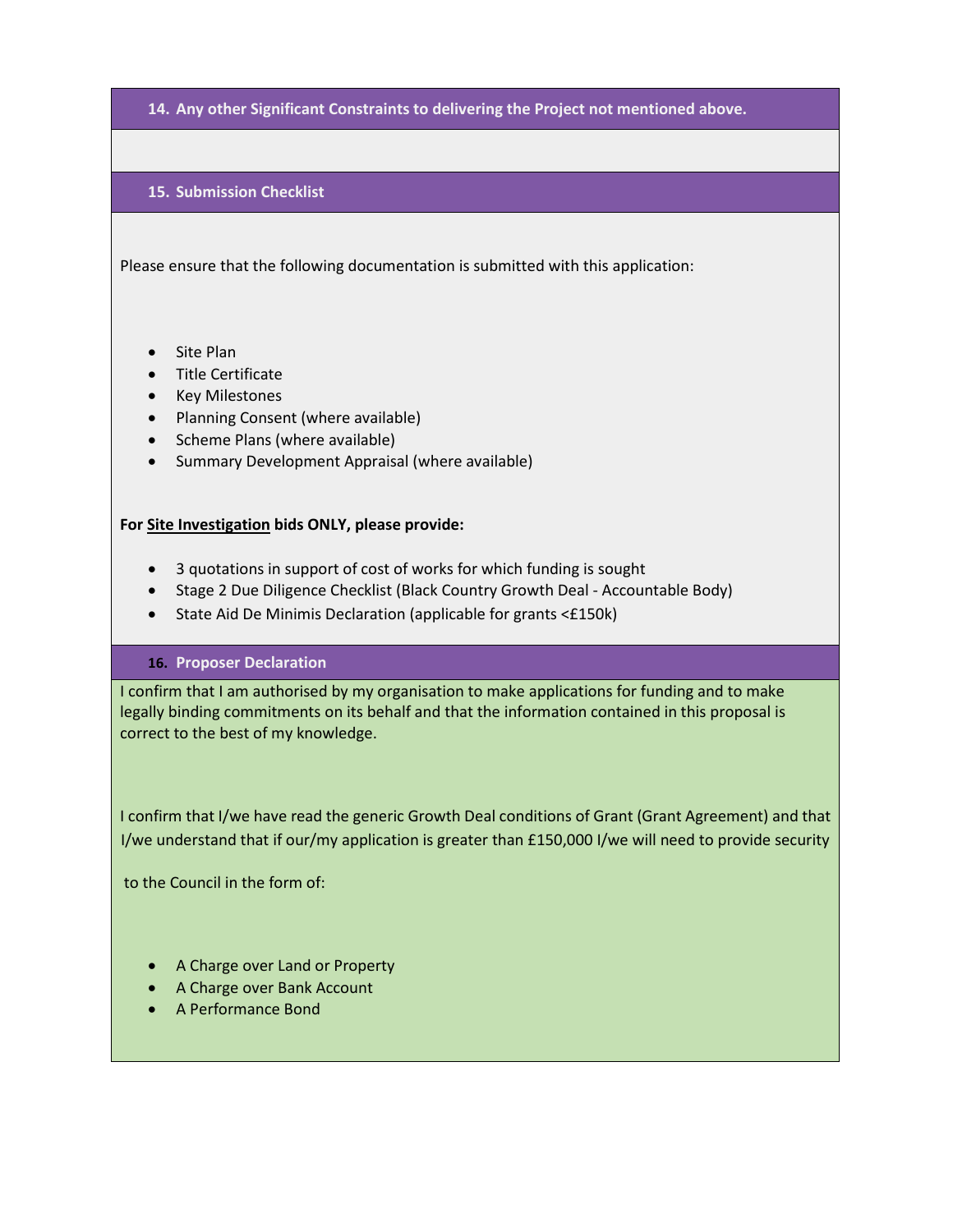I/we also confirm that I/we understand the conditions of grant for Site Investigations/Development Studies, including the obligation to repay the Grant if we do not choose to deliver a scheme on the Site following the development/investigation phase.

I confirm I/we have read and understand the Due Diligence Checklist and that I/we agree to the following:

- Submission of all required organisational and financial information at the first and second stages of Due Diligence;
- Completion and submission of a fully completed Due Diligence Checklist and supporting information at the same time as submission of a Full Business Case (FBC). I understand that I/we are completing this work at risk with no guarantee of funding.

I confirm that I/we have read and understood the Accountable Body's Monitoring, Compliance and Audit Framework and understand our obligation to provide the record-keeping and monitoring information required by the Accountable Body

I confirm that I/we understand my/our obligations to procure services and goods in line with EU Procurement Rules.

I confirm that I/we have checked/been advised and are able to accept this grant without being in contravention of state aid rules.

I/we consent to Black Country Consortium, Local Enterprise Partnership and Black Country Councils processing of any personal data associated with this proposal for the purpose of processing the proposal and managing the proposal process.

| Signed          |  |
|-----------------|--|
| <b>Name</b>     |  |
| <b>Position</b> |  |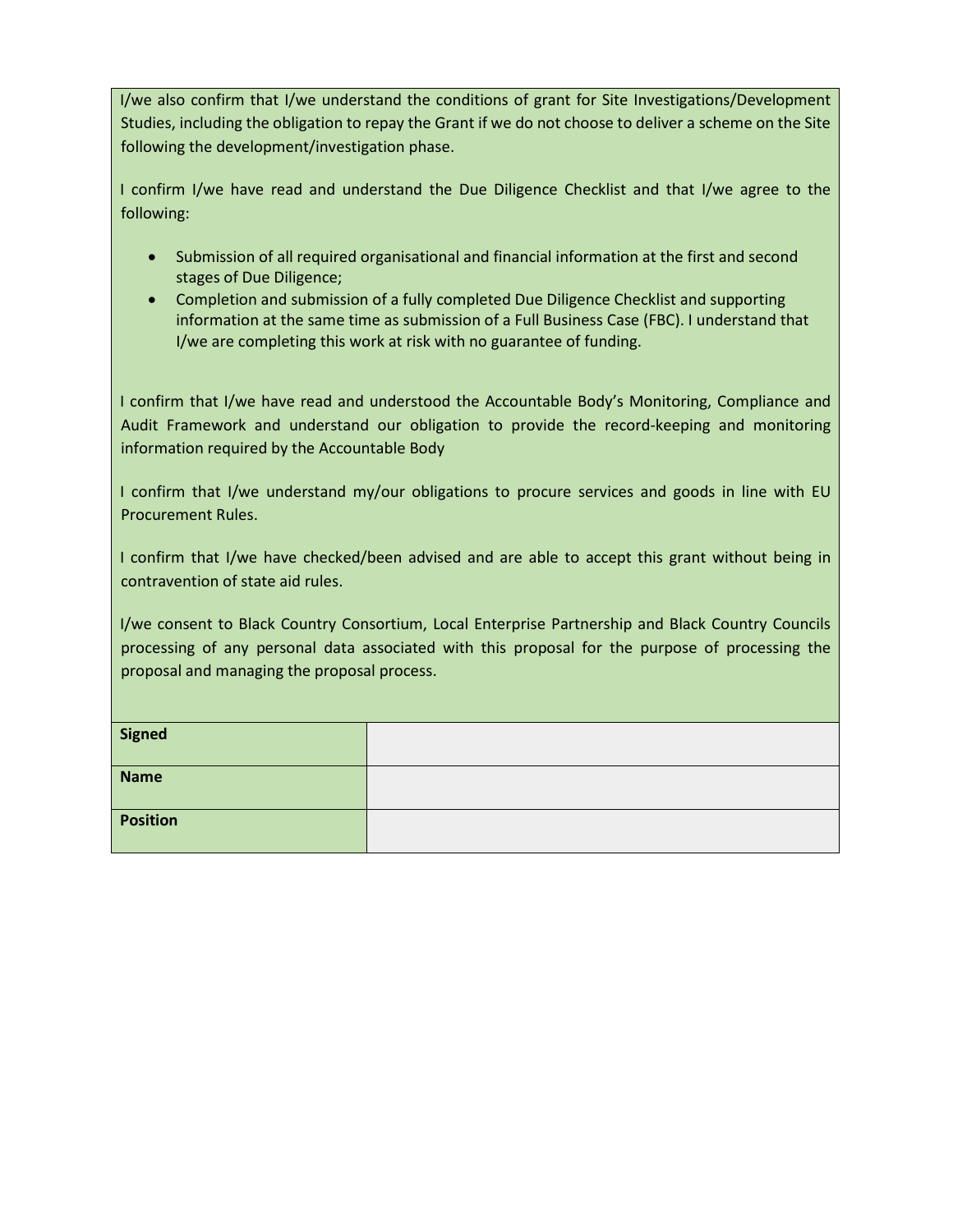## **Introduction to the Project**

| <b>Section A: Introduction to the Project</b>                                                                                                                                                                                                                                                                       |                                  |  |
|---------------------------------------------------------------------------------------------------------------------------------------------------------------------------------------------------------------------------------------------------------------------------------------------------------------------|----------------------------------|--|
| <b>Project Location:</b>                                                                                                                                                                                                                                                                                            | (Including address and postcode) |  |
| <b>Lead Delivery</b><br>Organisation:                                                                                                                                                                                                                                                                               | (Name and dept.)                 |  |
| <b>Project Description: (50 words max)</b><br>(Short statement about what the project is targeting to achieve)                                                                                                                                                                                                      |                                  |  |
| <b>Project Need &amp; Additionality:</b>                                                                                                                                                                                                                                                                            |                                  |  |
| (State the overall impact on GVA (Growth Value Add). GVA is the difference between output and intermediate consumption for any given<br>sector/industry. That is the difference between the value of goods and services produced and the cost of raw materials and other inputs<br>which are used up in production. |                                  |  |
| GVA therefore measures the contribution to the economy of each individual producer, industry or sector in the United Kingdom and is used<br>in the estimation of GDP at regional and Sub-regional level)                                                                                                            |                                  |  |

# **Background to the Project**

|                                                                                   | <b>Section B: Background to Project Bid</b>                     |  |  |
|-----------------------------------------------------------------------------------|-----------------------------------------------------------------|--|--|
| <b>Section B1: Status &amp; Progress to-date</b>                                  |                                                                 |  |  |
| 17.                                                                               | Present status of the Project. (approx. 100 words)              |  |  |
| 18.<br>Progress achieved prior to Bid. (approx. 300 words)                        |                                                                 |  |  |
| Section B2: Content of the Business Case                                          |                                                                 |  |  |
| <b>Section C</b>                                                                  | Strategic case and fit to Strategic Economic Plan Themes        |  |  |
| <b>Section D</b>                                                                  | Economic case – Options Appraisal                               |  |  |
| <b>Section E</b><br>Commercial case – External Procurement (if appropriate)       |                                                                 |  |  |
| <b>Section F</b><br>Financial Case - Financial Analysis of the recommended Option |                                                                 |  |  |
| <b>Section G</b>                                                                  | Programme Management Case – Achievability of Project Components |  |  |
| <b>Section H</b>                                                                  | Recommendation                                                  |  |  |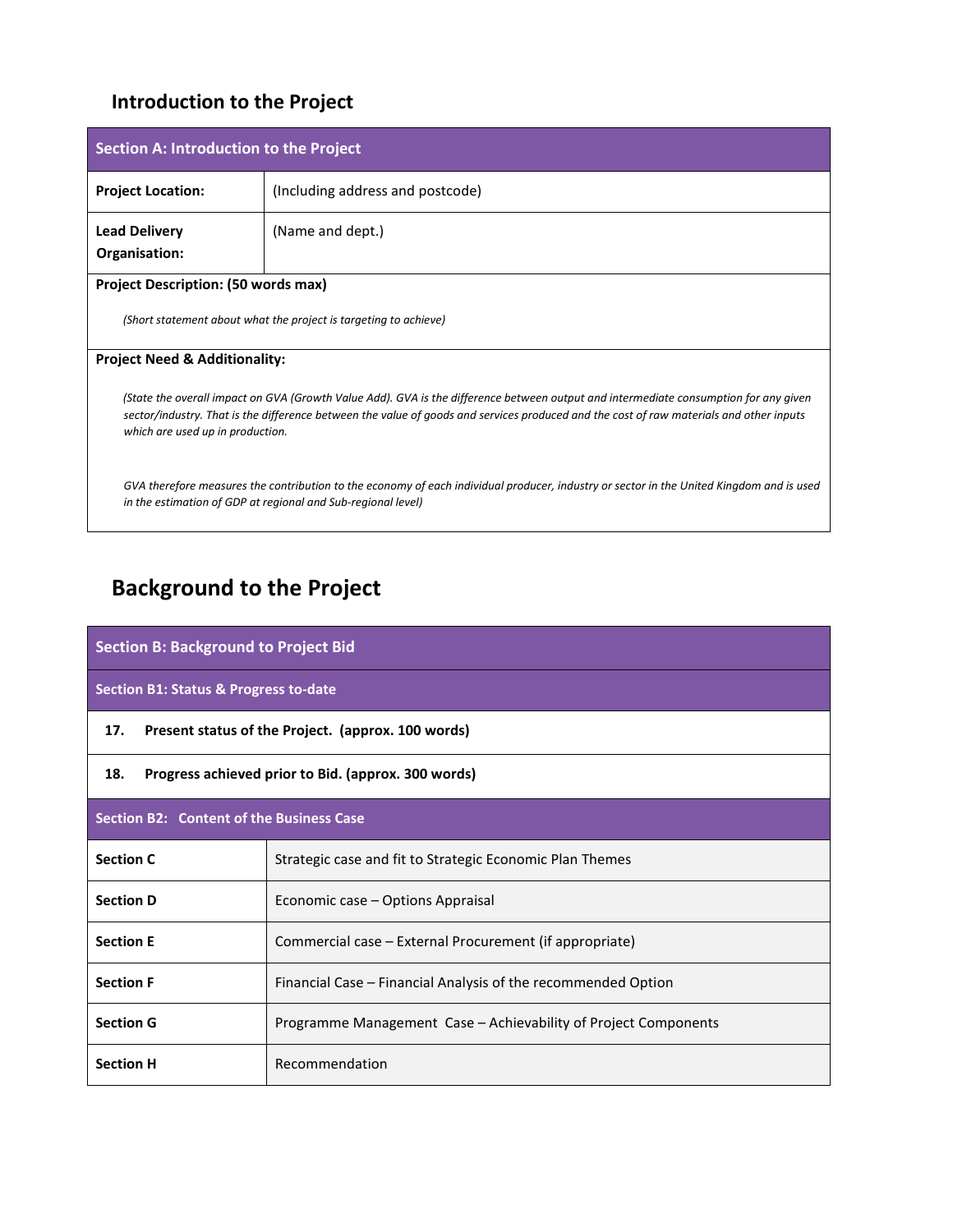| <b>Section I</b> | Appendices                                                                             |
|------------------|----------------------------------------------------------------------------------------|
|                  | Profile for each Output / Outcome<br>➤                                                 |
|                  | Detailed breakdown of Project Costs by month<br>➤                                      |
|                  | Risk & Issue Register<br>➤                                                             |
|                  | Project Plan / Development Programme<br>➤                                              |
|                  | Stakeholder Map<br>➤                                                                   |
|                  | Evidence of planning permission<br>⋗                                                   |
|                  | Stage 1 Due Diligence Checklist (applicable to land/property bids)<br>➤                |
|                  | Stage 2 Due Diligence Checklist (Black Country Growth Deal - Accountable<br>➤<br>Body) |
|                  | State Aid De Minimis Declaration (applicable <£150k)<br>➤                              |

## **Strategic Case**

### **Section C: Strategic Case for Change and fit to BC LEP Strategic Economic Plan Themes**

#### **19. Context/Project Background**

*(This section should describe the setting, background and context of the Business Case. Describe the compelling case for change. Detail the problem or opportunity the project is intended to address, in terms of market failure or demand, and the contribution the project will make to the delivery of the Black Country Strategic Economic Plan (SEP) and other relevant plans and strategies. Ensure to demonstrate how the project*  will contribute to the Growth Objectives and Strategic Programmes identified in the SEP. A copy of the SEP can be found at *[www.blackcountrylep.co.uk/about-us/black-country-plans-for-growth/strategic-economic-plan\)](http://www.blackcountrylep.co.uk/about-us/black-country-plans-for-growth/strategic-economic-plan) (Word limit 750)*

#### **20. Objectives and Outcomes**

*(Detail the specific objectives to achieve the anticipated outcomes. The objectives and outcomes should be stated in clear and measurable terms with a specified time frame)*

**21. How does the project fit with national, sub-regional and local investment plans and strategies?** 

*(Demonstrate how the proposal is aligned to any relevant Government, sectoral or regional goals and priorities and reflects the organisational strategy)*

#### **22. Detail the elements that are within scope of the project, this defines the range and boundaries of the project.**

*(A critical first step is establishing the parameters of the project. Be aware that these parameters may change over the course of developing the Full Business Case. Please identify the areas both in and out of scope i.e. what will be delivered by the project and won't be delivered by the project)*

#### **23. What stakeholder consultation has been undertaken/support received? What stakeholder consultation remains to be undertaken? (approx. 100 words)**

*(The objective of Stakeholder Management is to maximise/optimise the objectives of the Project/Programme through the considered identification, analysis and engagement of all those that are engaged in it, or impacted by it. Stakeholders come in many 'shapes and sizes' and, as such, contingent effort/management is the key to success in this regard. It is important initially to understand each Stakeholder's level of support for the Project/Programme, the influence they wield over it and the degree to which they are impacted by the scope of work.*

*This analysis then provides the basis for targeted Stakeholder Management activity. Identify which stakeholders have been consulted on the objectives and outcomes of the project/programme. Describe any obstacles that have been highlighted and how they are going to be managed to ensure success, including the consultation that remains to be undertaken.*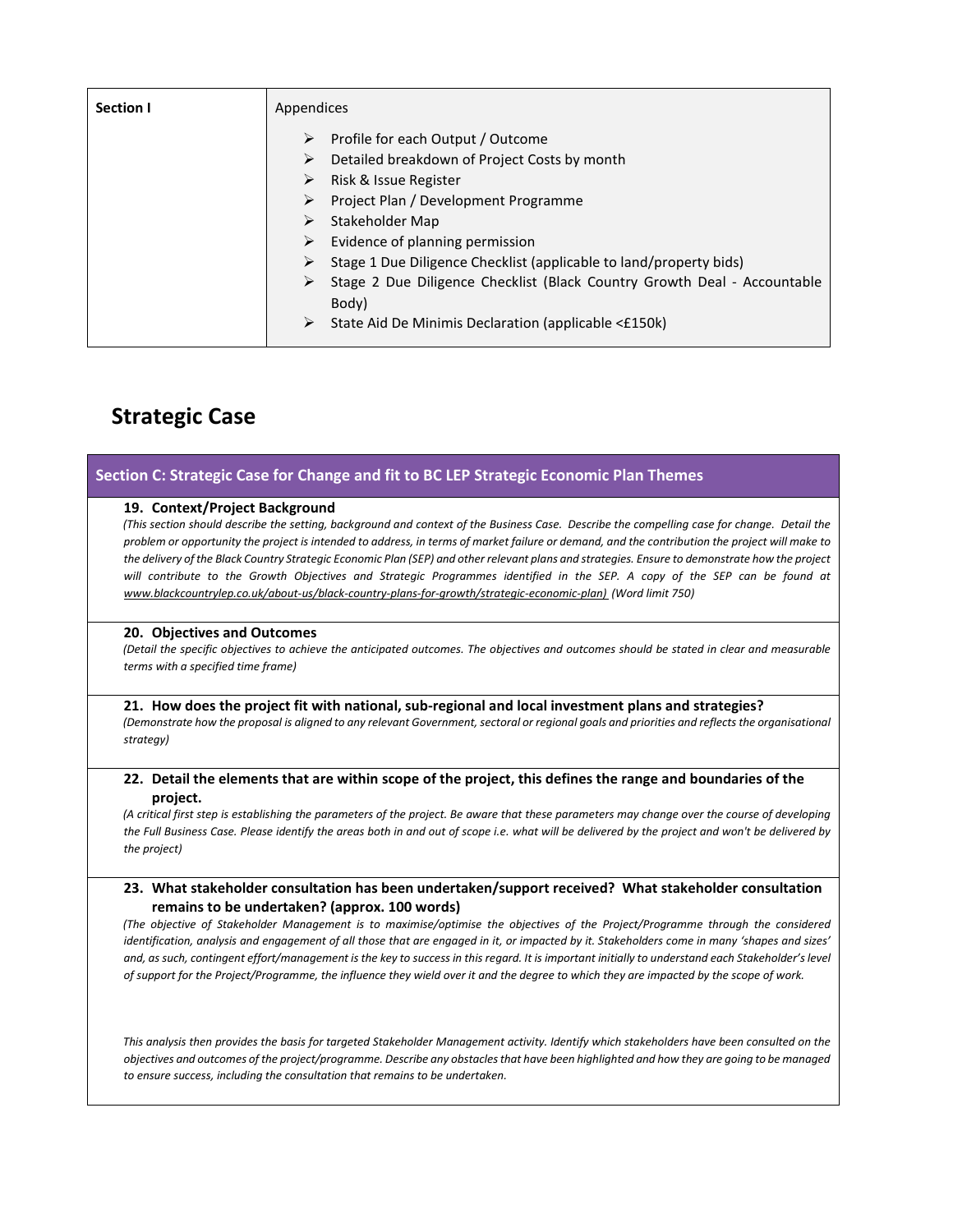*Stakeholder consultation involves the development of constructive, productive relationships over the period of the project/programme. It*  results in a relationship of mutual benefit; enabling identification of trends and emerging challenges which are currently or will in the future *impact the project/programme. Listening to stakeholder concerns and feedback is a valuable source of information that can be used to improve project design and outcomes, and help an organisation to identify and control external risks. It can also form the basis for future collaboration and partnerships)*

**24. List the Key stakeholders and their Interest areas? (approx. 50 words)**

*(Include a Stakeholder Map if you have one)*

#### *Stage 1 - Identification of stakeholders*

*A typical approach which could be used to gather the complete list of Stakeholders impacted by a Project/Programme is to Brainstorm; a guided brainstorm session that identifies a long list of Stakeholders who are both internal and external to the Project/Programme.*

#### *Stage 2 - Analysis and Prioritisation*

*The next step is to analyse and prioritise each Stakeholder based on their levels of Influence and Interest. The Stakeholder Influence and Interest matrix, shown below, can be used to present a Stakeholders position, both current and desired. This process is fairly subjective since the Project/Programme may not fully understand Stakeholders or their agendas. Therefore, the more Stakeholder engagement throughout this process, the more robust the output will be.*



#### *Stage 3 - Stakeholder Engagement*

*The following table provides an indication of the engagement required for the each type of Stakeholder based on their level of interest to the project and their influence on the success or otherwise of the Project*

| No.            | Type:                         | General engagement required:                                                                                                                                                                                                                                                                                                               | Power/Influence | Interest/Support |
|----------------|-------------------------------|--------------------------------------------------------------------------------------------------------------------------------------------------------------------------------------------------------------------------------------------------------------------------------------------------------------------------------------------|-----------------|------------------|
|                | Detractor - Keep<br>Satisfied | The greatest risk to project delivery. Spend the greatest attention, time and resource with<br>them.<br>Listen to concerns and issues, identify their agenda, key influencers and engage them on<br>project purpose and objectives, look for win-win solutions and compromises.<br>Ask Champions or Advocates to support this influencing. | Medium - High   | Low - Medium     |
| $\mathfrak{p}$ | <b>Monitor</b>                | Monitor these people and only keep informed about progress and successes via general<br>communication. Do not spend too much time or resource on these Stakeholders.                                                                                                                                                                       | Low - Medium    | Low - Medium     |
| 3              | Advocate                      | Keep informed and aware of progress and success. Solicit their help in influencing others.                                                                                                                                                                                                                                                 | Low - Medium    | Medium - High    |
| 4              | Champion                      | Engage and consult regularly. Keep informed and aware of progress and success. Solicit<br>their help in influencing others, especially with blockers and the highest risk detractors                                                                                                                                                       | Medium - High   | Medium - High    |

#### **25. What are the Strategic Issues preventing successful delivery of the project? List. (approx. 100 words)** *(These are the fundamental issues, raised as highest priority on the project Issue register would prevent the project from delivering its objectives and intended outputs/outcomes)*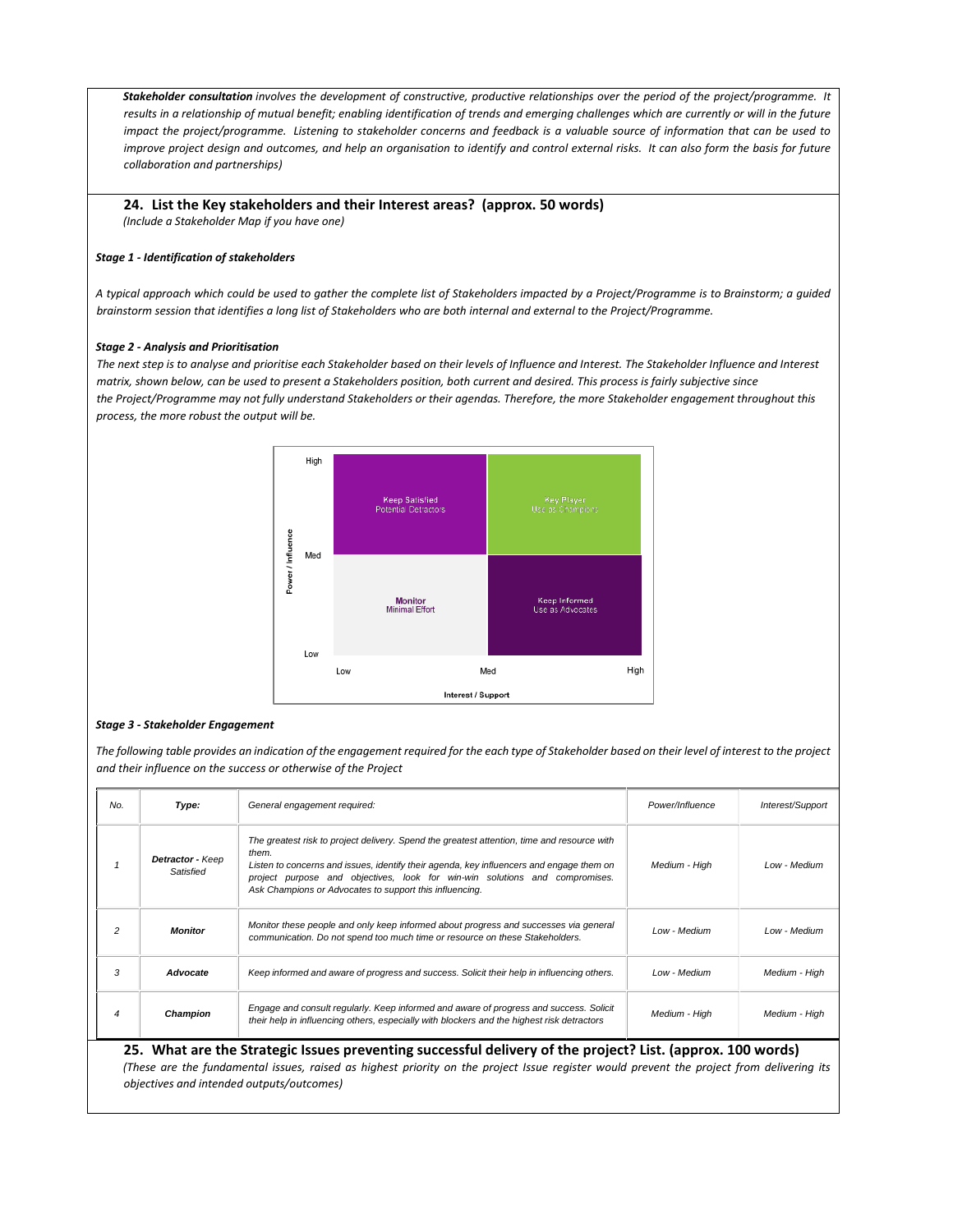|   | (These are the fundamental risks, raised as high impact on the project Risk register that if they were to materialise could prevent the project                        |
|---|------------------------------------------------------------------------------------------------------------------------------------------------------------------------|
|   | from delivering its objectives and achieving intended outputs/outcomes)                                                                                                |
|   | 27. Summarise the overall assumptions that have been made when planning this project. State the impact to                                                              |
|   | the project if these turn out to be wrong.                                                                                                                             |
|   | (Assumptions are circumstances and events that need to occur for the project to be successful, but are outside the total control of the project                        |
|   | team. Assumptions are accepted as true and are often without proof or demonstration)                                                                                   |
|   |                                                                                                                                                                        |
|   |                                                                                                                                                                        |
|   | 28. Summarise any project dependencies that the project has or if there are other projects/initiatives that                                                            |
|   | are dependent on this delivery. State the impact to the project if these are not met.                                                                                  |
|   |                                                                                                                                                                        |
|   | of dependency relationships:                                                                                                                                           |
|   |                                                                                                                                                                        |
| ٠ | Finish to Start - Land must be purchased before road building can start                                                                                                |
| ٠ | Start to Start - Road excavating must start before Asphalt can be laid                                                                                                 |
| ٠ | Finish to Finish - Laying Asphalt must be complete before line painting can be completed                                                                               |
| ٠ | Start to Finish - Road excavating must start before line painting can be completed)                                                                                    |
|   | 29. Define any constraints that may impact the success of the project, e.g. resource, legal, 3rd party                                                                 |
|   | (Dependencies are the relationships among tasks which determine the order in which activities need to be performed. There are four (4) types<br>agreement constraints. |

## **Economic Case**

**Section D: Economic Case - Options Appraisal**

**Section D1: Short List of Options considered**

- **30. Please describe the options that have been considered in selecting the project proposal. This should include a minimum of 3 options : -**
- A **reference case option** (the position in terms of outputs that would occur if the project did not proceed);
- The **proposed option** (as set out in Section A); and
- An **alternative option** (which may be based on changes to the scale, scope and cost of the proposed option).

| w<br>v |  |
|--------|--|
|        |  |

| <b>Option Name:</b>         | <b>Description:</b> | <b>Total Cost:</b> | <b>Amount requested:</b> | <b>Outputs</b> |
|-----------------------------|---------------------|--------------------|--------------------------|----------------|
|                             |                     |                    |                          |                |
| <b>Reference Case</b>       |                     |                    |                          |                |
| <b>Proposed Option</b>      |                     |                    |                          |                |
| <b>Alternative Options:</b> |                     |                    |                          |                |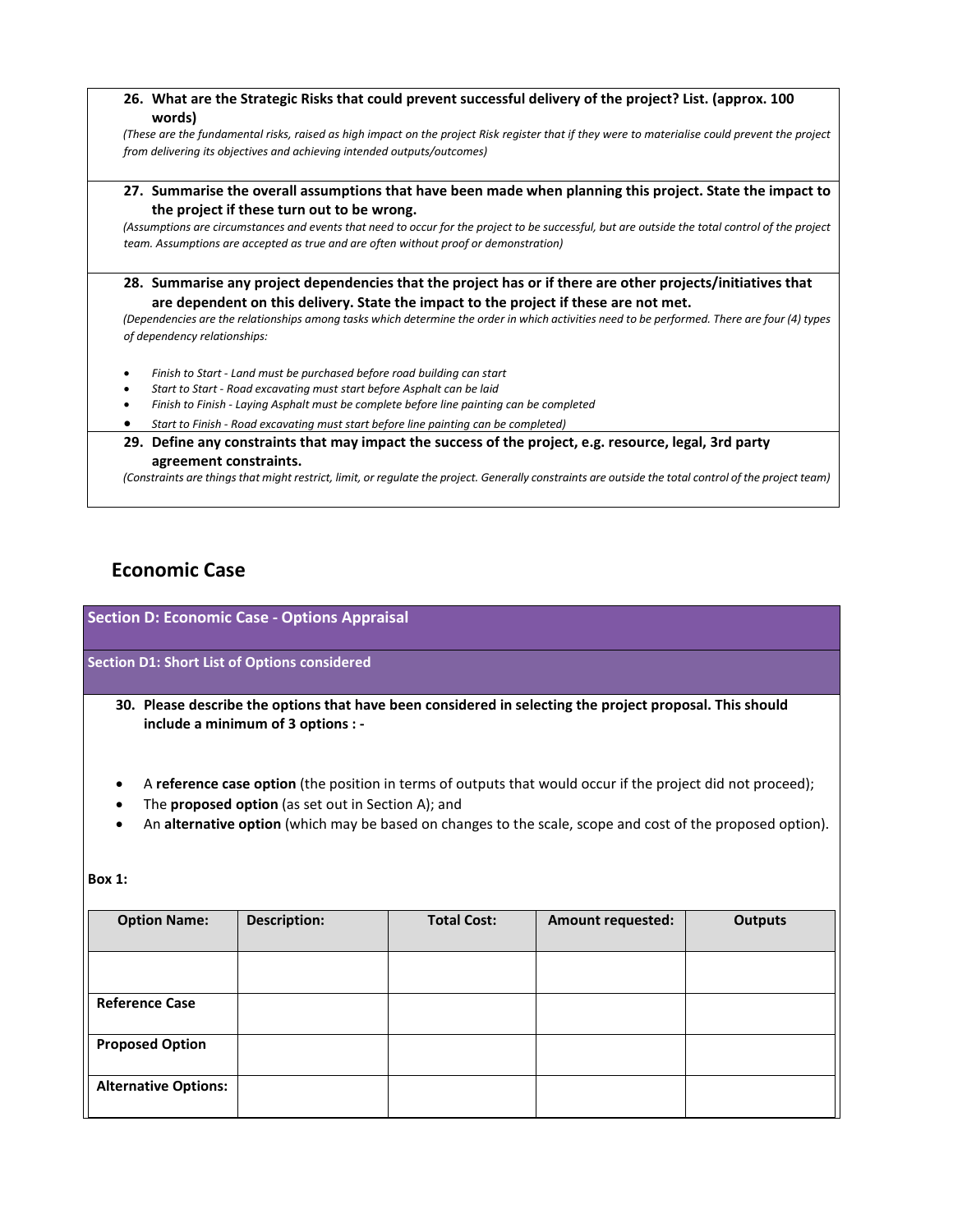## **Box 2:**

Please explain why the proposed option has been selected.

| <b>Option Name:</b>                         | <b>Advantages:</b>                                                                                                                   | Disadvantages:                                                                                                                                                                                                                                                                                                                                                                                                                                                                | <b>Fit with Project</b><br><b>Objectives:</b> |  |
|---------------------------------------------|--------------------------------------------------------------------------------------------------------------------------------------|-------------------------------------------------------------------------------------------------------------------------------------------------------------------------------------------------------------------------------------------------------------------------------------------------------------------------------------------------------------------------------------------------------------------------------------------------------------------------------|-----------------------------------------------|--|
| <b>Reference Case</b>                       |                                                                                                                                      |                                                                                                                                                                                                                                                                                                                                                                                                                                                                               |                                               |  |
| <b>Proposed Option</b>                      |                                                                                                                                      |                                                                                                                                                                                                                                                                                                                                                                                                                                                                               |                                               |  |
| <b>Alternative Options:</b>                 |                                                                                                                                      |                                                                                                                                                                                                                                                                                                                                                                                                                                                                               |                                               |  |
| business and products)                      |                                                                                                                                      | 31. Specify the Preferred Option, with supporting justification for selection. (approx. 200 words)<br>(There must be a clear statement of the decisive factors and why they are considered sufficient to influence the decision)<br>32. Outline Opportunities for Innovation and increased Collaboration. (approx. 200 words)<br>(For example, the LEP would be particularly interested to see industry collaborating with educational institutions to create new investment, |                                               |  |
| words)                                      | (Specify key Issues, and state resolution plan for each Issue)                                                                       | 33. Service Delivery options considered, with Pro's & Con's. e.g. using a 3rd party for delivery (approx. 200                                                                                                                                                                                                                                                                                                                                                                 |                                               |  |
| improved perception of the area)            | 34. Provide a profile for each Output (Complete Appendix I1)                                                                         | (Templates are provided in Appendix to this document. Please indicate any other non-quantifiable benefits from your project. Think about any<br>intangible benefit that will be realised. For example a project involving the redevelopment/regeneration of a piece of land, may result in an                                                                                                                                                                                 |                                               |  |
| (approx. 500 words)                         | (Detail all market research, primary and secondary. Ensure that for:                                                                 | 35. What is the evidence of demand / market interest that supports your case for investment in this project?                                                                                                                                                                                                                                                                                                                                                                  |                                               |  |
| ΟR                                          | Qualitative - Evidence given that data has been validated                                                                            | Quantitative Research - Data is fully representative of target group and statistically robust                                                                                                                                                                                                                                                                                                                                                                                 |                                               |  |
|                                             | Direct approach from market to meet defined need)<br>opportunities that LGF investment creates. Include stats/data to support claim) | 36. Outline any market testing which has been undertaken to evidence the demand case. (approx. 300 words)<br>(Your answer should provide robust evidence of demand that has been validated, e.g. evidence that businesses are interested in pursuing                                                                                                                                                                                                                          |                                               |  |
| salaries etc. who will finance these costs? |                                                                                                                                      | 37. Have the running costs of this investment been calculated and are they financed by you or your partners?<br>(As well as the capital cost invested there are post implementation costs to consider. There may be ongoing running (operating) costs and/or<br>maintenance costs. E.g. a capital investment to build a new office block, once occupied will involve operating costs such as rent & rates, staff                                                              |                                               |  |
|                                             |                                                                                                                                      | Running costs will inform the viability of the project. The author must consider the ongoing costs to support the recommended option against                                                                                                                                                                                                                                                                                                                                  |                                               |  |

*anticipated benefits)*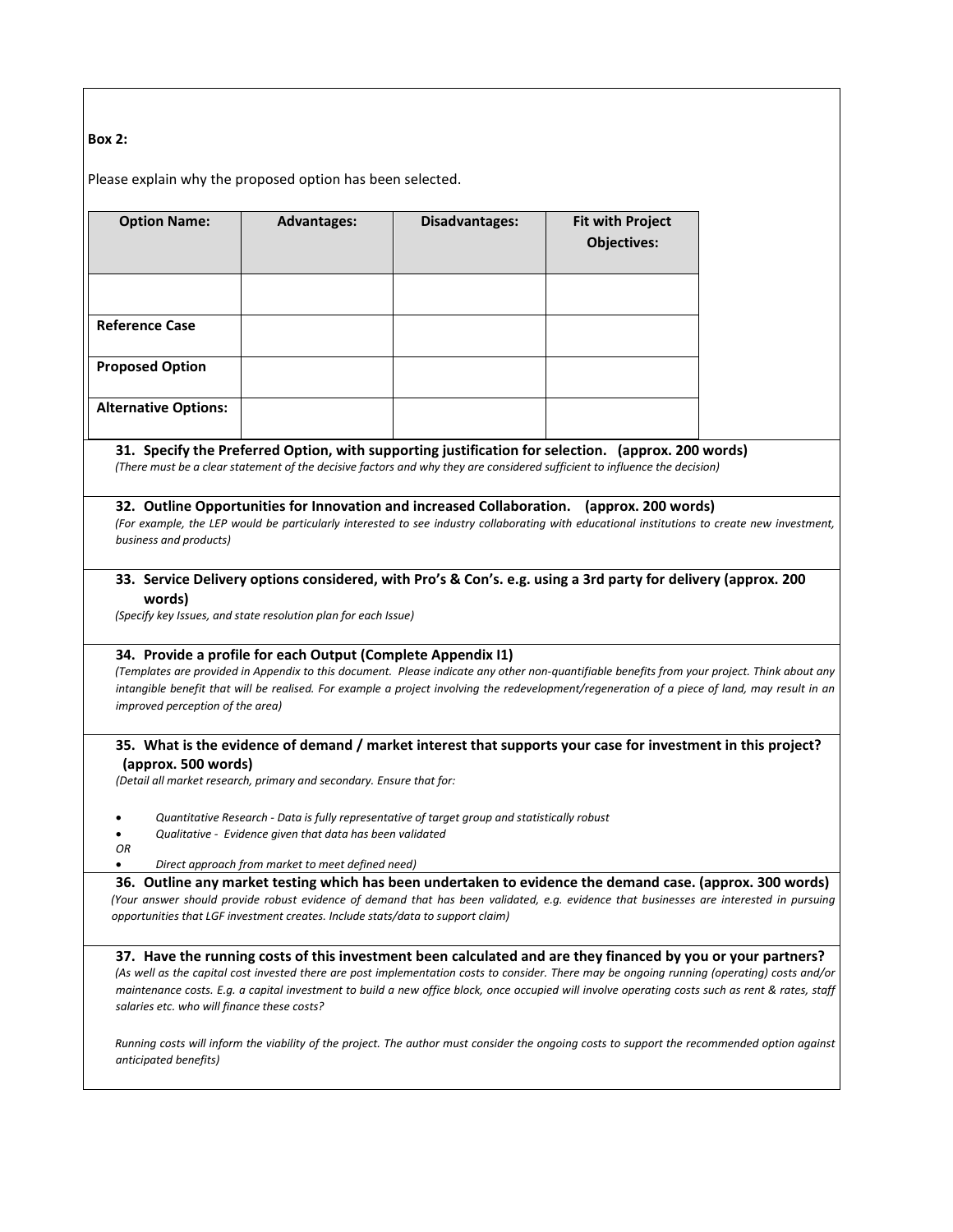## **Commercial Case**

## **Section E: Commercial case – External Procurement (if appropriate)**

#### *38.* **If private development partners will be required to deliver project outputs, at what stage are discussions/negotiations?** *(approx. 300 words)*

**39. Detail any 3rd party services that will be used to deliver this project, e.g. Legal, Finance, other consultancy.** *(E.g. Consultancy - A technical advisor will be appointed to prepare the works brief and secure planning consent for the remediation works. They will then manage the appointment of a contractor to undertake the remediation works)*

#### **40. Summarise Procurement requirements in terms of Outputs. (approx. 200 words)** *(Include work to be procured; potential value; who will lead:*

- *Works to be procured, with justification statements*
- *The potential value of the Works*
- *What are the service requirements in terms of outputs that the will be delivered*
- *Who will lead?)*

#### **41. Will your Procurement trigger the OJEU process?**

*(Please provide clear statement on exemption or plan to follow OJEU requirements. See <http://www.ojeu.eu/whatistheojeu.aspx> for information)*

#### **42. Outline the sourcing Options: with a rationale for preferred option. (approx. 200 words)** *(Sourcing options include:*

- *supplier panels*
- *collaborative procurement*
- *open tender*
- *closed tender*

*The most appropriate sourcing option will be dependent on:*

- *the total value of the procurement*
- *what contracts, frameworks, or supplier panels are already in place*
- *the overall risk to the organisation if performance expectations are not met*
- *the nature and complexity of the product or service)*

#### **43. Are there any Personnel Implications, inc. TUPE? (approx. 200 words)**

*(Does the proposal impact on any existing personnel associated with the lead or delivery organisation/s? Please give details of any recruitment required for delivery See [https://www.gov.uk/transfers-takeovers/overviewf](https://www.gov.uk/transfers-takeovers/overview)or information on TUPE)*

#### **44. Outline the Procurement Project Plan and Timescales, including statutory and other consents.**

*(The procurement plan should include the following:*

- *Type of contract to be used 20150711 BCLEP Outline Business Case - Guidance v1.0 11 20/07/2015*
- *Risks associated with procurement management*
- *How procurement risks will be mitigated through contract performance metrics, insurance, or other means*
- *Determining costs and if/how they're used as evaluation criteria*
- *Any standardised procurement templates or documents to be used*
- *How multiple suppliers will be managed if applicable*
- *Contract approval process*
- *Decision criteria*
- *Establishing contract deliverables and deadlines*
- *How procurement and contracts are coordinated with project scope, budget, and timeline.*

*NB: Where the purchase of property or land is involved please confirm ownership status and state whether there are any charges over land/property interests critical to project delivery)*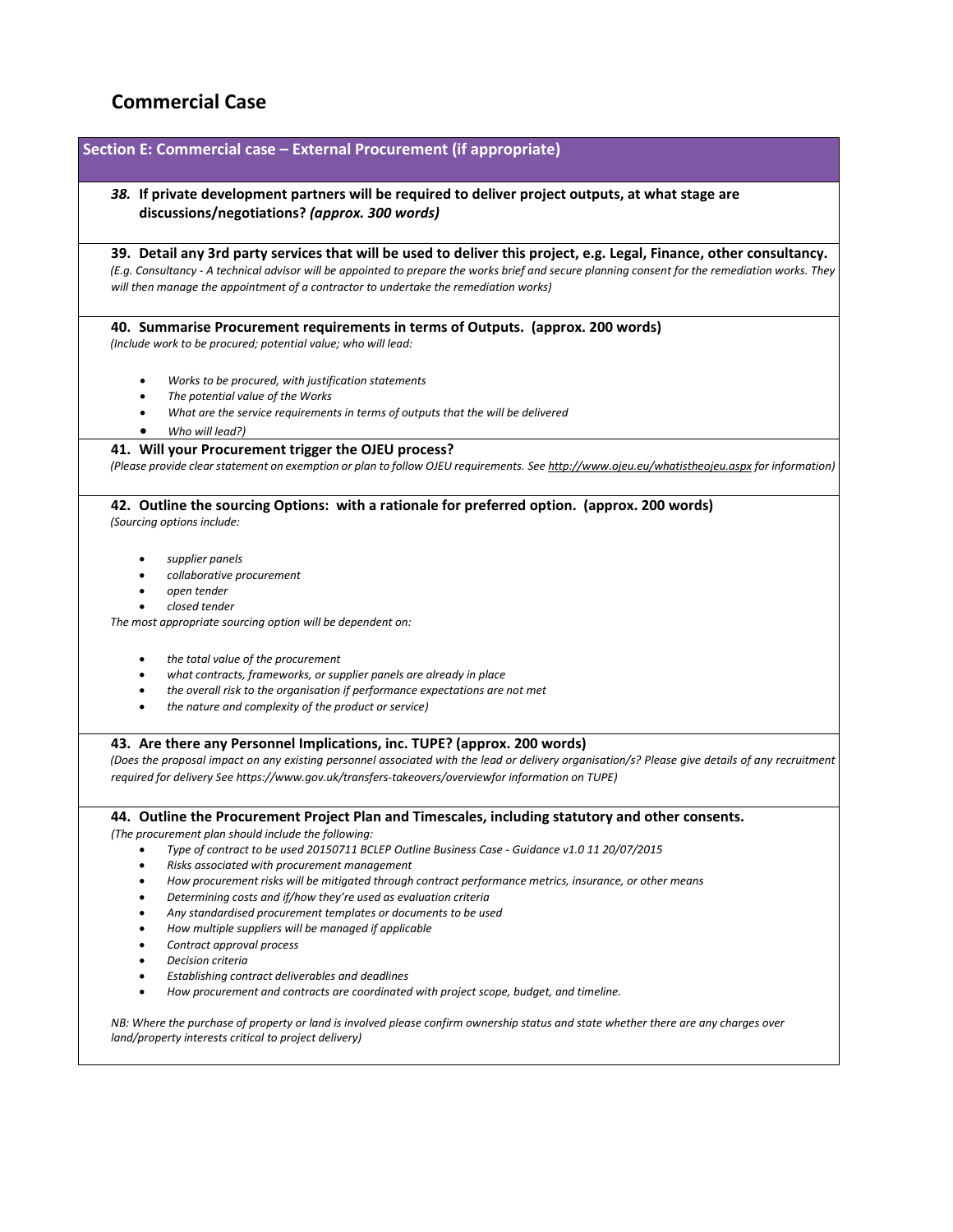### **45. Please provide evidence of planning permission (submit a copy of decision notice or committee resolution with this application), or a clear explanation of the timeframe for achieving this and how it fits with broader planning strategy.**

*(This should include status of planning permission. If obtained:*

- *outline any key planning conditions*
- *strategy for discharging planning conditions.*

*If NOT obtained:*

- *the timeframe for achievement, and how it fits in with the broader planning strategy*
- *has any pre application consultation with the Local Planning Authority taken place? Please give details*
- *you also need to provide evidence of discharge of key planning conditions, or your strategy for undertaking these)*

## **Financial Case**

#### **Section F: - Financial Analysis of the recommended Option**

#### **46. Outline the anticipated cost and funding profile:**

|                                           | Capital/<br>Revenue | 2017/18 | 2018/19 | 2019/20 | 2020/21 | $2021+$ | <b>TOTAL</b> |
|-------------------------------------------|---------------------|---------|---------|---------|---------|---------|--------------|
| <b>BCLTB</b><br>(Pre-Committed            |                     |         |         |         |         |         |              |
| Transport Funding)*                       |                     |         |         |         |         |         |              |
| <b>BCLEP Grant</b>                        |                     |         |         |         |         |         |              |
| <b>BCLEP Loan</b>                         |                     |         |         |         |         |         |              |
| Other Public Source (please               |                     |         |         |         |         |         |              |
| indicate)                                 |                     |         |         |         |         |         |              |
| Applicants Own Funds                      |                     |         |         |         |         |         |              |
| Private (3rd party)                       |                     |         |         |         |         |         |              |
| <b>Total Capital</b>                      |                     |         |         |         |         |         |              |
| <b>Total Revenue</b>                      |                     |         |         |         |         |         |              |
| <b>Overall Total</b>                      |                     |         |         |         |         |         |              |
| *1 TD funding for Transport Maior schomes |                     |         |         |         |         |         |              |

*\*LTB funding for Transport Major schemes*

**47. Please outline the strategy for securing the match funding as outlined above, and the progress made to date. What is the level of certainty of match funding remaining in place across the project duration? Please provide evidence to support any assumptions made.**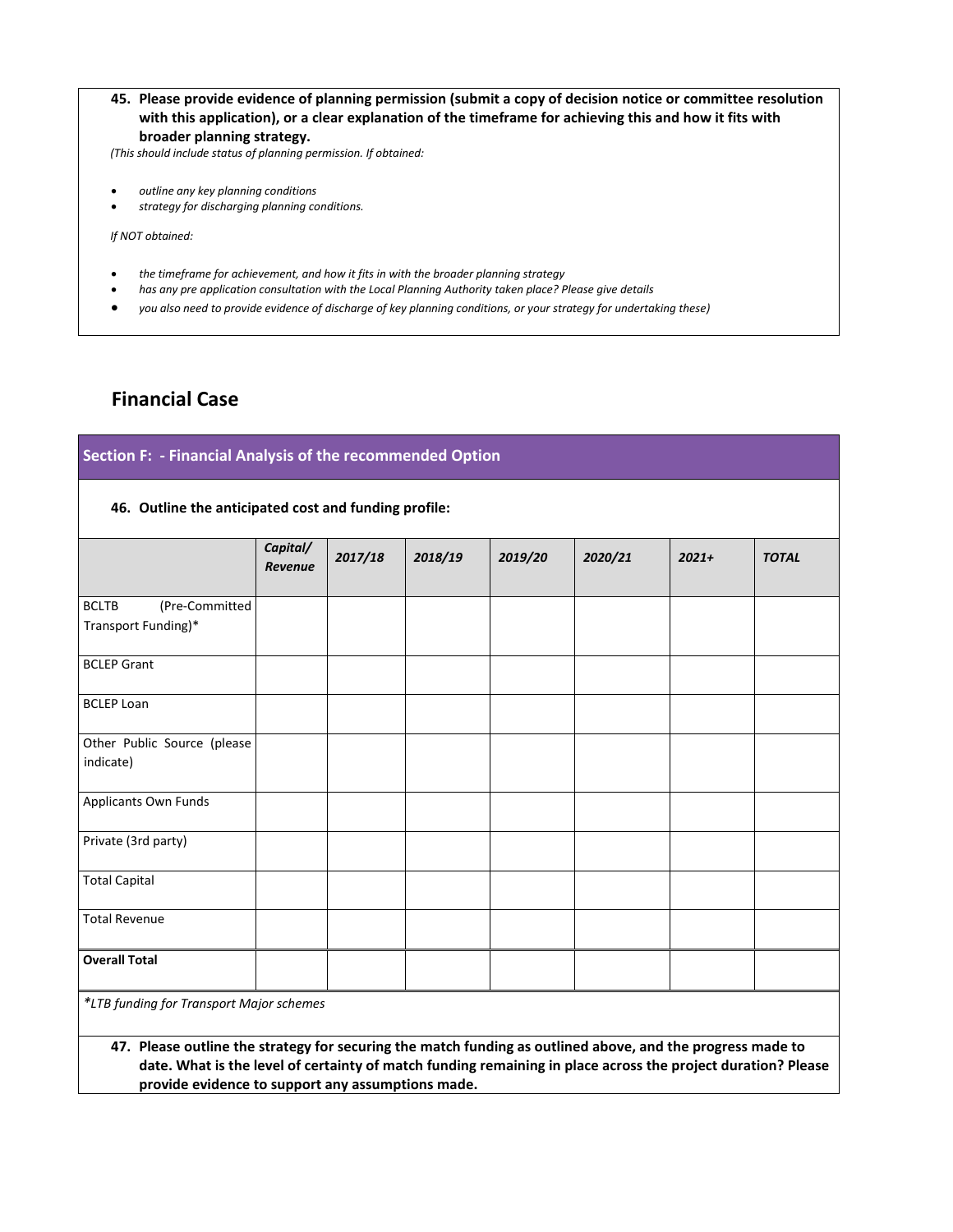*(Explanation to support the information provided above, i.e. reasons for date available, approval status etc.)*

### **48. Project slippage – is there provision for dealing with the financing of any time or cost overruns? How will you deal with the impact on LEP & Match funding, & Private Investment?**

**49. For the BCLEP element of the funding only, please set out the projected costs using summary spend areas.**  *(Please note that a full a detailed breakdown of Costs by month will need to be included in the Appendices)*

#### **State date of this Estimate**

| <b>Projects costs</b>                                                                 | 2017/18 | 2018/19 | 2019/20 | 2020/21 | $2021+$ |
|---------------------------------------------------------------------------------------|---------|---------|---------|---------|---------|
| (delete as appropriate):                                                              |         |         |         |         |         |
|                                                                                       | £m      | £m      | £m      | £m      | £m      |
| Land acquisition                                                                      |         |         |         |         |         |
| Planning and Feasibility Study                                                        |         |         |         |         |         |
| Surveys                                                                               |         |         |         |         |         |
| Land Remediation                                                                      |         |         |         |         |         |
| Construction,<br>materials,<br>inc.<br>equipment and labour                           |         |         |         |         |         |
| Out<br>(Equipment<br>Fit<br>and<br>furnishings<br>not included<br>in<br>construction) |         |         |         |         |         |
| Project Management                                                                    |         |         |         |         |         |
| Consultancy                                                                           |         |         |         |         |         |
| Legal Services                                                                        |         |         |         |         |         |
| Other (please specify)                                                                |         |         |         |         |         |
| Contingency*                                                                          |         |         |         |         |         |

*\*Note - Contingency:* Where *an element of contingency has been added on top of individual cost elements it is assumed that there is a significant level of doubt about the future costs (the level of contingency is influenced by the extent of the doubt).* 

#### **50. What risk contingencies are included in your cost estimates?**

*(Outline the areas where contingency has been applied, the level of the contingency in each case and the reason for the contingency in each case)*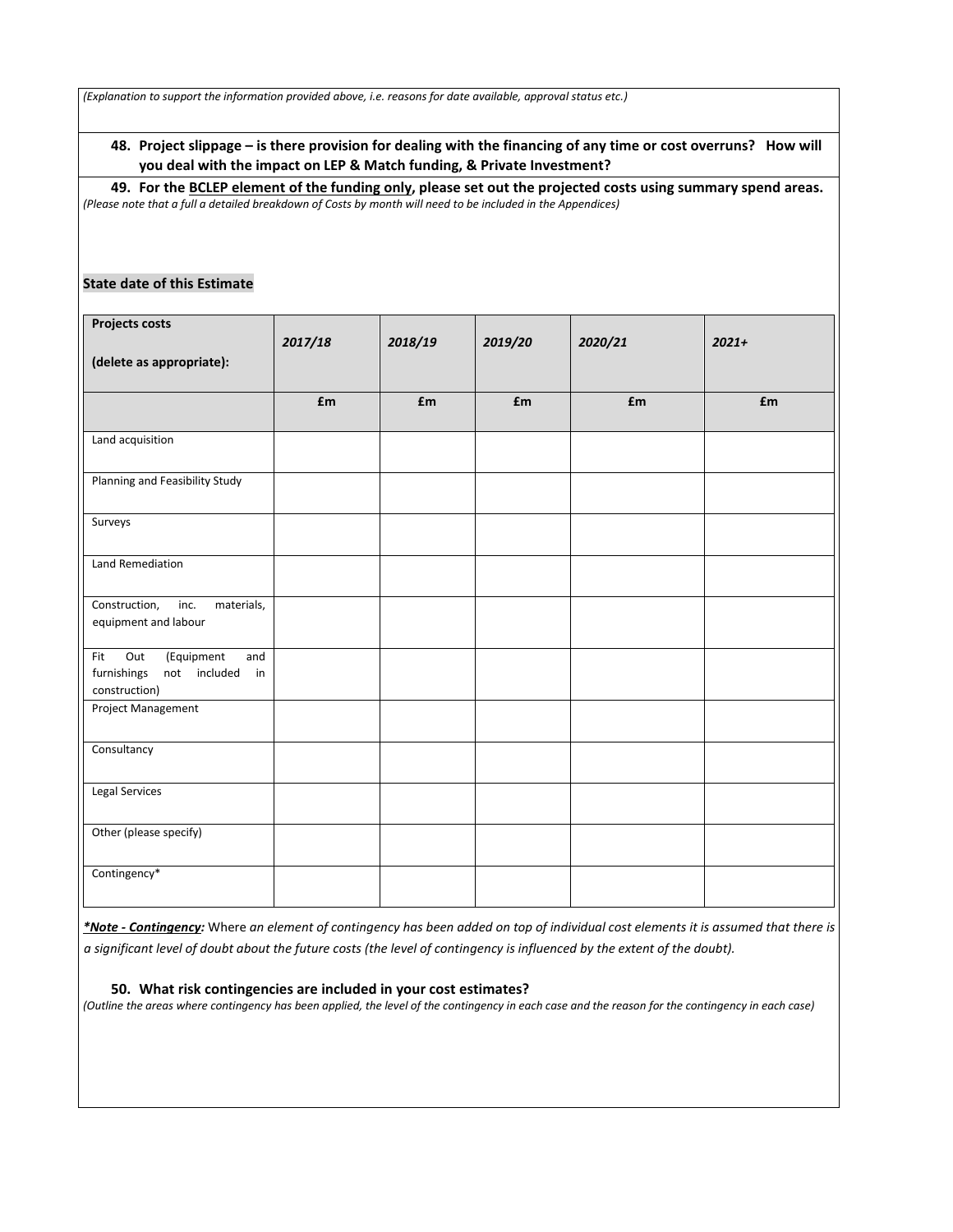*51.* **Please set out the Cashflow projections for the BCLEP element of Project funded costs being requested.** *(Indicate the estimated Quarterly Cash flows for each of the years affected)*

| Claims /<br><b>Drawdown</b>                  | 2017/18 | 2017/18 | 2017/18        | 2017/18        | 2018/19 | 2018/19        |
|----------------------------------------------|---------|---------|----------------|----------------|---------|----------------|
| against<br><b>Funding</b>                    |         |         |                |                |         |                |
| requested:                                   | Q1      | Q2      | Q <sub>3</sub> | Q <sub>4</sub> | Q1      | Q <sub>2</sub> |
|                                              | £m      | £m      | £m             | £m             | £m      |                |
| Land acquisition                             |         |         |                |                |         |                |
| Planning and Feasibility                     |         |         |                |                |         |                |
| Study                                        |         |         |                |                |         |                |
| Surveys                                      |         |         |                |                |         |                |
| Land Remediation                             |         |         |                |                |         |                |
| Construction, inc.                           |         |         |                |                |         |                |
| materials, equipment<br>and labour           |         |         |                |                |         |                |
| Fit Out (Equipment and                       |         |         |                |                |         |                |
| furnishings not included<br>in construction) |         |         |                |                |         |                |
| Project Management                           |         |         |                |                |         |                |
| Consultancy                                  |         |         |                |                |         |                |
| Legal Services                               |         |         |                |                |         |                |
| Other (please specify)                       |         |         |                |                |         |                |

### **CONFIRMATION BY APPLICANT:**

Please confirm that the funding requested is sufficient to deliver the Project as detailed above.

## **Management Case**

**Section G: Programme Management Case - Achievability of Project Components**

**Section G: Project Plan (Extract of Key Milestones)**

#### *52.* **Please set out the Key Project Milestones, including those Milestones shown below**.

(Or extract Key Milestones view from your gantt chart & insert the picture here).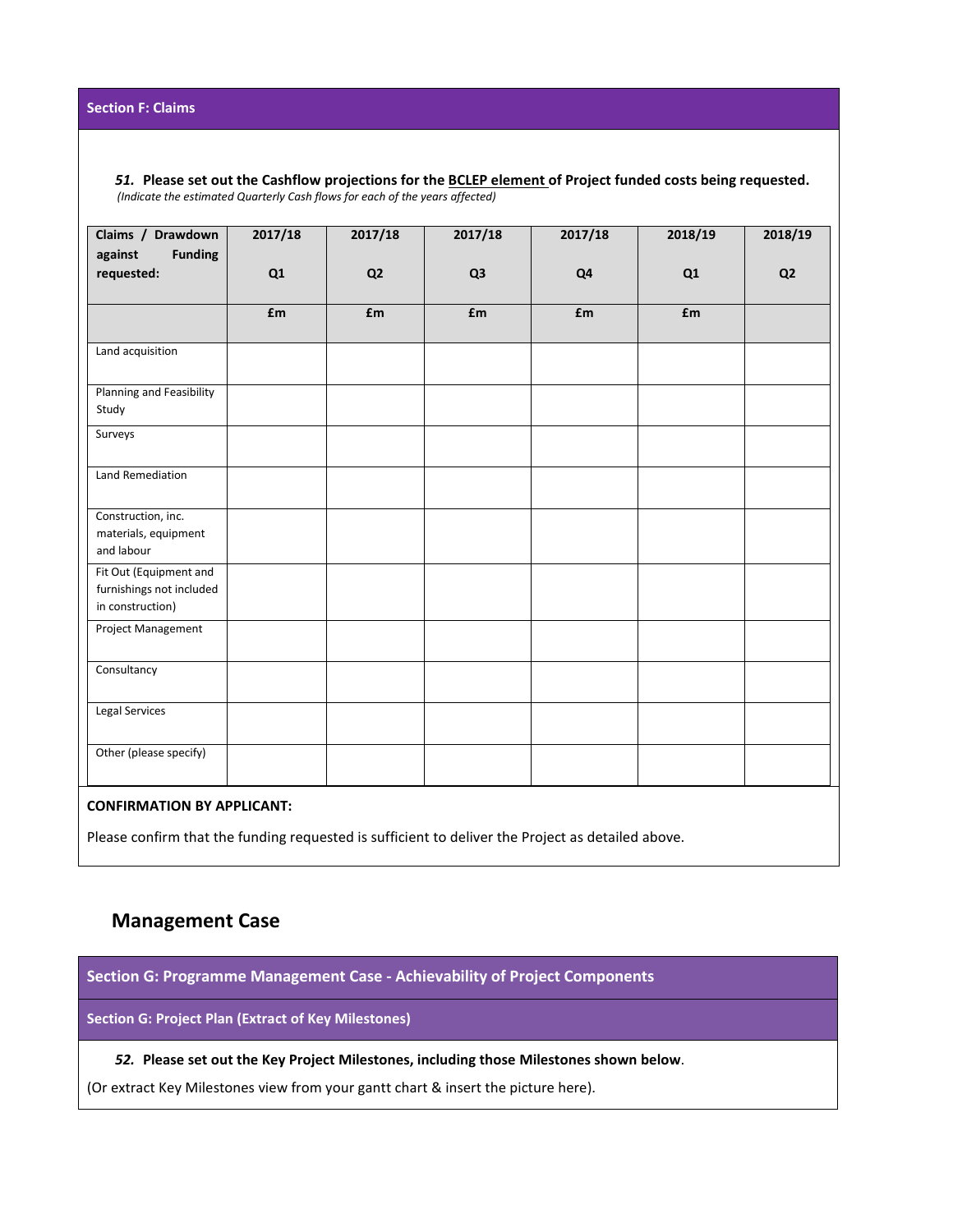| <b>Key Milestone</b> | <b>Delivery Date</b> |
|----------------------|----------------------|
|                      |                      |

#### Please attach the project gantt chart as an Appendix.

*(Milestone - A task / event of zero duration that shows a critical achievement in a project Delivery Date - The date on which the milestone is planned to occur. E.g:*

- *Site Investigation Survey Commissioned – Aug 2015*
- *Site Investigation Survey Completed – Sept 2015*

*Once the final version of the Planned Delivery Dates are approved they become baselined. This baseline milestone schedule becomes the benchmark against which project performance is measured. The baseline schedule must be in place before project delivery work commences.* 

*Once created and approved the baseline milestones can only be changed for authorised changes in scope / timeline, but even then the original baseline is never discarded.*

*The milestones should always reflect the most realistic dates for project accomplishment, even if this means a reforecast)* 

#### **Section G: Project Governance: Key roles & Responsibilities**

#### **53. Please set out the Key Roles in governing the Project, with named officers, which will oversee, deliver and close the project. (approx. 100 words)**

E*.g. The Project governance structure personnel could be outlined in a table stating what their role in the Project is and what they are responsible for delivering.*

| <b>Name</b> | <b>Project Role</b>    | <b>Principal Responsibility for Delivery</b>                                                                                                                                            |
|-------------|------------------------|-----------------------------------------------------------------------------------------------------------------------------------------------------------------------------------------|
|             | <b>Project Sponsor</b> | Project Board - Ultimately accountable for the project, ensuring that it meets its objectives<br>and realise the expected benefits. Empowered to direct the project and take decisions. |
|             | <b>Project Manager</b> | Leading, managing and co-coordinating all activity in conjunction with the project team.<br>Reporting to Project Board and BCC Programme Office on project progress/delivery.           |
|             | Contractor             | Prepare detailed engineering design in accordance with project specification                                                                                                            |
|             | Suppliers/Vendors      | Facilitate project execution by supplying materials. Equipment and personnel                                                                                                            |
|             |                        |                                                                                                                                                                                         |
|             |                        |                                                                                                                                                                                         |
|             | Etc                    |                                                                                                                                                                                         |
|             |                        |                                                                                                                                                                                         |
|             |                        |                                                                                                                                                                                         |
|             |                        |                                                                                                                                                                                         |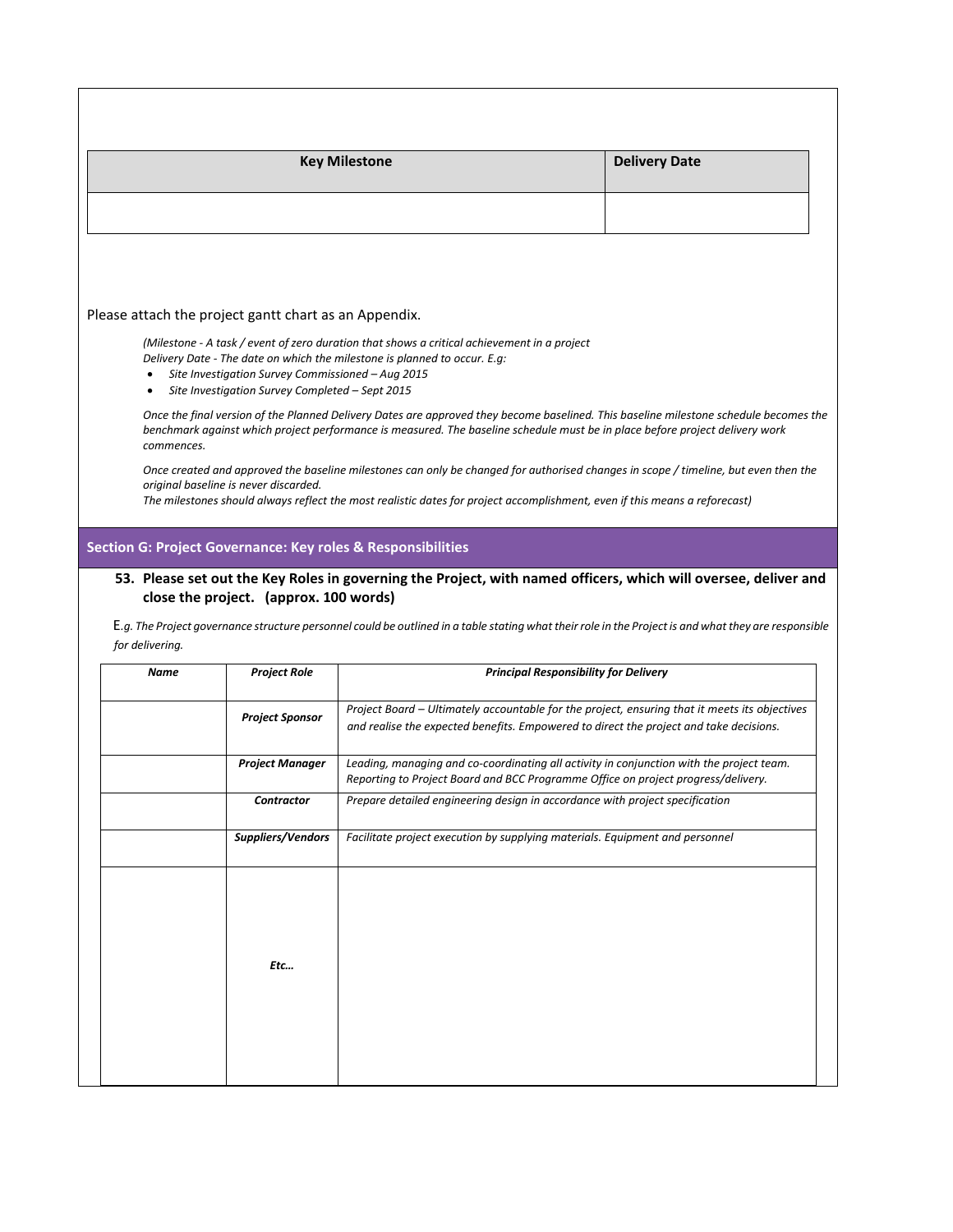#### **Section G: Key Stakeholder engagement strategy**

**54. Please identify your preferred strategy for engaging key Stakeholders in making your project successful. (approx. 300 words)** *The approach to communications is informed by the Stakeholder Management analysis (outlined in the Strategic Case), however instead of individual Stakeholder engagement requirements focuses on the key communications typically to groups of Stakeholders.* 

*The communications strategy addresses the following:*

- *how key messages are defined*
- *audience groups are identified*
- *appropriate channels are used*
- *communication effectiveness is measured*

*Initially a high level communications strategy will be developed by specifying how the communications will be approached in each of the key Project/Programme phases and how the communication responsibilities will be allocated. An example of a communications strategy is shown below.*

| <b>Project/Programme Phase:</b> | Strategy:                                                    |
|---------------------------------|--------------------------------------------------------------|
| <b>Example: Design</b>          | Communication inside the project/programme team only.        |
|                                 | Reporting within the project/programme governance structure. |
|                                 | No communication to any staff that could be affected         |
| <i><b>Implementation</b></i>    | All end-users to be communicated in a transparent manner.    |
|                                 | Majority of communications via email, website and newsletter |
|                                 |                                                              |

### **Section G: Communications Plan or strategy**

*Consider the following information.*

| Column:                    | Contents:                                                                                                                                                                     |  |  |  |  |
|----------------------------|-------------------------------------------------------------------------------------------------------------------------------------------------------------------------------|--|--|--|--|
| <b>Communication Title</b> | What is the name of the communication item?                                                                                                                                   |  |  |  |  |
| <b>Frequency</b>           | When does information and key messages need to be provided? For regular communications, how frequently<br>is communication given, monthly, weekly, ad hoc?                    |  |  |  |  |
| <b>Key Stakeholders</b>    | Include a list of the different audiences that should be communicated to by the piece of communication. The<br>list of Stakeholders identified is the key input to this list. |  |  |  |  |
| Key Messages               | What messages and information should be provided, e.g. progress updates, issues raised, decisions required,<br>key messages.                                                  |  |  |  |  |
| <b>Channels</b>            | What approach is used for communicating: face-to-face, email, newsletter, updates to website, workshop,<br>user group, etc.                                                   |  |  |  |  |
| <b>Responsibility</b>      | Who is responsible for ensuring the communication occurs. A named person.                                                                                                     |  |  |  |  |
| <b>Desired objectives</b>  | Aim of the communication – what is expected to change as a result of the communication, raising awareness,<br>make decisions, get involved.                                   |  |  |  |  |
| <b>Feedback mechanism</b>  | How does feedback get received, and what happens with feedback                                                                                                                |  |  |  |  |

#### **55. Please extract the top 5 Issues from your project Issue log:**

| Description of Issue   |  |
|------------------------|--|
| Impact (H,M,L)         |  |
| Owner for resolution   |  |
| Resolution             |  |
| <b>Resolution Date</b> |  |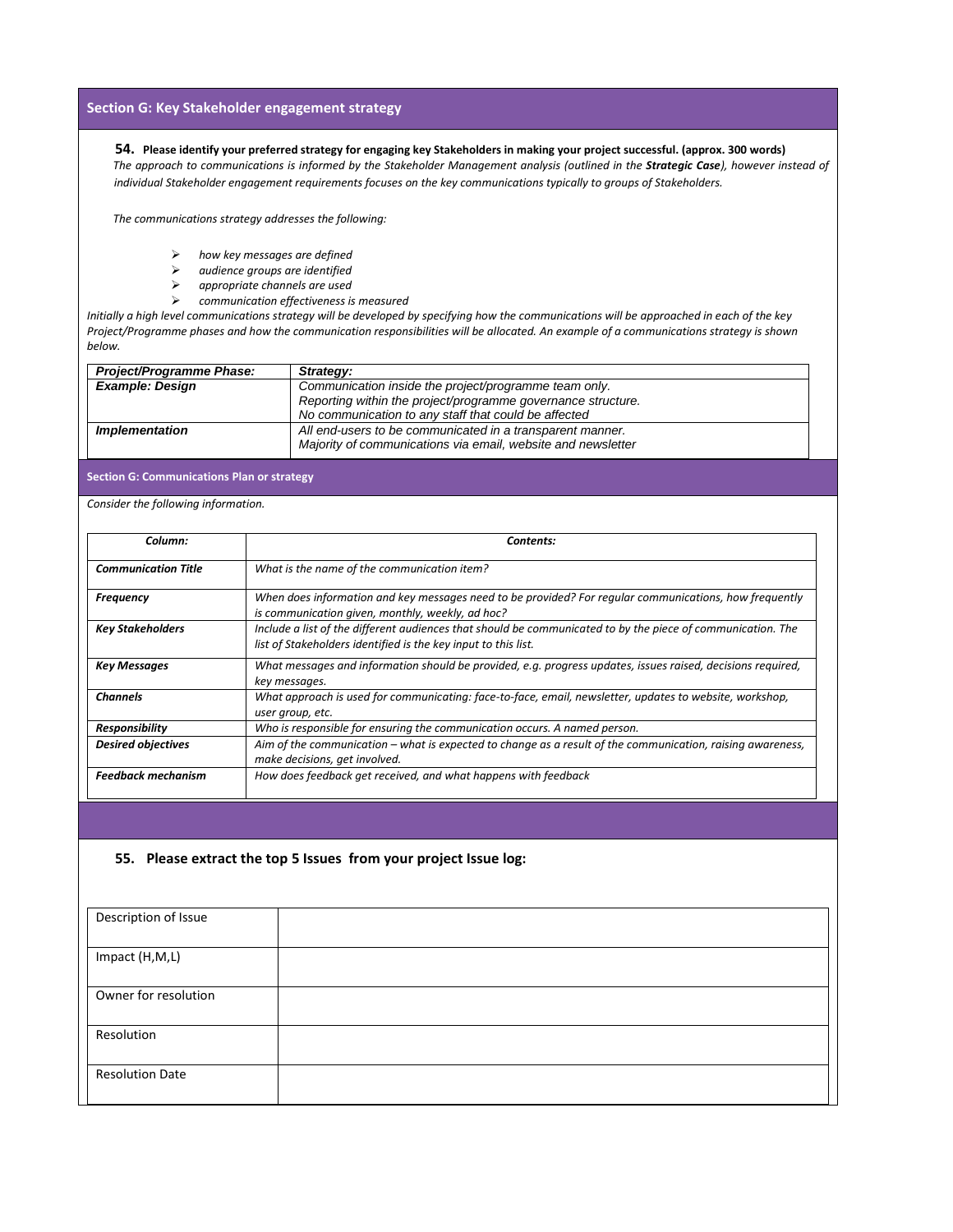#### *(Please see the Risk and Issue Log Template for guidance. Provided by the BCC Programme Office)*

Please attach all your full Issue register as an Appendix.

#### **Section G: Risk Management Plan**

#### **56. Please extract the details of the top 5 Risks from your project Risk Register:**

| Description of Risk               |  |
|-----------------------------------|--|
| Impact $(1-4)$                    |  |
| Probability (1-4)                 |  |
| RAG rating (Red, Amber,<br>Green) |  |
| Risk owner                        |  |
| Mitigation                        |  |

*(Please see the Risk and Issue Log Template for guidance. Provided by the BCC Programme Office)*

Please attach your full risk register as an Appendix.

#### **Section G: Quality Assurance**

**57. Outline your proposed monitoring and evaluation arrangements to assess whether the project achieves its objectives and outputs. (approx. 300 words)** 

*(Should include an extract of Milestones & Summary tasks) and align to the realisation planned activity stated in the Output/Outcome profile)*

#### **Section G: Project Team**

**58. Please describe the experience of the project team and attach the team structure. (approx. 100 words)**

#### **Section G: Freedom of Information**

**59. Please indicate whether any information in this proforma is considered exempt from release under Section 41 of the Freedom of Information Act 2000.** 

### **Section G: State Aid Condition**

*All applicants need to take steps to satisfy themselves that any BCLEP funding approved does not amount to unlawful State Aid. A declaration of compliance with EU State Aid regulations will be required prior to any BCLEP funding being provided.*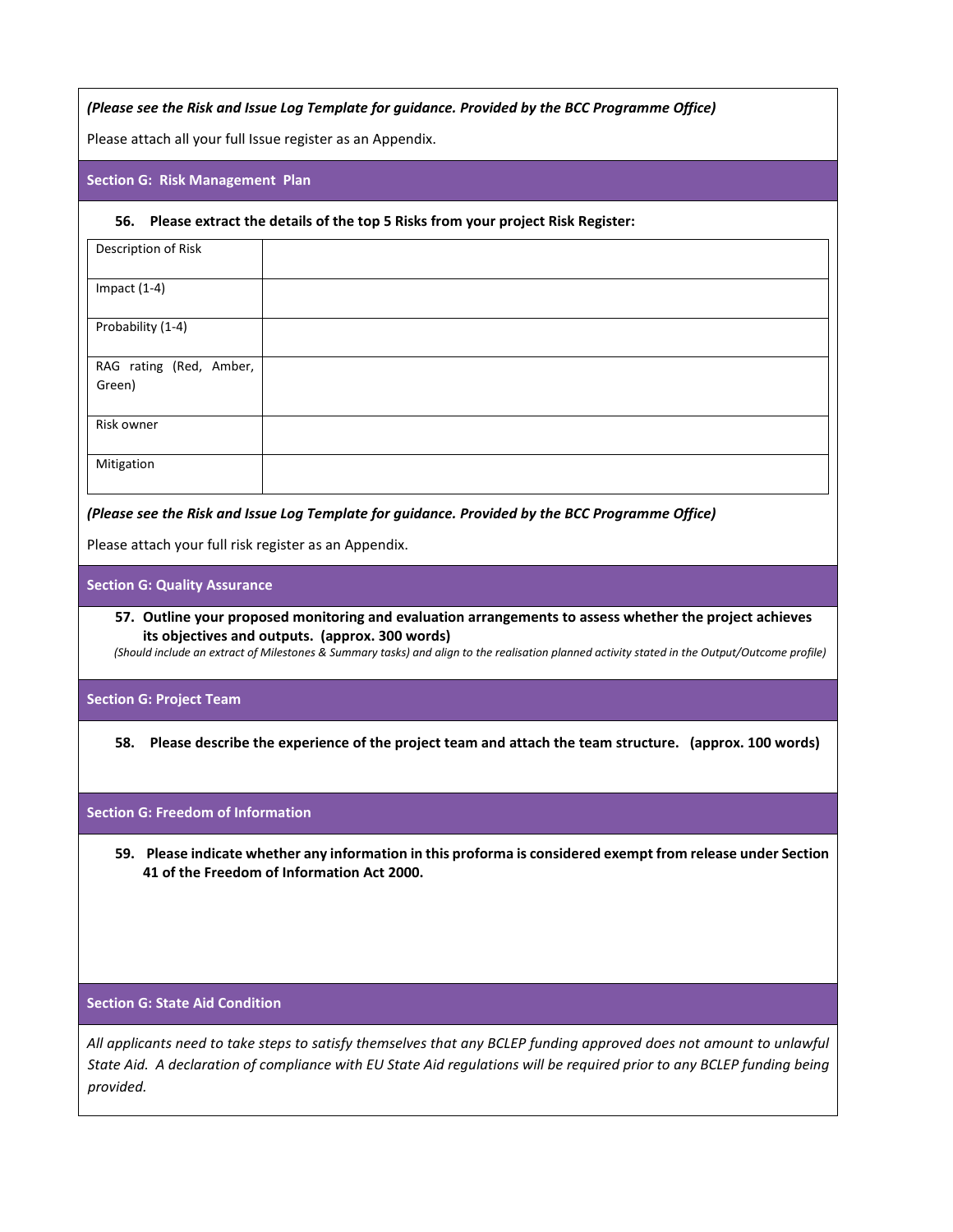*If your project is awarded funds from the BCLEP it will be subject to a condition requiring the repayment of any BCLEP funding in the event that the European Commission determines that the funding constitutes unlawful State Aid.*

| Please confirm your acceptance to this condition:<br>60.                                         | Yes | No |
|--------------------------------------------------------------------------------------------------|-----|----|
| H. Recommendation / Conclusion                                                                   |     |    |
| 61. Please state clearly the recommended action this Business Case supports. (approx. 100 words) |     |    |

#### **I. Security Against Grant**

*62. Each bidder is asked to confirm in their Initial Proposal that they understand the requirements for security against any Growth Deal Grant. If Growth Deal Grant requested is greater than £150,000, you are required to provide security to the Council. Please confirm what form of security against the Grant you propose to offer the Council, if required.*

*Examples include a legal charge over land or assets, a charge over bank account, a Performance Bond, money held in escrow or personal guarantees. Please include details of the nature of the security, when the security will be in place, any existing charges or other encumbrances over the security, and who will put in place the security if not you, the Grantee.*

*Please note that the Council will not be able to accept a second legal charge. Further information about the Council's security requirements, as confirmed at the Initial proposal stage, can be found at: <http://www.blackcountrylep.co.uk/business-growth/funding-opportunities/apply-for-growth-deal-funding>*

#### **Section J: Appendices**

- **J1: A Profile for each Output**
- **J2: Detailed Spend Profile**
- **J3: Risk & Issue Register**
- **J4: Project Plan / Development Programme**
- **J5: Stakeholder Map**
- **J6: Evidence of planning permission**
- **J7: Stage 1 Due Diligence Checklist (applicable to land/property bids)**
- **J8: Growth Deal - Accountable Body Stage 2 Due Diligence Checklist**
- **J9: State Aid De Minimis Declaration (applicable for grant award <£150k)**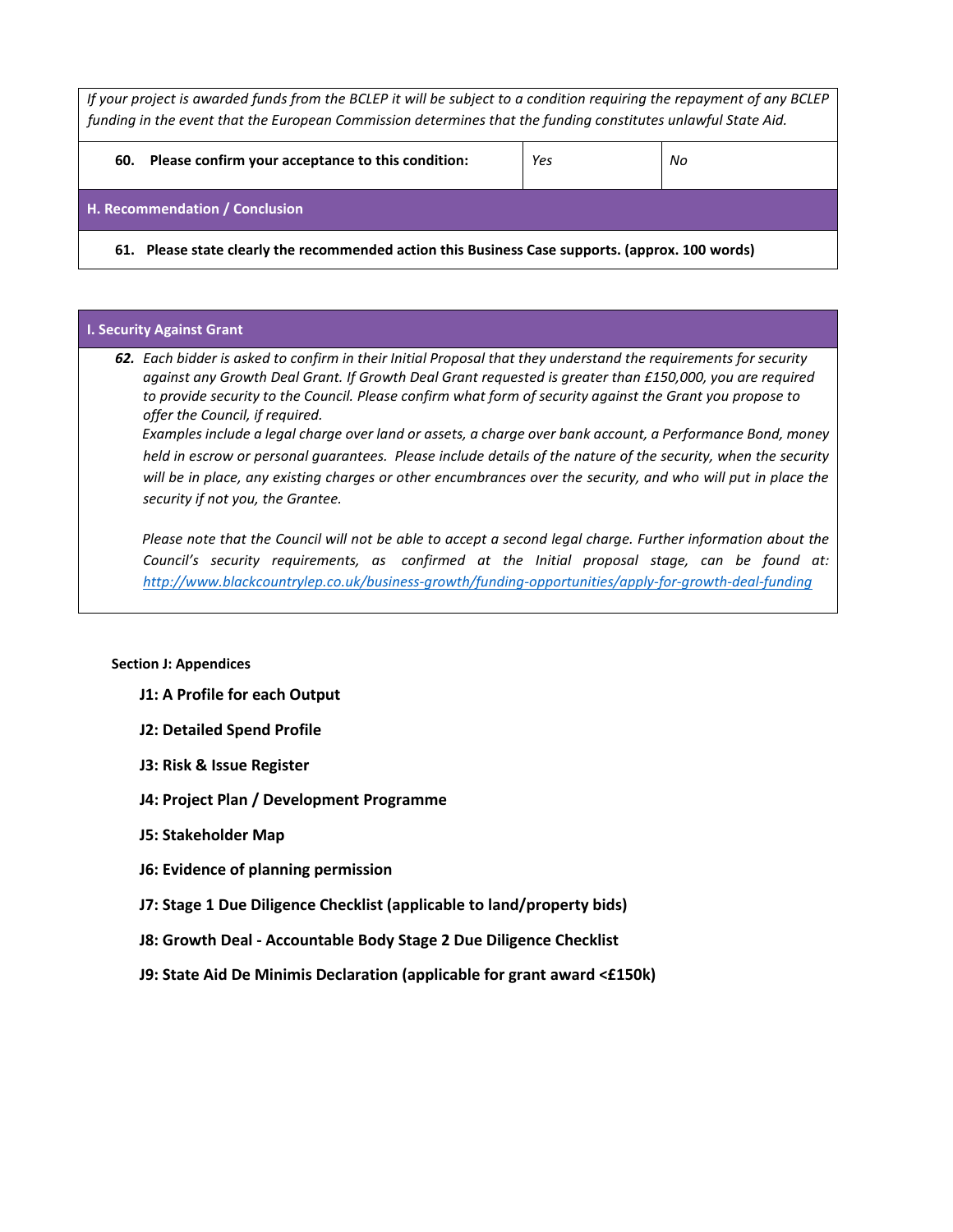#### **Document Status**

## **REVISION HISTORY**

| <b>Revision Date</b> | <b>Version</b><br>No. | <b>Summary of Changes</b> | <b>Author</b><br>Editor |  |
|----------------------|-----------------------|---------------------------|-------------------------|--|
|                      | Draft 1               | Initial draft             |                         |  |
|                      | Draft 2               | Project team input        |                         |  |
|                      | Draft 3               |                           |                         |  |
|                      | Draft 4               |                           |                         |  |

### **DOCUMENT LOCATION**

This document is only valid on the day it was printed or revised.

### **DOCUMENT AUTHOR**

| <b>Name</b> | Title | Organisation | <b>E-mail address</b> | <b>Telephone</b> |
|-------------|-------|--------------|-----------------------|------------------|
|             |       |              |                       |                  |

## **DOCUMENT OWNER**

| <b>Name</b> | Title | Organisation | E-mail address | <b>Telephone</b> |
|-------------|-------|--------------|----------------|------------------|
|             |       |              |                |                  |

#### **DISTRIBUTION LIST**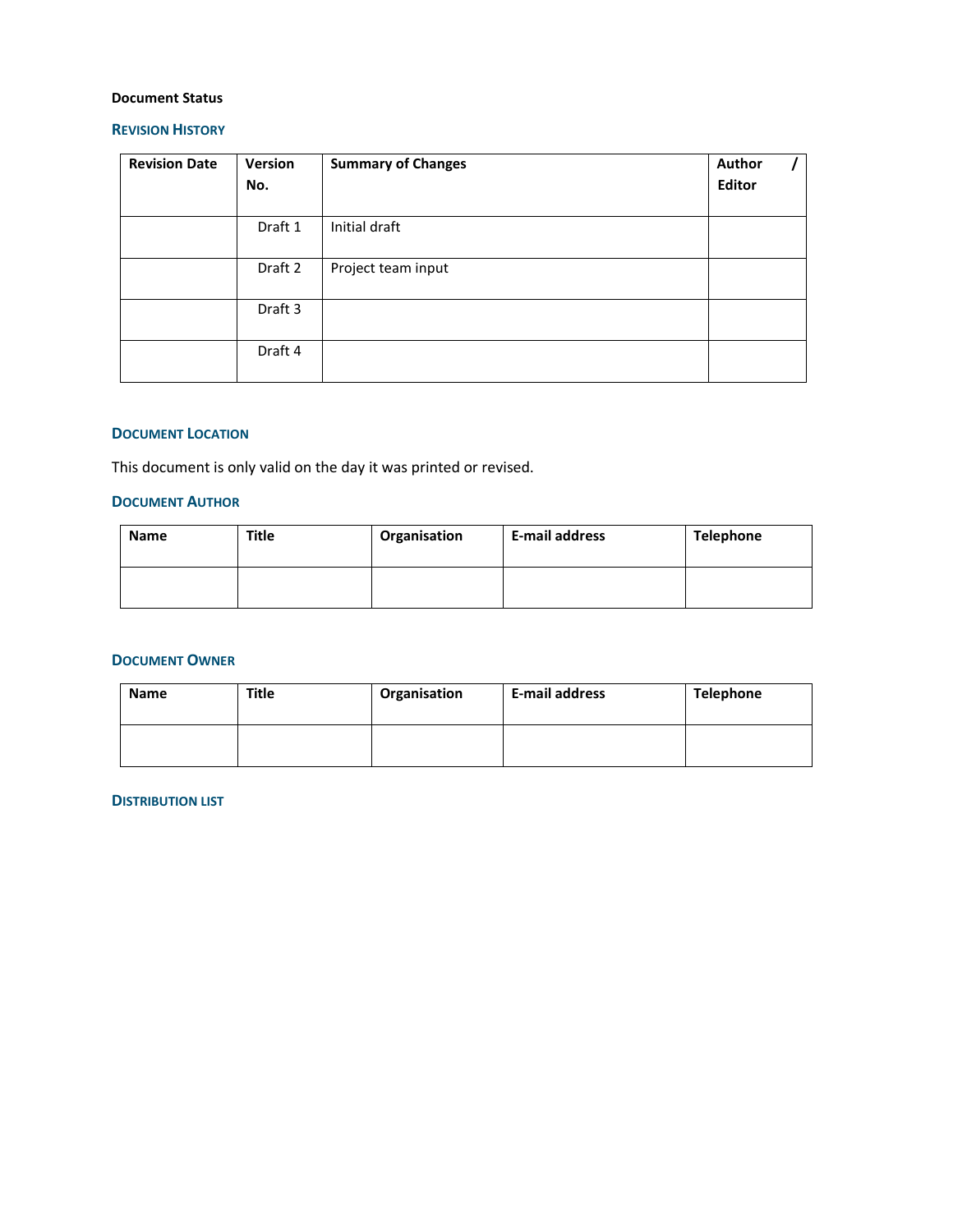## <span id="page-48-0"></span>**SCHEDULE 4 Black Country Executive Joint Committee Constitution**

## **BLACK COUNTRY EXECUTIVE JOINT COMMITTEE**

## **CONSTITUTION**

## **Updated June 2019**

- 1. Dudley MBC, Sandwell MBC, Walsall MBC and Wolverhampton City Council established an Executive Joint Committee known as the Black Country Joint Committee ('the Committee") for the purpose of discharging the functions mentioned in **Annex A**. The Committee is a joint committee of the Executive for the purposes of Part VI of the Local Government Act 1972 and Part I Chapter 2 of the Local Government Act 2000 and the provisions of thereof that are applicable to Joint Committees of the Executive shall apply to the Committee.
- 2. (i) The Committee shall comprise four members, each Council being entitled to appoint one voting member who shall be a member of the Councils Cabinet making the appointment. In the event of a voting member of the Committee ceasing to be a member of the Council which appointed him/her, the Council shall forthwith appoint another voting member in his/her place. Only a voting member is entitled to be elected as Chair or Vice-Chair of the Committee.

(ii) Each Council may appoint members of its Executive as substitute for the voting members appointed under (i) above to attend meetings of the Committee and its sub-committees in the absence for any reason of the voting members or observer members appointed under (i) above and in attended meetings of the Committee and its sub-committees the substitute voting members or observer members shall be treated in all respects if they were appointed under (i) above as the case may be. The Secretary for the Committee shall be informed prior to the commencement of the meeting of the names of the substitute members.

(iii) The Chairman of the Black Country Local Enterprise Partnership shall be an ex officio member of the Committee on matters relating to the funds secured by the Black Country Local Enterprise Partnership (BC LEP). Ex officio members may speak at meetings of the committee but not vote. The Chairman of the Black Country Local Enterprise Partnership shall present reports to the Joint Committee from the Joint Committee Advisory Board.

(iv) The Black Country Consortium Ltd will be responsible for writing reports to the Joint Committee from the Joint Committee Advisory Board in the format provided for at Annex B. All other reports from any subcommittee and or Council will also take the form as set out in Annex B. A representative of the Black Country Consortium Ltd can be in attendance at meetings of the Joint Committee on matters relating to all funds secured by the BC LEP in an advisory role as the Joint Committee see fit.

(v) The Committee shall at its Annual Meeting, elect a Chair and Vice-Chair from among its voting members or chose to adopt for that year to have a rolling Chair and Vice Chair being upon rotation.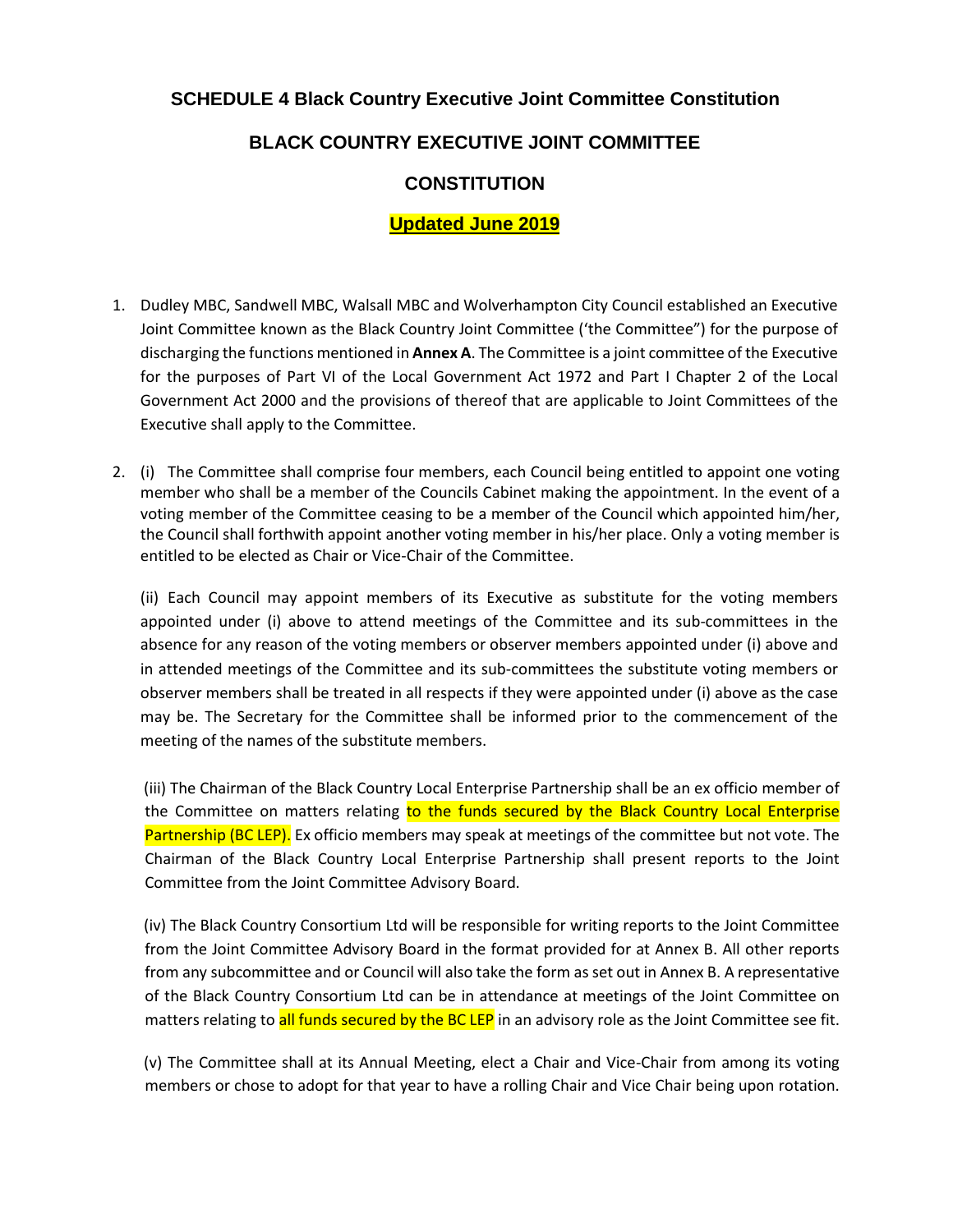In the event of both being absent from the meeting, the Chair and Vice-Chair for whatever reason, the Committee shall elect a chair from amongst the voting members present for that meeting but shall not count for purposes of rotation.

(vi) Three voting members of the Committee shall constitute a quorum. Except as otherwise provided by statute, all questions shall be decided by a majority of the votes of the voting members present, the Chair having the casting vote in addition to his/her vote as a member of the Committee.

(vii) The Committee shall meet as agreed at its AGM. However a meeting of the Committee may be convened at any time by the Secretary in consultation with the Chair for the meeting that would be convened. A meeting of the Committee must also be convened by the Chair within 28 days of the receipt of a requisition of any two voting members of the Committee addressed to the Secretary of the Committee. All requisitions shall be in writing and no business other than that specified in the requisition shall be transacted at such a meeting.

(viii) The Committee shall from time to time make such standing orders for the carrying on of the business of the Committee as the Committee shall deem necessary and or desirable.

(ix) For the avoidance of doubt and subject to there being no changes to the law on this issue, where a Council is operating executive arrangements pursuant to the Local Government Act 2000 (and any regulations made under it), it will be a matter for the Executive of the Council to appoint any voting member, or substitute member of the Committee as long as that member is a member of the appointing Councils Cabinet.

- 3. The Committee shall from time to time appoint such sub-committees and Advisory Boards to consider and deal with any of the functions of the Committee as may be thought desirable.
- 4. The Committee Secretary and such other officers as may be deemed necessary for the due conduct of the business of the Committee shall be Walsall Metropolitan Borough Council.
- 5. Meetings of the Joint Committee shall be held at Walsall Metropolitan Borough Council unless otherwise directed by the Joint Committee.
- 6. The Secretary shall:
- (i) Be responsible for preparing the agenda and submitting reports prepared by either of the Councils or other bodies to the Joint Committee and minutes of the Joint Committee.
- (ii) Be responsible for making arrangements for the publishing in accordance with Access to Information requirements all meetings, agenda, agenda items and minutes as appropriate.
- 7. That the relevant Standing Orders for Black Country Joint Committee are those of Walsall Metropolitan Borough Council.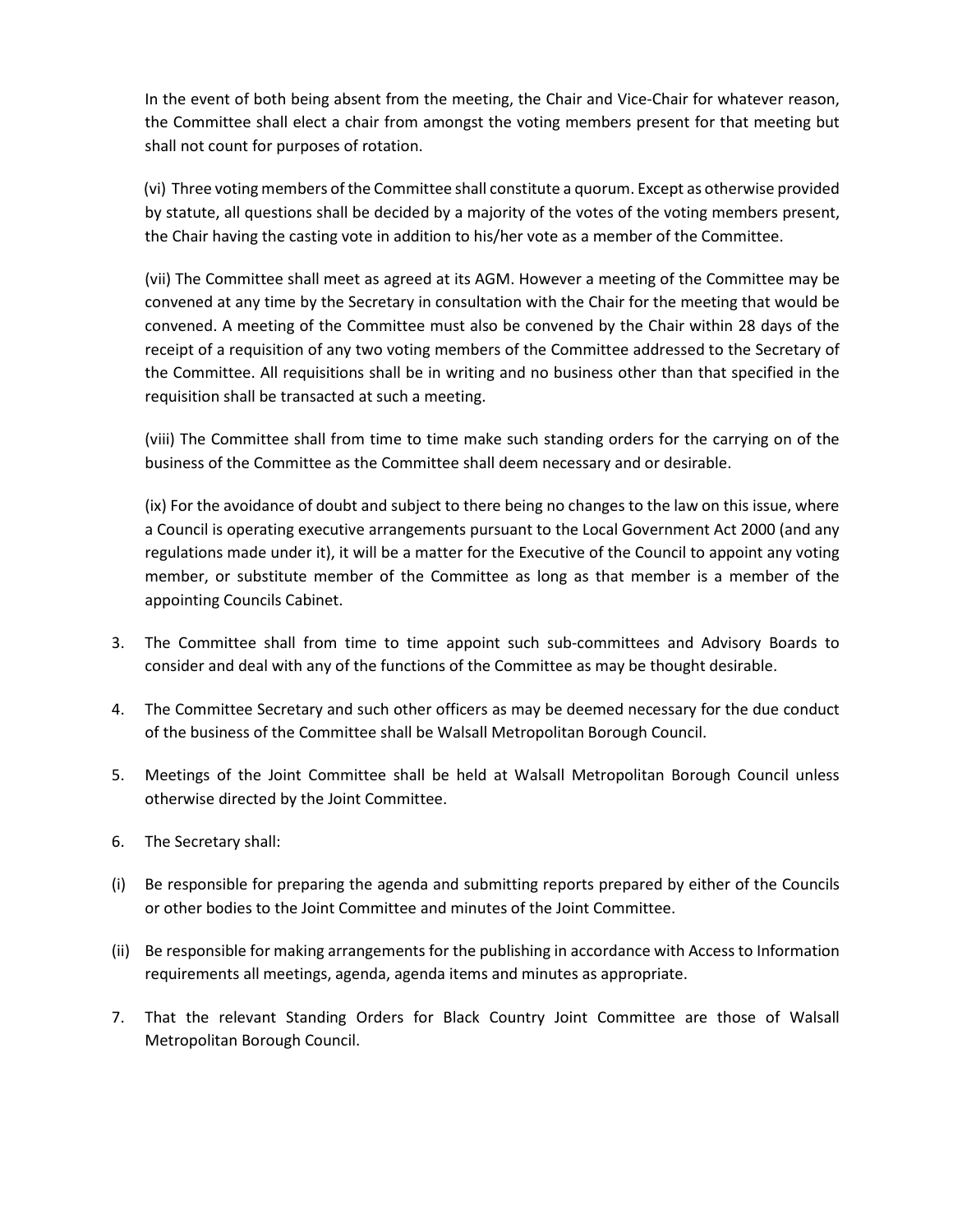## **Annex A - Functions**

## **FUNCTIONS OF BLACK COUNTRY EXECUTIVE JOINT COMMITTEE**

- 1. To receive reports from any Sub Committee of the Joint Committee or Advisory Board of the Joint Committee.
- 2. At any time review and agree proposed changes to the Functions of the Committee, and seek approval of the same from the four Council Executives of the Black Country authorities.
- 3. To agree and approve any proposed governance and or reporting structure that the committee sees fit.
- 4. In relation to the funds secured by the BC LEP:
- 4.1 To act as a strategic body; setting and reviewing objectives for strategic investment across the Black Country, including:
- a. Providing a coherent single position on the major strategic issues in relation to the funds secured by the BC LEP;
- b. Agreeing allocation of spending;
- c. Agreeing major priorities;
- d. Consider and agree recommendations made by any Sub Committee of the Joint Committee or Advisory Board of the Joint Committee;
- e. Refer recommendations received back to any Sub Committee of the Joint Committee or Advisory Board of the Joint Committee for further consideration as and when minded in the first instance to not follow recommendations at all or to materially change the substance of the decision except in the case of genuine urgency requiring a decision to be made at that time;
- 4.2 Agreeing Lead and or **Single** Accountable Body status for a body or organisation;
- 4.3 Agree, review and amend options at any time for any Sub Committee of the Joint Committee or Advisory Board of the Joint Committee governance which is fit for purpose;
- 4.4 influence and align government investment in order to boost economic growth;
- 4.5 have regard to the duty to cooperate and Joint Committee's overall function as set out above;
- 4.6 to ensure alignment between decision making on funds secured by the BC LEP and decisions on other areas of policy such as land use, transportation, economic development and wider regeneration;
- 4.7 Co-ordinate and align decision making on transport with the LEPs ensuring that business views are taken on board and that LEP growth plans are reflected in strategic priorities;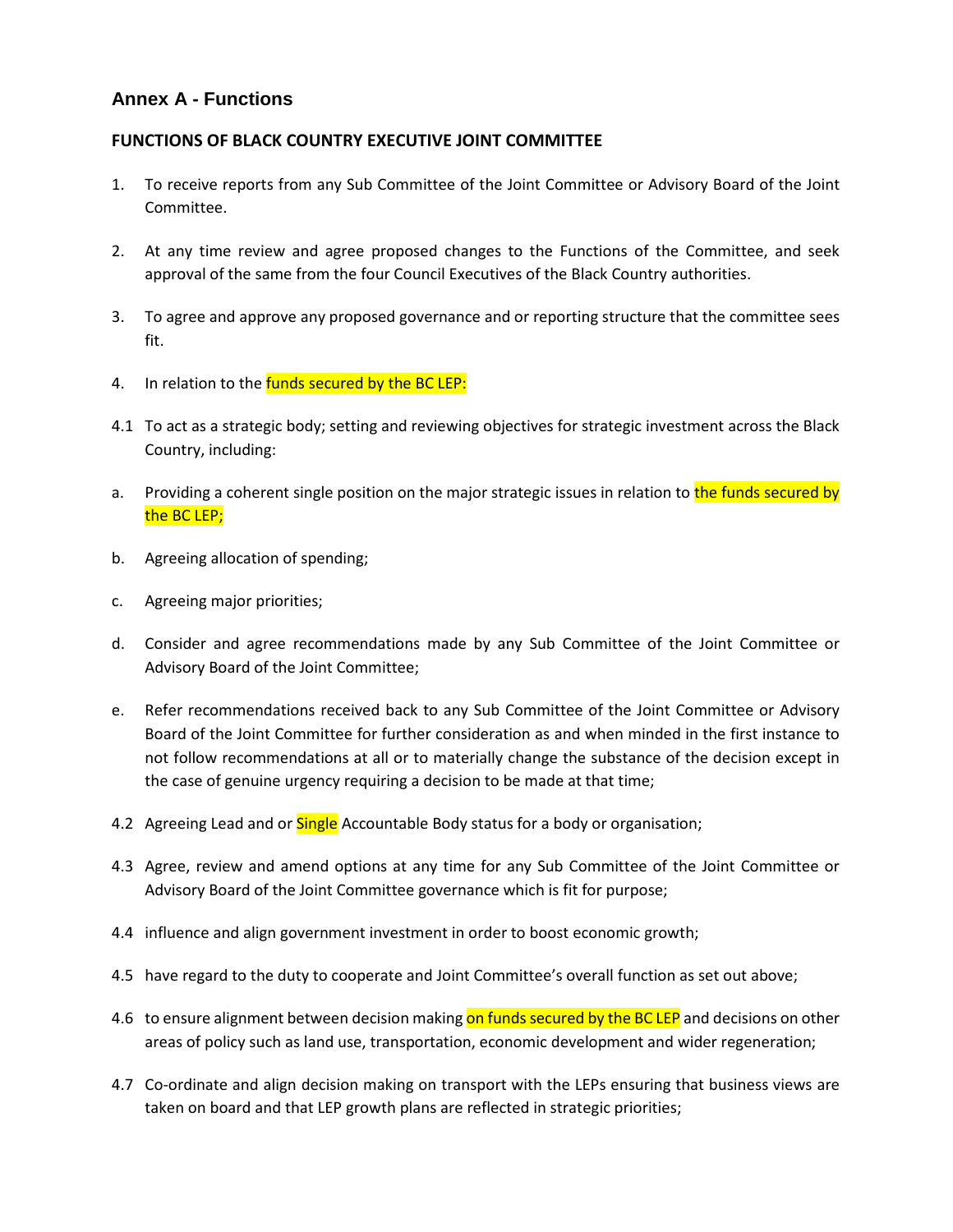4.8 Deciding on capital expenditure programmes and ensuring policy and programmes are delivered effectively through partners.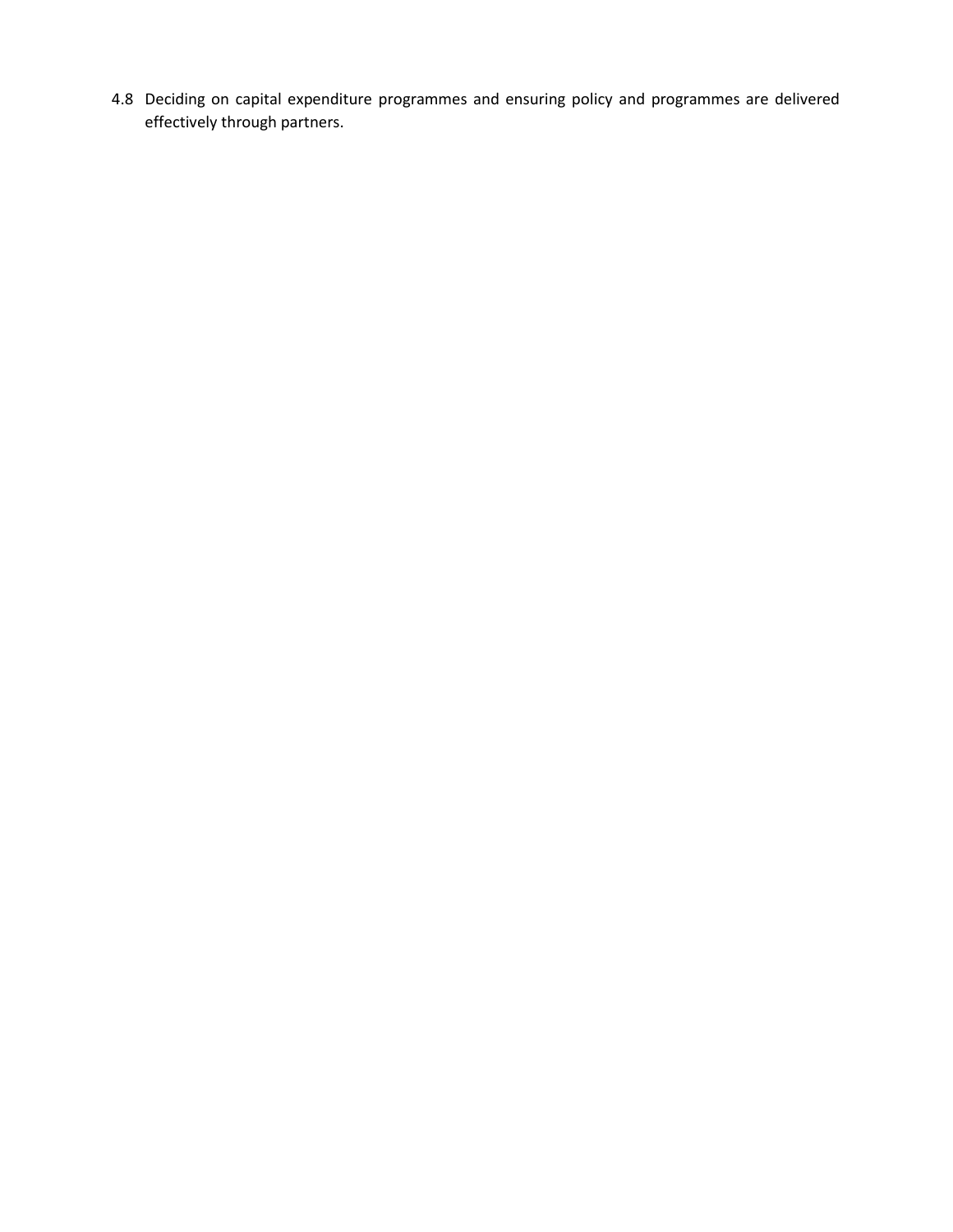## **ANNEX B – Report template**



## **REPORT OF THE JOINT COMMITTEE ADVISORY BOARD**

## **(OR COUNCIL)**

**TO**

## **BLACK COUNTRY EXECUTIVE JOINT COMMITTEE**

**ON**

## **(DAY, MONTH, YEAR)**

## **(INSERT TITLE OF REPORT)**

| <b>Key Decision:</b> | Yes/No        |
|----------------------|---------------|
| <b>Forward Plan:</b> | <b>Yes/No</b> |

## **1. PURPOSE OF REPORT**

1.1 Set out the main points of the report and details of what is being sought in summary.

## **2. RECOMMENDATIONS**

- 2.1 Specific recommendation from the Joint Committee Advisory Board with approval requested by the Joint Committee.
- 2.2 The recommendation(s) should be clear, concise and include all relevant information. No abbreviations or acronyms are to be used. No statements are to be used.
- 2.3 It is not acceptable to recommend "That the course of action set out in the report be approved" as this does not give sufficient clarity.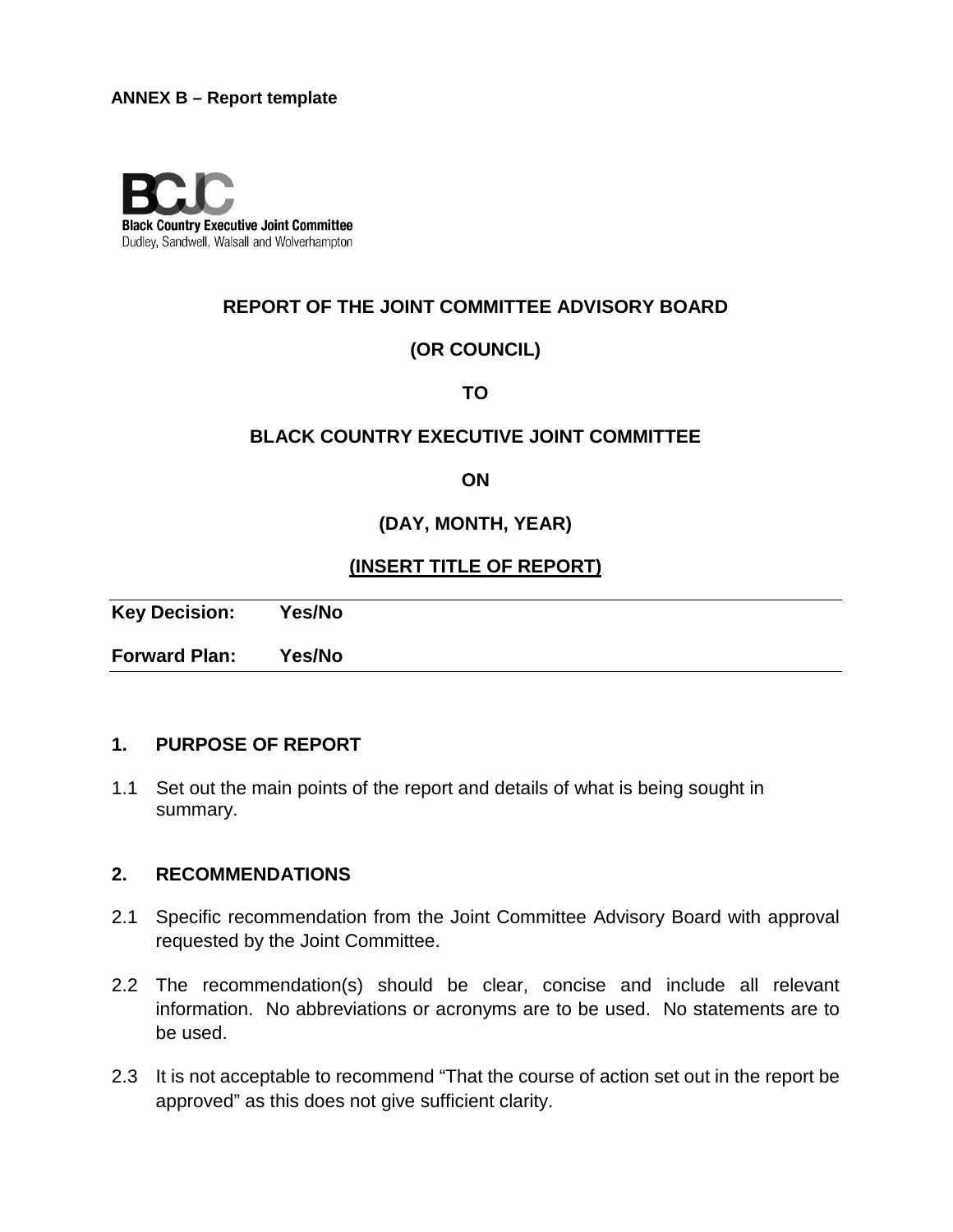- 2.4 There must be a separate recommendation for each decision you wish the BCJC to make.
- 2.5 Do not set out any recommendations elsewhere in the report.
- 2.6 If you only have one recommendation there is no need to number it.

## **3. REPORT DETAIL**

- 3.1 Write clearly, concisely and focus on relevant material information. Do not use acronyms.
- 3.2 All relevant and pertinent information should be included so as to enable a fully informed decision to be made by the Joint Committee.
- 3.3 Sufficient weight and emphasis should be made on key points.
- 3.4 Sufficient information to enable an informed decision must be contained within the report.

## **4. FINANCIAL IMPLICATIONS**

4.1 All relevant financial implications. You must to consult the appropriate Finance Officer at the outset of the project. Your report will not be considered if the Finance Officer has not commented.

## **5. LEGAL IMPLICATIONS**

5.1 You must consult the appropriate Legal Services at the outset of the project. Set out any legal obligations on and consequences for the BCJC arising from the proposals. You must give sufficient time for Legal Services to comment on your report. Your report will not be considered if Legal Services have not commented.

## **6. RISK MANAGEMENT**

6.1 Key risk identified and explanations as to how they will be managed are to be inserted.

## **7. EQUALITY IMPLICATIONS**

7.1 An equality impact assessment to be done and equality implications set out in the report as well as how they will be managed.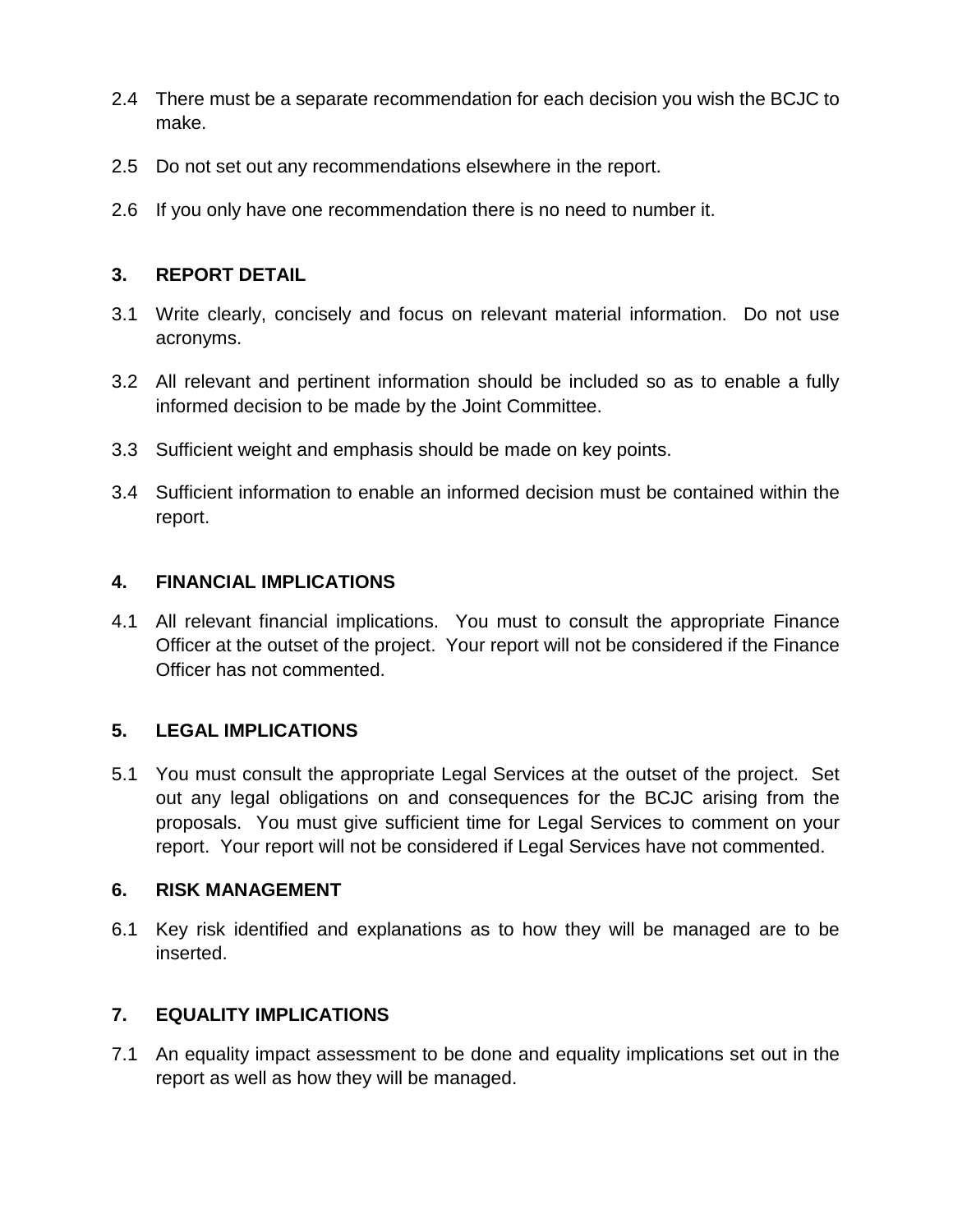## **8. CONSULTATION**

- 8.1 Identify who has been consulted and why, the outcome of the consultation and if there is any planned future consultation. For example, do not use "the report is prepared in consultation with relevant Managers and Executive Directors".
- 8.2 There is an expectation that wherever possible, Ward Councillors should be consulted and involved in matters affecting their Ward.
- 8.3 Consultees mentioned in this part of the report should match with those referred to in the Forward Plan entry, if it is a key decision. Include other consultees if they have been identified since.
- 8.4 If scrutiny panels have considered this issue, provide feedback on their recommendations/views.

## **Note:**

- It is the responsibility of the author of the report to identify and consult with relevant officers and external parties about the proposals and the contents of the draft reports. Should any changes be made before the report appears in final form then you must consult relevant people again. If the revised circumstances could impact on the legal and financial position, you must consult afresh with legal and finance colleagues.
- A report consultation sheet is available from the Programme Manager and **must be completed and accompany your report at all times**. The consultation sheet template should not be amended. If any amendments are made to your report at any stage which requires the re-consultation of colleagues, this must be reflected in the form when submitted at the final stage.

## **Background papers**

• List any background documents that you have used or which are associated with the report being produced. (This is to satisfy the legal requirements that govern public access to local authority papers and the Freedom of Information Act.) You should not list acts of Parliament or any documents that give confidential information. Do not quote file references. Such files will be open to public scrutiny if asked.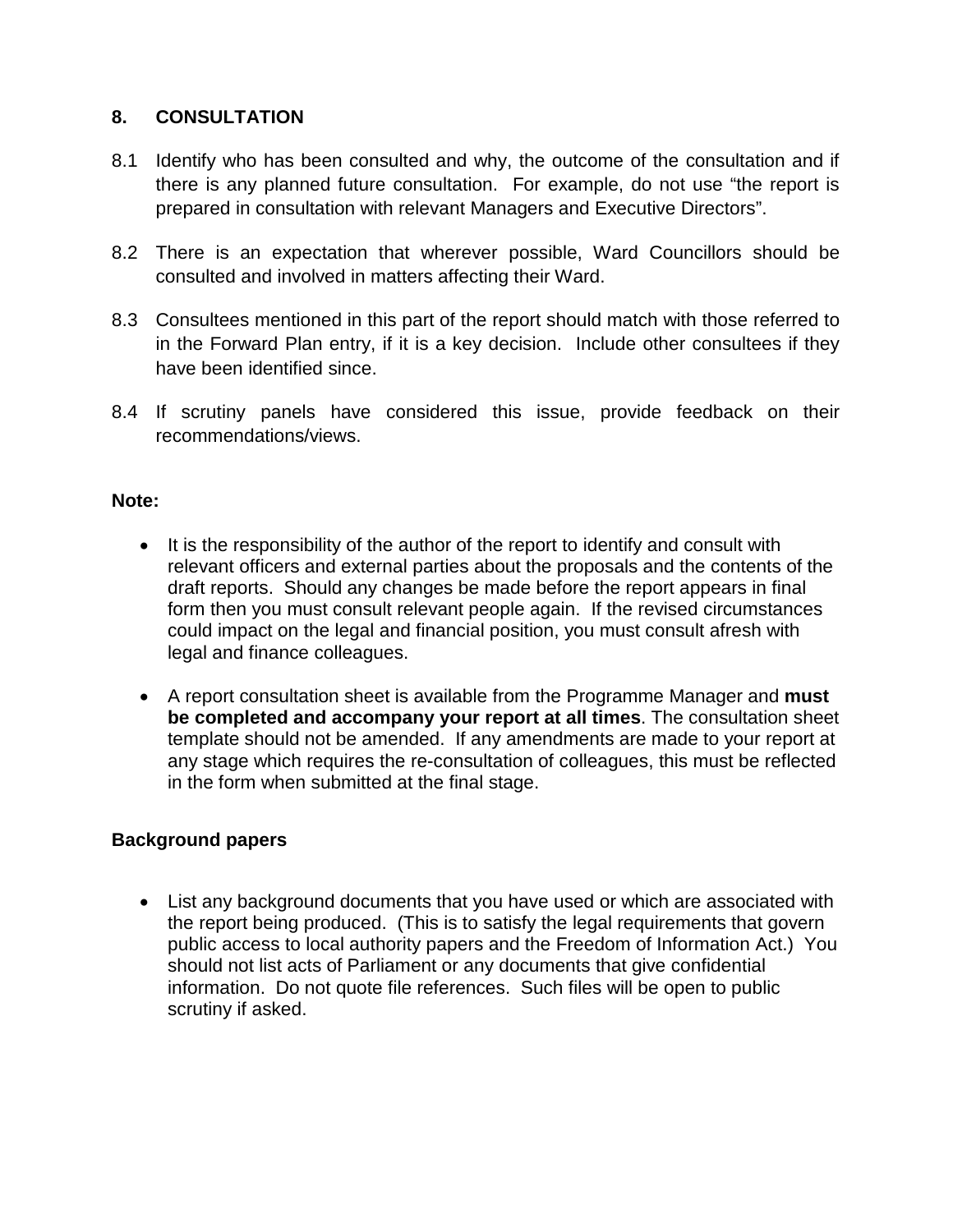## **"DELETE AS APPROPRIATE"**

## **Contact Officer & Author**

| <b>Alan Lunt</b>                    | <b>Mark Lavender</b>                   |
|-------------------------------------|----------------------------------------|
| Strategic Director - Place          | Joint Committee Programme Manager      |
| Dudley MBC                          | <b>Walsall Council</b>                 |
| Council House, Priory Road, Dudley, | Civic Centre, Darwall Street, Walsall. |
| DY1 1HF                             | <b>WS1 1TP</b>                         |
| Email: alan.lunt@dudley.gov.uk      | Email: mark.lavender@walsall.gov.uk    |
| Telephone: 01384 814148             | Telephone: 01922 654772                |

## **Contact Officer & Author**

| <b>Simon Neilson</b>                      | <b>Mark Lavender</b>                   |
|-------------------------------------------|----------------------------------------|
| Executive Director, Economy & Environment | Joint Committee Programme Manager      |
| Walsall Council                           | Walsall Council                        |
| Civic Centre, Darwall Street, Walsall     | Civic Centre, Darwall Street, Walsall. |
| <b>WS1 1TP</b>                            | <b>WS1 1TP</b>                         |
| Email: simon.neilson@walsall.gov.uk       | Email: mark.lavender@walsall.gov.uk    |
| Telephone: 01922 652004                   | Telephone: 01922 654772                |

## **Contact Officer & Author**

| <b>Alison Knight</b>               | <b>Mark Lavender</b>                   |
|------------------------------------|----------------------------------------|
| Executive Director, Neighbourhoods | Joint Committee Programme Manager      |
| <b>Sandwell Council</b>            | <b>Walsall Council</b>                 |
| Freeth Street, Oldbury             | Civic Centre, Darwall Street, Walsall. |
| <b>B69 3DB</b>                     | WS1 1TP                                |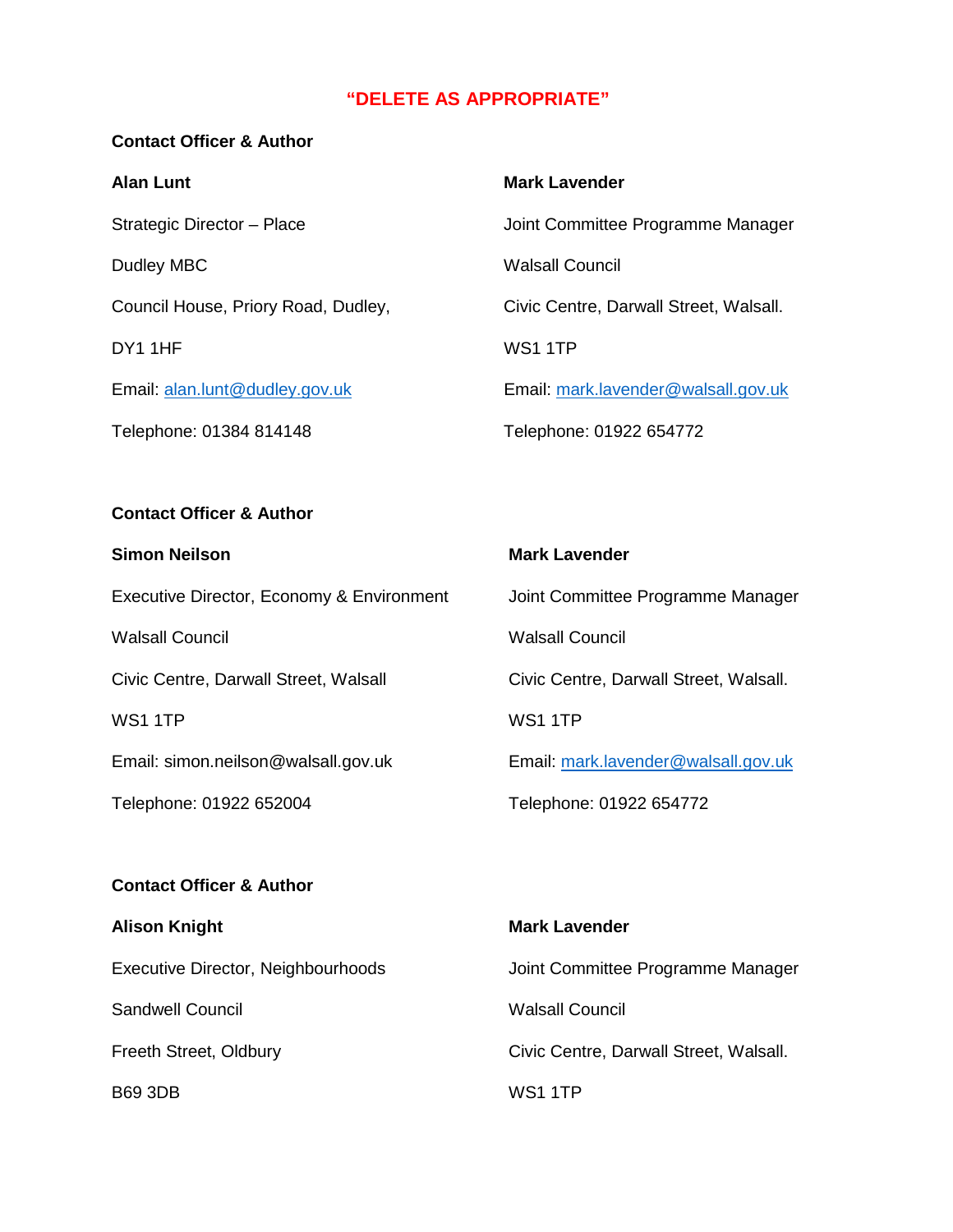Email: [alison\\_knight@sandwell.gov.uk](mailto:alison_knight@sandwell.gov.uk) Email: [mark.lavender@walsall.gov.uk](mailto:mark.lavender@walsall.gov.uk)

Telephone: 0121 569 5040 Telephone: 01922 654772

## **Contact Officer & Author**

## **Richard Lawrence Mark Lavender**

Wolverhampton City Council Walsall Council

Wolverhampton, WV1 1SH WS1 1TP

Email: [richard.lawrence@wolverhampton.gov.uk](mailto:richard.lawrence@wolverhampton.gov.uk) Email: [mark.lavender@walsall.gov.uk](mailto:mark.lavender@walsall.gov.uk)

Telephone: 01902 555533 Telephone: 01922 654772

Strategic Director, Place **Joint Committee Programme Manager** 

Civic Centre, St Peter's Square, Civic Centre, Darwall Street, Walsall.

## **Contact Officer & Author**

| <b>Sarah Middleton</b>                                                                  | <b>Mark Lavender</b>                  |
|-----------------------------------------------------------------------------------------|---------------------------------------|
| <b>Chief Executive</b>                                                                  | Joint Committee Programme Manager     |
| <b>Black Country Consortium Ltd</b>                                                     | <b>Walsall Council</b>                |
| The Deckhouse, Waterfront West, Dudley Road,                                            | Civic Centre, Darwall Street, Walsall |
| Brierley Hill, DY5 1LW                                                                  | <b>WS1 1TP</b>                        |
| Email: sarah_middleton@blackcountryconsortium.co.uk Email: mark.lavender@walsall.gov.uk |                                       |
| Telephone: 01384 471102                                                                 | Telephone: 01922 654772               |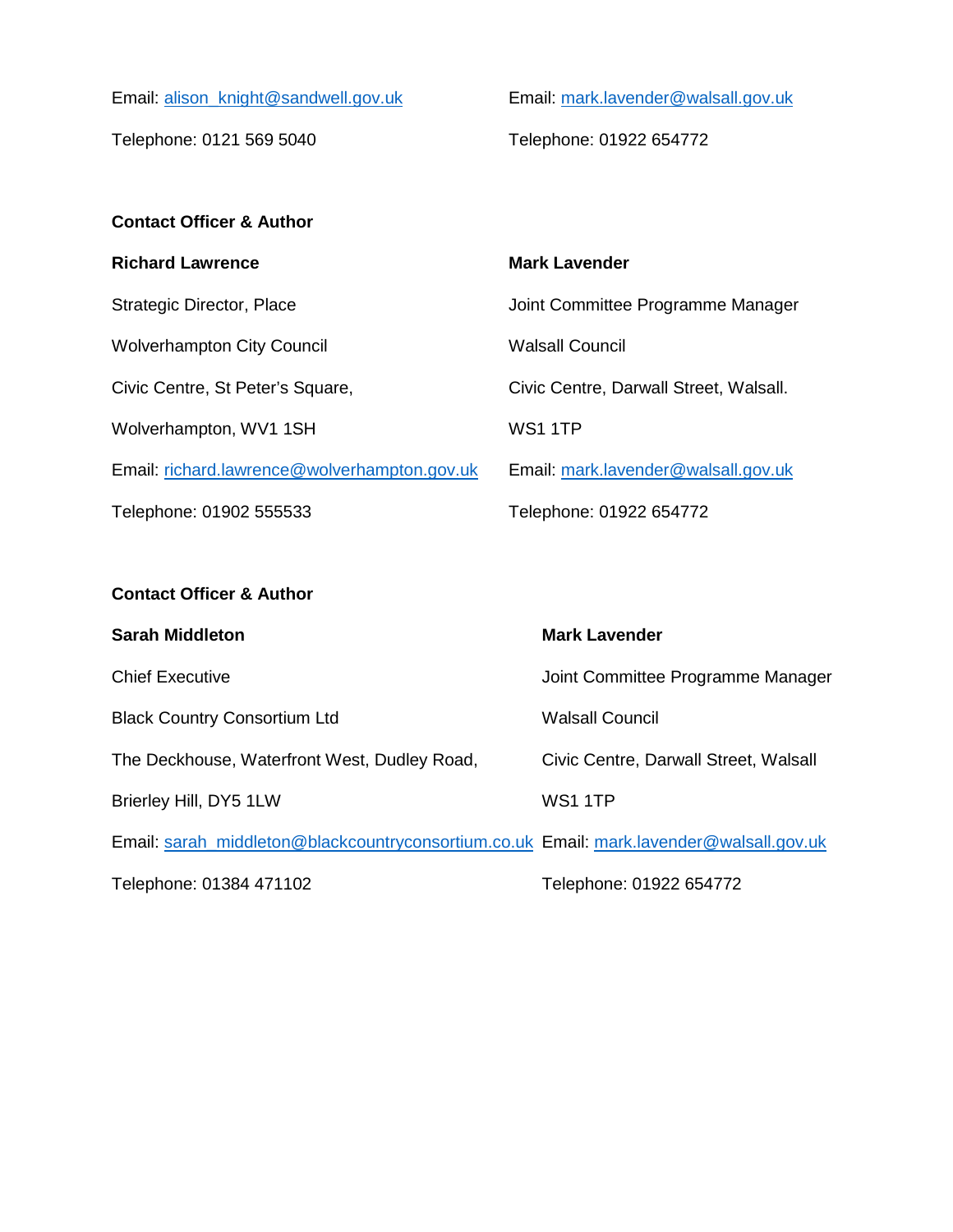## <span id="page-57-0"></span>**SCHEDULE 5 Decision and oversight matrix**

**Black Country LEP Strategic Role** 

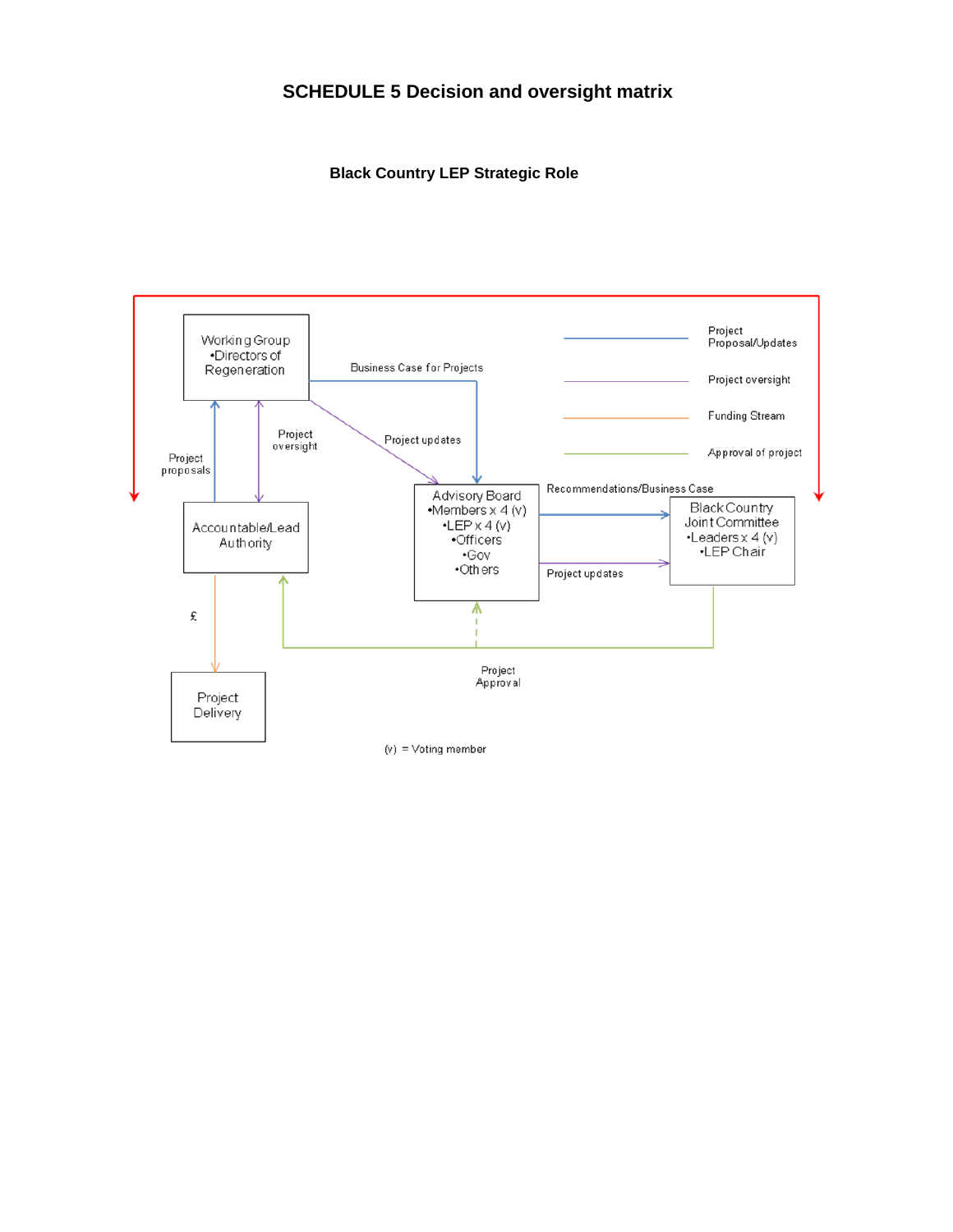**SIGNED** by **Councillor XXXX, Leader on behalf of WALSALL METROPOLITAN BOROUGH COUNCIL** 

**SIGNED** by Councillor **XXXX**, Leader on behalf of **THE BOROUGH COUNCIL OF DUDLEY**

**SIGNED** by **Councillor XXXX, Leader on behalf of THE BOROUGH COUNCIL OF SANDWELL**

**SIGNED** by **Councillor XXXX, Leader on behalf of WOLVERHAMPTON CITY COUNCIL** 

**SIGNED** by Sarah Middleton, Chief Executive on behalf of **THE BLACK COUNTRY CONSORTIUM LIMITED**